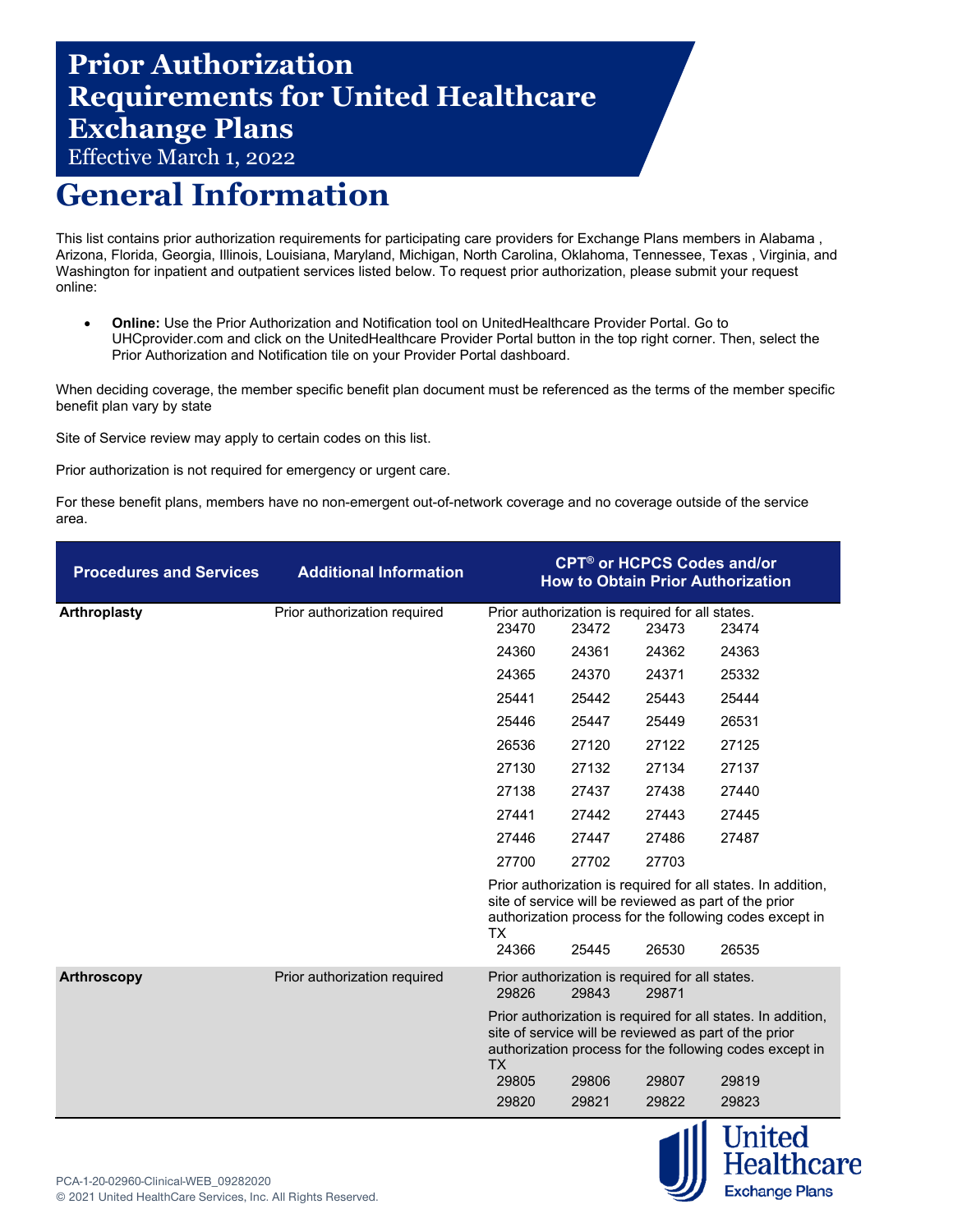| <b>Procedures and Services</b>                            | <b>Additional Information</b>                                                                                              |                                                                                                                                                                                                                                                                     | <b>CPT<sup>®</sup> or HCPCS Codes and/or</b> |                 | <b>How to Obtain Prior Authorization</b>                                                                                                                                         |
|-----------------------------------------------------------|----------------------------------------------------------------------------------------------------------------------------|---------------------------------------------------------------------------------------------------------------------------------------------------------------------------------------------------------------------------------------------------------------------|----------------------------------------------|-----------------|----------------------------------------------------------------------------------------------------------------------------------------------------------------------------------|
| Arthroscopy (continued)                                   |                                                                                                                            | 29824                                                                                                                                                                                                                                                               | 29825                                        | 29827           | 29828                                                                                                                                                                            |
|                                                           |                                                                                                                            | 29830                                                                                                                                                                                                                                                               | 29834                                        | 29835           | 29836                                                                                                                                                                            |
|                                                           |                                                                                                                            | 29837                                                                                                                                                                                                                                                               | 29838                                        | 29840           | 29844                                                                                                                                                                            |
|                                                           |                                                                                                                            | 29845                                                                                                                                                                                                                                                               | 29846                                        | 29847           | 29860                                                                                                                                                                            |
|                                                           |                                                                                                                            | 29861                                                                                                                                                                                                                                                               | 29862                                        | 29863           | 29870                                                                                                                                                                            |
|                                                           |                                                                                                                            | 29873                                                                                                                                                                                                                                                               | 29874                                        | 29875           | 29876                                                                                                                                                                            |
|                                                           |                                                                                                                            | 29877                                                                                                                                                                                                                                                               | 29879                                        | 29880           | 29881                                                                                                                                                                            |
|                                                           |                                                                                                                            | 29882                                                                                                                                                                                                                                                               | 29883                                        | 29884           | 29885                                                                                                                                                                            |
|                                                           |                                                                                                                            | 29886                                                                                                                                                                                                                                                               | 29887                                        | 29888           | 29889                                                                                                                                                                            |
|                                                           |                                                                                                                            | 29891                                                                                                                                                                                                                                                               | 29892                                        | 29893           | 29894                                                                                                                                                                            |
|                                                           |                                                                                                                            | 29895                                                                                                                                                                                                                                                               | 29897                                        | 29898           | 29899                                                                                                                                                                            |
|                                                           |                                                                                                                            | 29914                                                                                                                                                                                                                                                               | 29915                                        | 29916           |                                                                                                                                                                                  |
| <b>Bariatric</b>                                          | Prior authorization required                                                                                               | 43644*<br>43771*                                                                                                                                                                                                                                                    | 43645*<br>43772                              | 43659<br>43773* | 43770*                                                                                                                                                                           |
|                                                           | There is a Center of Excellence                                                                                            | 43775*                                                                                                                                                                                                                                                              | 43842*                                       | 43843*          | 43774<br>43845*                                                                                                                                                                  |
|                                                           | requirement for coverage of<br>bariatric surgery and services.                                                             | 43846*                                                                                                                                                                                                                                                              | 43847*                                       | 43848           | 43886                                                                                                                                                                            |
|                                                           | In certain situations, bariatric<br>surgery and other obesity-related<br>services aren't covered by some<br>benefit plans. | 43887                                                                                                                                                                                                                                                               | 43888                                        |                 |                                                                                                                                                                                  |
|                                                           |                                                                                                                            | Bariatric w/DX<br>43860                                                                                                                                                                                                                                             | 43865                                        |                 |                                                                                                                                                                                  |
|                                                           |                                                                                                                            | Notification/prior authorization required for the following<br>diagnosis codes: E66.01, E66.09, E66.1-E66.3,E66.8,<br>E66.9, Z68.1, Z68.20 - Z68.22, Z68.30-Z68.39,Z68.41-<br>Z68.45<br>*Authorization not required in AL, FL, GA, LA, OK, TN,<br>TX VA, WA markets |                                              |                 |                                                                                                                                                                                  |
| <b>Body Lengthening</b>                                   | Prior authorization required                                                                                               | <b>TX</b><br>25280                                                                                                                                                                                                                                                  | 27685                                        |                 | Prior authorization is required for all states. In addition,<br>site of service will be reviewed as part of the prior<br>authorization process for the following codes except in |
| <b>Bone Growth Stimulator</b>                             | Prior authorization required                                                                                               | 20974                                                                                                                                                                                                                                                               | 20975                                        | 20979           | E0747                                                                                                                                                                            |
| Electronic stimulation or<br>ultrasound to heal fractures |                                                                                                                            | E0748                                                                                                                                                                                                                                                               | E0749                                        | E0760           |                                                                                                                                                                                  |
| <b>Bone Marrow / Stem Cell</b>                            | Prior authorization required                                                                                               | 38204<br>38232                                                                                                                                                                                                                                                      | 38205<br>38243                               | 38211           | 38230                                                                                                                                                                            |
| <b>Breast Reconstruction</b>                              | Prior authorization required                                                                                               | 19316                                                                                                                                                                                                                                                               | 19318                                        | 19325           | 19328                                                                                                                                                                            |
| (non-mastectomy)<br>Reconstruction of the breast          |                                                                                                                            | 19330                                                                                                                                                                                                                                                               | 19340                                        | 19342           | 19350                                                                                                                                                                            |
| except when following                                     |                                                                                                                            | 19357                                                                                                                                                                                                                                                               | 19364                                        | 19367           | 19368                                                                                                                                                                            |
| mastectomy                                                |                                                                                                                            | 19369                                                                                                                                                                                                                                                               | 19370                                        | 19371           | 19380                                                                                                                                                                            |
|                                                           |                                                                                                                            | 19396                                                                                                                                                                                                                                                               | L8600                                        |                 |                                                                                                                                                                                  |
|                                                           |                                                                                                                            |                                                                                                                                                                                                                                                                     |                                              |                 | Notification/prior authorization not required for the                                                                                                                            |
|                                                           |                                                                                                                            | C50.019                                                                                                                                                                                                                                                             | following diagnosis codes:<br>C50.011        | C50.012         | C50.111                                                                                                                                                                          |
|                                                           |                                                                                                                            | C50.112                                                                                                                                                                                                                                                             | C50.119                                      | C50.211         | C50.212                                                                                                                                                                          |
|                                                           |                                                                                                                            |                                                                                                                                                                                                                                                                     |                                              |                 |                                                                                                                                                                                  |
|                                                           |                                                                                                                            | C50.219                                                                                                                                                                                                                                                             | C50.311                                      | C50.312         | C50.319                                                                                                                                                                          |

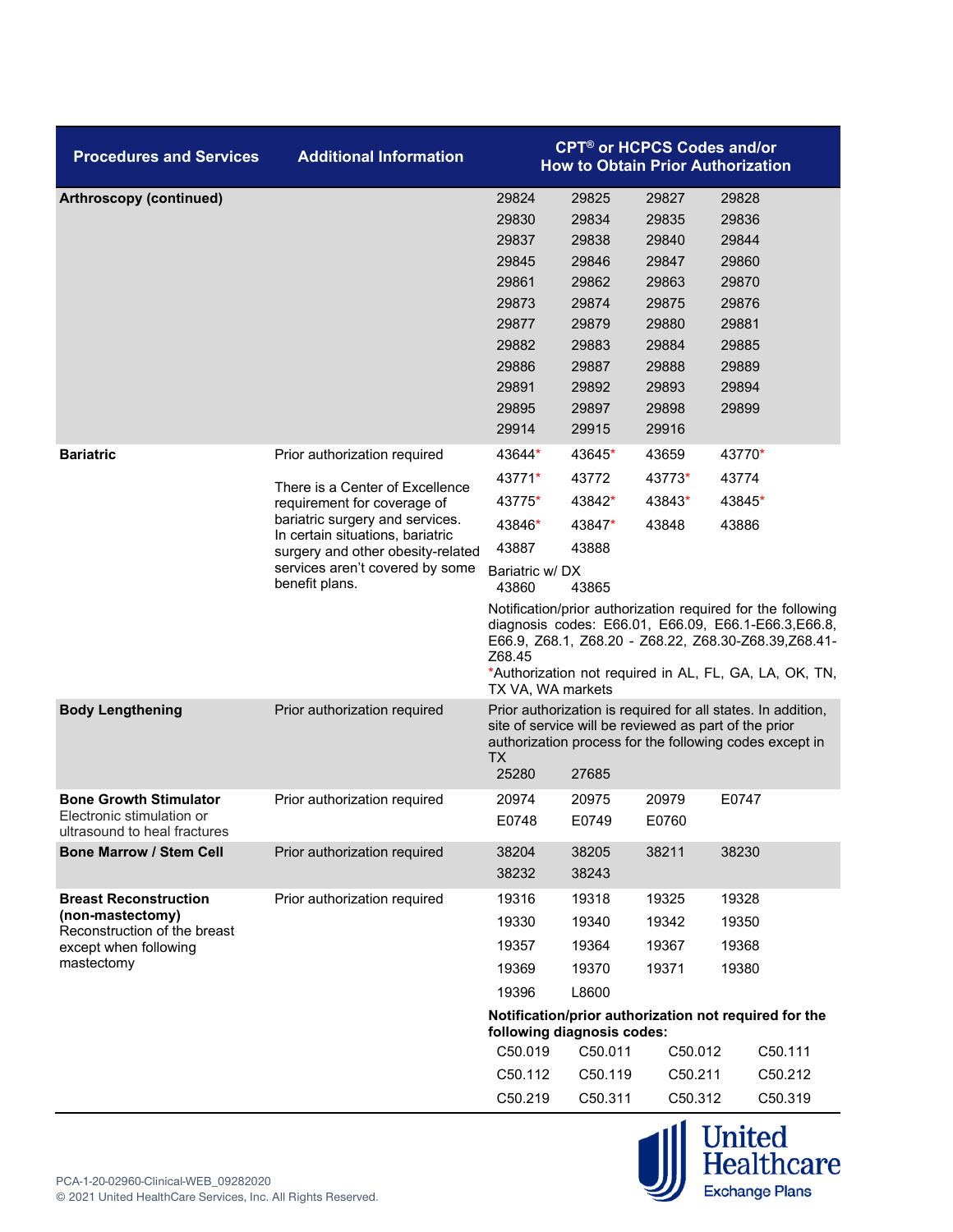| <b>Procedures and Services</b> | <b>Additional Information</b>                                                                                                                                             |                        | <b>CPT<sup>®</sup> or HCPCS Codes and/or</b>                                               |         | <b>How to Obtain Prior Authorization</b>                                                                                                                                                                                                                                                       |
|--------------------------------|---------------------------------------------------------------------------------------------------------------------------------------------------------------------------|------------------------|--------------------------------------------------------------------------------------------|---------|------------------------------------------------------------------------------------------------------------------------------------------------------------------------------------------------------------------------------------------------------------------------------------------------|
| <b>Breast Reconstruction</b>   |                                                                                                                                                                           | C50.411                | C50.412                                                                                    | C50.419 | C50.511                                                                                                                                                                                                                                                                                        |
| (non-mastectomy) (continued)   |                                                                                                                                                                           | C50.512                | C50.519                                                                                    | C50.611 | C50.612                                                                                                                                                                                                                                                                                        |
|                                |                                                                                                                                                                           | C50.619                | C50.811                                                                                    | C50.812 | C50.819                                                                                                                                                                                                                                                                                        |
|                                |                                                                                                                                                                           | C50.911                | C50.912                                                                                    | C50.919 | C50.029                                                                                                                                                                                                                                                                                        |
|                                |                                                                                                                                                                           | C50.021                | C50.022                                                                                    | C50.121 | C50.122                                                                                                                                                                                                                                                                                        |
|                                |                                                                                                                                                                           | C50.129                | C50.221                                                                                    | C50.222 | C50.229                                                                                                                                                                                                                                                                                        |
|                                |                                                                                                                                                                           | C50.321                | C50.322                                                                                    | C50.329 | C50.421                                                                                                                                                                                                                                                                                        |
|                                |                                                                                                                                                                           | C50.422                | C50.429                                                                                    | C50.521 | C50.522                                                                                                                                                                                                                                                                                        |
|                                |                                                                                                                                                                           | C50.529                | C50.621                                                                                    | C50.622 | C50.629                                                                                                                                                                                                                                                                                        |
|                                |                                                                                                                                                                           | C50.821                | C50.822                                                                                    | C50.829 | C50.921                                                                                                                                                                                                                                                                                        |
|                                |                                                                                                                                                                           | C50.922                | C50.929                                                                                    | C79.81  | D05.90                                                                                                                                                                                                                                                                                         |
|                                |                                                                                                                                                                           | D05.00                 | D05.01                                                                                     | D05.02  | D05.10                                                                                                                                                                                                                                                                                         |
|                                |                                                                                                                                                                           | D05.11                 | D05.12                                                                                     | D05.80  | D05.81                                                                                                                                                                                                                                                                                         |
|                                |                                                                                                                                                                           | D05.82                 | D05.91                                                                                     | D05.92  | Z85.3                                                                                                                                                                                                                                                                                          |
|                                |                                                                                                                                                                           | Z90.10                 | Z90.11                                                                                     | Z90.12  | Z90.13                                                                                                                                                                                                                                                                                         |
|                                |                                                                                                                                                                           | Z42.1                  |                                                                                            |         |                                                                                                                                                                                                                                                                                                |
| Cardiology                     | Notification/prior authorization                                                                                                                                          | 33206                  | 33207                                                                                      | 33208   | 33212                                                                                                                                                                                                                                                                                          |
|                                | required for participating<br>physicians for outpatient and<br>office-based diagnostic<br>catheterizations,<br>electrophysiology implants,<br>echocardiograms, and stress | 33213                  | 33214                                                                                      | 33221   | 33224                                                                                                                                                                                                                                                                                          |
|                                |                                                                                                                                                                           | 33225                  | 33227                                                                                      | 33228   | 33229                                                                                                                                                                                                                                                                                          |
|                                |                                                                                                                                                                           | 33230                  | 33231                                                                                      | 33240   | 33249                                                                                                                                                                                                                                                                                          |
|                                |                                                                                                                                                                           | 33262                  | 33263                                                                                      | 33264   | 33270                                                                                                                                                                                                                                                                                          |
|                                | echocardiograms prior to<br>performance                                                                                                                                   | 93303                  | 93304                                                                                      | 93306   | 93307                                                                                                                                                                                                                                                                                          |
|                                |                                                                                                                                                                           | 93308                  | 93350                                                                                      | 93351   | 93452                                                                                                                                                                                                                                                                                          |
|                                |                                                                                                                                                                           | 93453                  | 93454                                                                                      | 93455   | 93456                                                                                                                                                                                                                                                                                          |
|                                |                                                                                                                                                                           | 93457                  | 93458                                                                                      | 93459   | 93460                                                                                                                                                                                                                                                                                          |
|                                |                                                                                                                                                                           | 93461                  | 0571T                                                                                      | 0614T   |                                                                                                                                                                                                                                                                                                |
|                                |                                                                                                                                                                           | Or, call 866-889-8054. | Go to UHCprovider.com and click on the<br>corner. Then, select the Prior Authorization and |         | For notification/prior authorization, please submit<br>requests online by using the Prior Authorization and<br>Notification tool on UnitedHealthcare Provider Portal.<br>UnitedHealthcare Provider Portal button in the top right<br>Notification tool tile on your Provider Portal dashboard. |
| <b>Cardiovascular</b>          | Prior authorization required                                                                                                                                              | Cardiology             |                                                                                            |         |                                                                                                                                                                                                                                                                                                |
|                                |                                                                                                                                                                           | 33285                  | 37220                                                                                      | 37221   | 37224                                                                                                                                                                                                                                                                                          |
|                                |                                                                                                                                                                           | 37225                  | 37226                                                                                      | 37227   | 37228                                                                                                                                                                                                                                                                                          |
|                                |                                                                                                                                                                           | 37229                  | 93580                                                                                      | 93653   | 93656                                                                                                                                                                                                                                                                                          |
|                                |                                                                                                                                                                           | E0616                  |                                                                                            |         |                                                                                                                                                                                                                                                                                                |
|                                |                                                                                                                                                                           |                        | <b>Potentially Unproven</b>                                                                |         |                                                                                                                                                                                                                                                                                                |
|                                |                                                                                                                                                                           | 33361                  | 33362                                                                                      | 33363   | 33364                                                                                                                                                                                                                                                                                          |

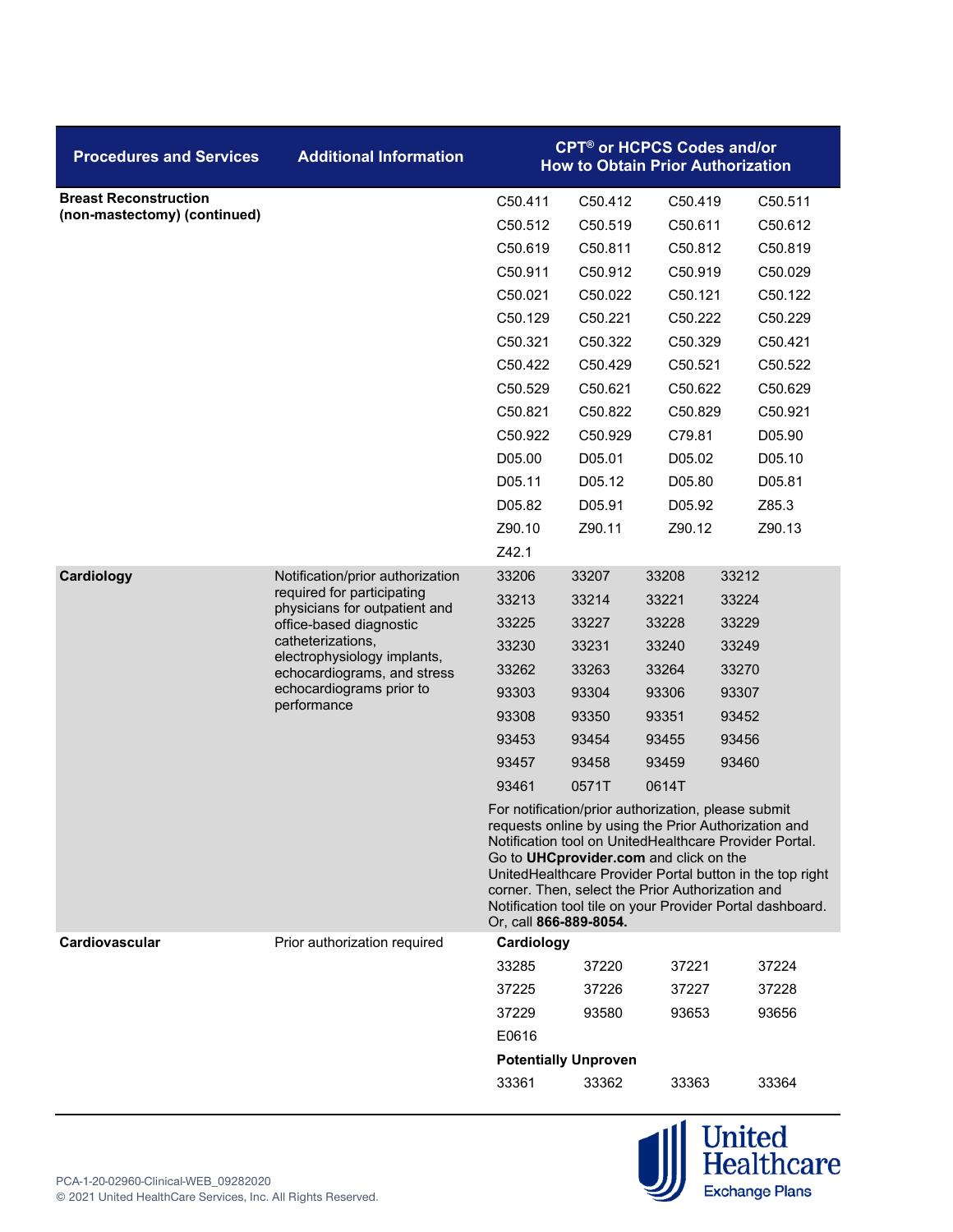| <b>Procedures and Services</b> | <b>Additional Information</b> |                  |         |                                                 | <b>CPT<sup>®</sup> or HCPCS Codes and/or</b><br><b>How to Obtain Prior Authorization</b> |  |  |
|--------------------------------|-------------------------------|------------------|---------|-------------------------------------------------|------------------------------------------------------------------------------------------|--|--|
| Cardiovascular (continued)     |                               | 33365            | 33366   | 33369                                           |                                                                                          |  |  |
|                                |                               | <b>Vascular</b>  |         |                                                 |                                                                                          |  |  |
|                                |                               | 75710*           | 75716*  |                                                 |                                                                                          |  |  |
|                                |                               | diagnosis codes: |         | *Prior authorization required for the following |                                                                                          |  |  |
|                                |                               | E08.51           | E08.52  | E08.59                                          | E08.621                                                                                  |  |  |
|                                |                               | E09.51           | E09.52  | E09.59                                          | E09.621                                                                                  |  |  |
|                                |                               | E10.51           | E10.52  | E10.59                                          | E10.621                                                                                  |  |  |
|                                |                               | E11.51           | E11.52  | E11.59                                          | E11.621                                                                                  |  |  |
|                                |                               | E13.51           | E13.52  | E13.59                                          | E13.621                                                                                  |  |  |
|                                |                               | 170.201          | 170.202 | 170.203                                         | 170.208                                                                                  |  |  |
|                                |                               | 170.209          | 170.211 | 170.212                                         | 170.213                                                                                  |  |  |
|                                |                               | 170.218          | 170.219 | 170.221                                         | 170.222                                                                                  |  |  |
|                                |                               | 170.223          | 170.228 | 170.229                                         | 170.231                                                                                  |  |  |
|                                |                               | 170.232          | 170.233 | 170.234                                         | 170.235                                                                                  |  |  |
|                                |                               | 170.238          | 170.239 | 170.241                                         | 170.242                                                                                  |  |  |
|                                |                               | 170.243          | 170.244 | 170.245                                         | 170.248                                                                                  |  |  |
|                                |                               | 170.249          | 170.25  | 170.261                                         | 170.262                                                                                  |  |  |
|                                |                               | 170.263          | 170.268 | 170.269                                         | 170.291                                                                                  |  |  |
|                                |                               | 170.292          | 170.293 | 170.298                                         | 170.299                                                                                  |  |  |
|                                |                               | 170.301          | 170.302 | 170.303                                         | 170.308                                                                                  |  |  |
|                                |                               | 170.309          | 170.311 | 170.312                                         | 170.313                                                                                  |  |  |
|                                |                               | 170.318          | 170.319 | 170.321                                         | 170.322                                                                                  |  |  |
|                                |                               | 170.323          | 170.329 | 170.331                                         | 170.332                                                                                  |  |  |
|                                |                               | 170.333          | 170.334 | 170.335                                         | 170.338                                                                                  |  |  |
|                                |                               | 170.339          | 170.341 | 170.342                                         | 170.343                                                                                  |  |  |
|                                |                               | 170.344          | 170.345 | 170.348                                         | 170.349                                                                                  |  |  |
|                                |                               | 170.35           | 170.361 | 170.362                                         | 170.363                                                                                  |  |  |
|                                |                               | 170.369          | 170.391 | 170.392                                         | 170.393                                                                                  |  |  |
|                                |                               | 170.399          | 170.401 | 170.402                                         | 170.403                                                                                  |  |  |
|                                |                               | 170.408          | 170.409 | 170.411                                         | 170.412                                                                                  |  |  |
|                                |                               | 170.413          | 170.418 | 170.421                                         | 170.422                                                                                  |  |  |
|                                |                               | 170.423          | 170.428 | 170.429                                         | 170.431                                                                                  |  |  |
|                                |                               | 170.432          | 170.433 | 170.434                                         | 170.435                                                                                  |  |  |
|                                |                               | 170.438          | 170.439 | 170.441                                         | 170.442                                                                                  |  |  |
|                                |                               | 170.443          | 170.444 | 170.445                                         | 170.448                                                                                  |  |  |
|                                |                               | 170.449          | 170.461 | 170.462                                         | 170.463                                                                                  |  |  |
|                                |                               | 170.468          | 170.469 | 170.491                                         | 170.492                                                                                  |  |  |
|                                |                               | 170.493          | 170.498 | 170.499                                         | 170.501                                                                                  |  |  |
|                                |                               | 170.502          | 170.503 | 170.508                                         | 170.509                                                                                  |  |  |
|                                |                               | 170.511          | 170.512 | 170.513                                         | 170.518                                                                                  |  |  |
|                                |                               | 170.519          | 170.521 | 170.522                                         | 170.523                                                                                  |  |  |
|                                |                               | 170.528          | 170.529 | 170.531                                         | 170.532                                                                                  |  |  |
|                                |                               | 170.533          | 170.534 | 170.535                                         | 170.538                                                                                  |  |  |

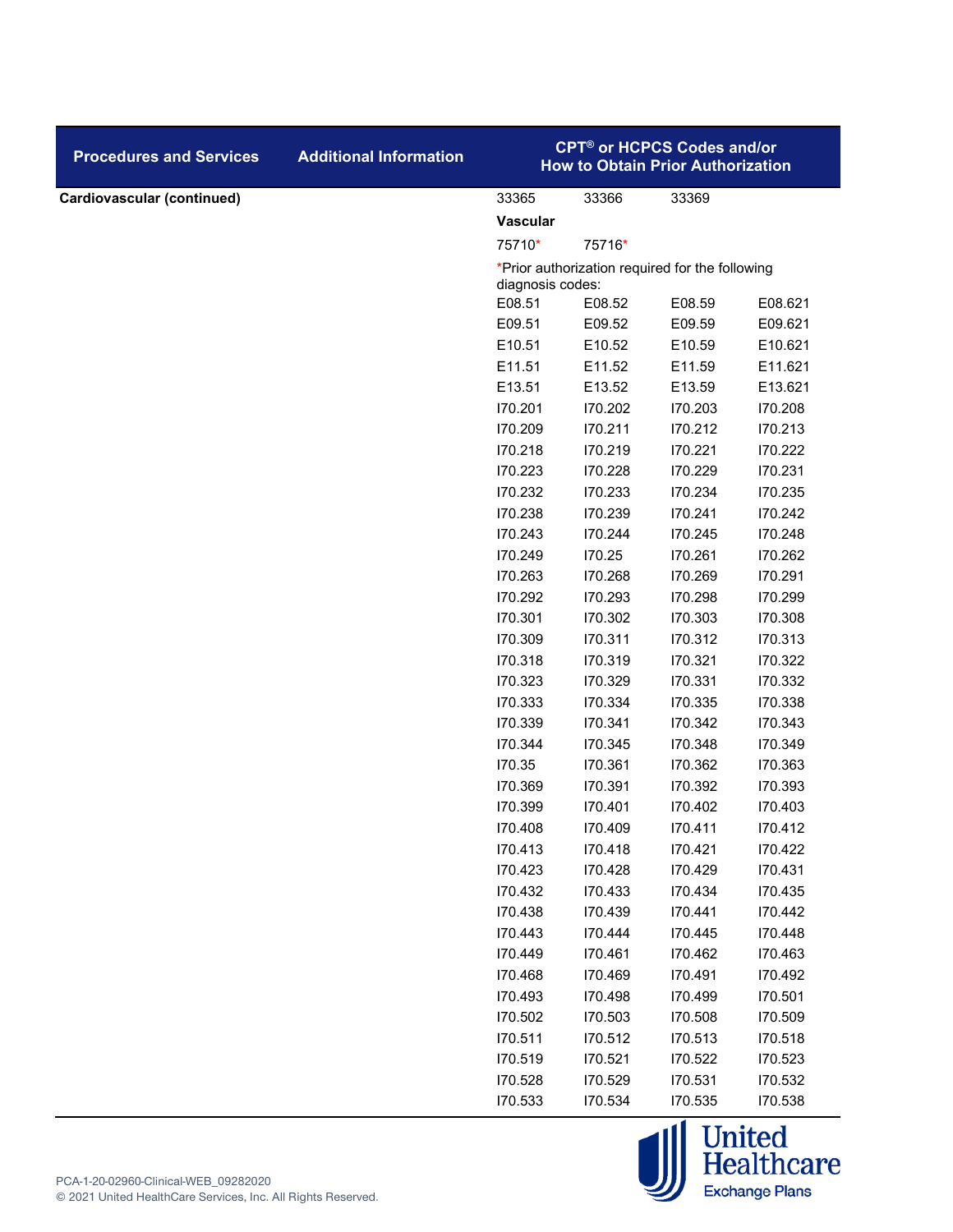| <b>Procedures and Services</b> | <b>Additional Information</b> | <b>CPT<sup>®</sup> or HCPCS Codes and/or</b><br><b>How to Obtain Prior Authorization</b> |         |          |          |  |
|--------------------------------|-------------------------------|------------------------------------------------------------------------------------------|---------|----------|----------|--|
| Cardiovascular (continued)     |                               | 170.539                                                                                  | 170.541 | 170.542  | 170.543  |  |
|                                |                               | 170.544                                                                                  | 170.545 | 170.548  | 170.549  |  |
|                                |                               | 170.561                                                                                  | 170.562 | 170.563  | 170.568  |  |
|                                |                               | 170.569                                                                                  | 170.591 | 170.592  | 170.593  |  |
|                                |                               | 170.598                                                                                  | 170.599 | 170.601  | 170.602  |  |
|                                |                               | 170.603                                                                                  | 170.608 | 170.609  | 170.611  |  |
|                                |                               | 170.612                                                                                  | 170.613 | 170.618  | 170.619  |  |
|                                |                               | 170.621                                                                                  | 170.622 | 170.623  | 170.628  |  |
|                                |                               | 170.629                                                                                  | 170.631 | 170.632  | 170.633  |  |
|                                |                               | 170.634                                                                                  | 170.635 | 170.638  | 170.639  |  |
|                                |                               | 170.641                                                                                  | 170.642 | 170.643  | 170.644  |  |
|                                |                               | 170.645                                                                                  | 170.648 | 170.649  | 170.661  |  |
|                                |                               | 170.662                                                                                  | 170.663 | 170.668  | 170.669  |  |
|                                |                               | 170.691                                                                                  | 170.692 | 170.693  | 170.698  |  |
|                                |                               | 170.699                                                                                  | 170.701 | 170.702  | 170.703  |  |
|                                |                               | 170.708                                                                                  | 170.709 | 170.711  | 170.712  |  |
|                                |                               | 170.713                                                                                  | 170.718 | 170.719  | 170.721  |  |
|                                |                               | 170.722                                                                                  | 170.723 | 170.728  | 170.729  |  |
|                                |                               | 170.731                                                                                  | 170.732 | 170.733  | 170.734  |  |
|                                |                               | 170.735                                                                                  | 170.738 | 170.739  | 170.741  |  |
|                                |                               | 170.742                                                                                  | 170.743 | 170.744  | 170.745  |  |
|                                |                               | 170.748                                                                                  | 170.749 | 170.761  | 170.762  |  |
|                                |                               | 170.763                                                                                  | 170.768 | 170.769  | 170.791  |  |
|                                |                               | 170.792                                                                                  | 170.793 | 170.798  | 170.799  |  |
|                                |                               | 170.8                                                                                    | 170.90  | 170.91   | 170.92   |  |
|                                |                               | 172.3                                                                                    | 172.4   | 172.8    | 172.9    |  |
|                                |                               | 173.89                                                                                   | 173.9   | 174.3    | 174.4    |  |
|                                |                               | 174.5                                                                                    | 174.8   | 174.9    | 175.021  |  |
|                                |                               | 175.022                                                                                  | 175.023 | 175.029  | 175.89   |  |
|                                |                               | 177.1                                                                                    | 177.2   | 177.70   | 177.72   |  |
|                                |                               | 177.77                                                                                   | 177.79  | 196      | L03.115  |  |
|                                |                               | L03.116                                                                                  | L97.319 | L97.329  | L97.419  |  |
|                                |                               | L97.429                                                                                  | L97.511 | L97.512  | L97.513  |  |
|                                |                               | L97.519                                                                                  | L97.521 | L97.522  | L97.529  |  |
|                                |                               | L97.819                                                                                  | L97.828 | L97.829  | L97.909  |  |
|                                |                               | L97.919                                                                                  | L97.929 | L98.491  | L98.499  |  |
|                                |                               | M79.604                                                                                  | M79.605 | M79.606  | M79.609  |  |
|                                |                               | M79.651                                                                                  | M79.652 | M79.659  | M79.661  |  |
|                                |                               | M79.662                                                                                  | M79.669 | M79.671  | M79.672  |  |
|                                |                               | M79.673                                                                                  | M79.674 | M79.675  | M79.676  |  |
|                                |                               | M86.661                                                                                  | M86.662 | M86.669  | M86.671  |  |
|                                |                               | M86.672                                                                                  | M86.679 | M86.8X7  | Q27.30   |  |
|                                |                               | Q27.32                                                                                   | Q27.39  | Q27.8    | Q27.9    |  |
|                                |                               | Q87.2                                                                                    | R93.6   | S35.511A | S35.512A |  |

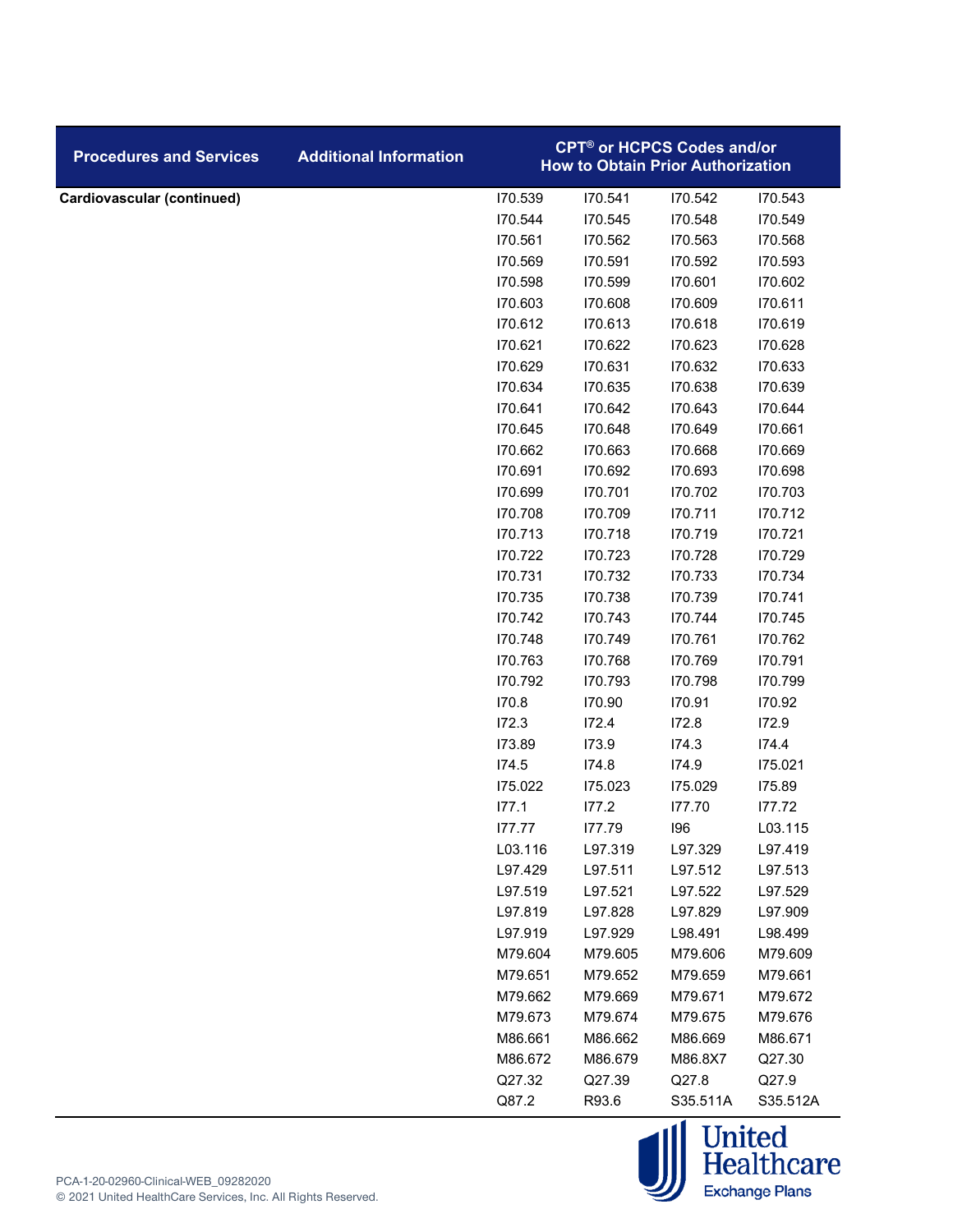| <b>Procedures and Services</b>    | <b>Additional Information</b>                            | <b>CPT<sup>®</sup> or HCPCS Codes and/or</b><br><b>How to Obtain Prior Authorization</b> |                                                                |                |                                                                                                                         |  |
|-----------------------------------|----------------------------------------------------------|------------------------------------------------------------------------------------------|----------------------------------------------------------------|----------------|-------------------------------------------------------------------------------------------------------------------------|--|
| <b>Cardiovascular (continued)</b> |                                                          | S81.801A                                                                                 | S81.802A                                                       | S81.809A       | S91.301A                                                                                                                |  |
|                                   |                                                          | S91.302A                                                                                 | S91.309A                                                       | T82.312A       | T82.318A                                                                                                                |  |
|                                   |                                                          | T82.319A                                                                                 | T82.338A                                                       | T82.392A       | T82.398A                                                                                                                |  |
|                                   |                                                          | T82.399A                                                                                 | T82.818A                                                       | T82.856A       | T82.858A                                                                                                                |  |
|                                   |                                                          | T82.868A                                                                                 | T82.898A                                                       | Z95.820        | Z98.62                                                                                                                  |  |
| <b>Carpal Tunnel</b>              | Prior authorization required                             | ТX<br>29848                                                                              | site of service will be reviewed as part of the prior<br>64721 |                | Prior authorization is required for all states. In addition,<br>authorization process for the following codes except in |  |
| <b>Cartilage Implants</b>         | Prior authorization required                             | 27412<br>29867                                                                           | 27415<br>29868                                                 | 27416<br>S2112 | 29866                                                                                                                   |  |
| Cerebral Seizure Monitoring -     | Prior authorization required for                         | 95700                                                                                    | 95711                                                          | 95712          | 95713                                                                                                                   |  |
| <b>Inpatient Video EEG</b>        | inpatient services                                       | 95714                                                                                    | 95715                                                          | 95716          | 95718                                                                                                                   |  |
|                                   | Prior authorization is not required                      | 95720                                                                                    | 95722                                                          | 95724          | 95726                                                                                                                   |  |
|                                   | for outpatient hospital or<br>ambulatory surgical center |                                                                                          |                                                                |                |                                                                                                                         |  |
| Chemotherapy                      | Prior authorization required                             | J9247                                                                                    | J0185                                                          | J0640          | J0641                                                                                                                   |  |
|                                   |                                                          | J1448                                                                                    | J1453                                                          | J1454          | J1627                                                                                                                   |  |
|                                   |                                                          | J1950                                                                                    | J2506                                                          | J9000          | J9015                                                                                                                   |  |
|                                   |                                                          | J9017                                                                                    | J9019                                                          | J9022          | J9023                                                                                                                   |  |
|                                   |                                                          | J9025                                                                                    | J9027                                                          | J9030          | J9032                                                                                                                   |  |
|                                   |                                                          | J9033                                                                                    | J9034                                                          | J9035          | J9036                                                                                                                   |  |
|                                   |                                                          | J9037                                                                                    | J9039                                                          | J9040          | J9041                                                                                                                   |  |
|                                   |                                                          | J9042                                                                                    | J9043                                                          | J9044          | J9045                                                                                                                   |  |
|                                   |                                                          | J9047                                                                                    | J9050                                                          | J9055          | J9057                                                                                                                   |  |
|                                   |                                                          | J9060                                                                                    | J9065                                                          | J9070          | J9100                                                                                                                   |  |
|                                   |                                                          | J9118                                                                                    | J9119                                                          | J9120          | J9130                                                                                                                   |  |
|                                   |                                                          | J9144                                                                                    | J9145                                                          | J9150          | J9153                                                                                                                   |  |
|                                   |                                                          | J9155                                                                                    | J9171                                                          | J9173          | J9175                                                                                                                   |  |
|                                   |                                                          | J9176                                                                                    | J9177                                                          | J9178          | J9179                                                                                                                   |  |
|                                   |                                                          | J9181                                                                                    | J9185                                                          | J9190          | J9198                                                                                                                   |  |
|                                   |                                                          | J9200                                                                                    | J9201                                                          | J9202          | J9203                                                                                                                   |  |
|                                   |                                                          | J9204                                                                                    | J9205                                                          | J9206          | J9207                                                                                                                   |  |
|                                   |                                                          | J9208                                                                                    | J9209                                                          | J9210          | J9211                                                                                                                   |  |
|                                   |                                                          | J9214                                                                                    | J9215                                                          | J9217          | J9218                                                                                                                   |  |
|                                   |                                                          | J9223                                                                                    | J9225                                                          | J9226          | J9228                                                                                                                   |  |
|                                   |                                                          | J9229<br>J9260                                                                           | J9245<br>J9261                                                 | J9246<br>J9262 | J9250<br>J9263                                                                                                          |  |
|                                   |                                                          | J9264                                                                                    | J9266                                                          | J9267          | J9268                                                                                                                   |  |
|                                   |                                                          | J9269                                                                                    | J9271                                                          | J9280          | J9281                                                                                                                   |  |
|                                   |                                                          | J9285                                                                                    | J9293                                                          | J9295          | J9299                                                                                                                   |  |
|                                   |                                                          | J9301                                                                                    | J9302                                                          | J9303          | J9305                                                                                                                   |  |
|                                   |                                                          | J9306                                                                                    | J9307                                                          | J9308          | J9309                                                                                                                   |  |
|                                   |                                                          | J9311                                                                                    | J9312                                                          | J9313          | J9315                                                                                                                   |  |

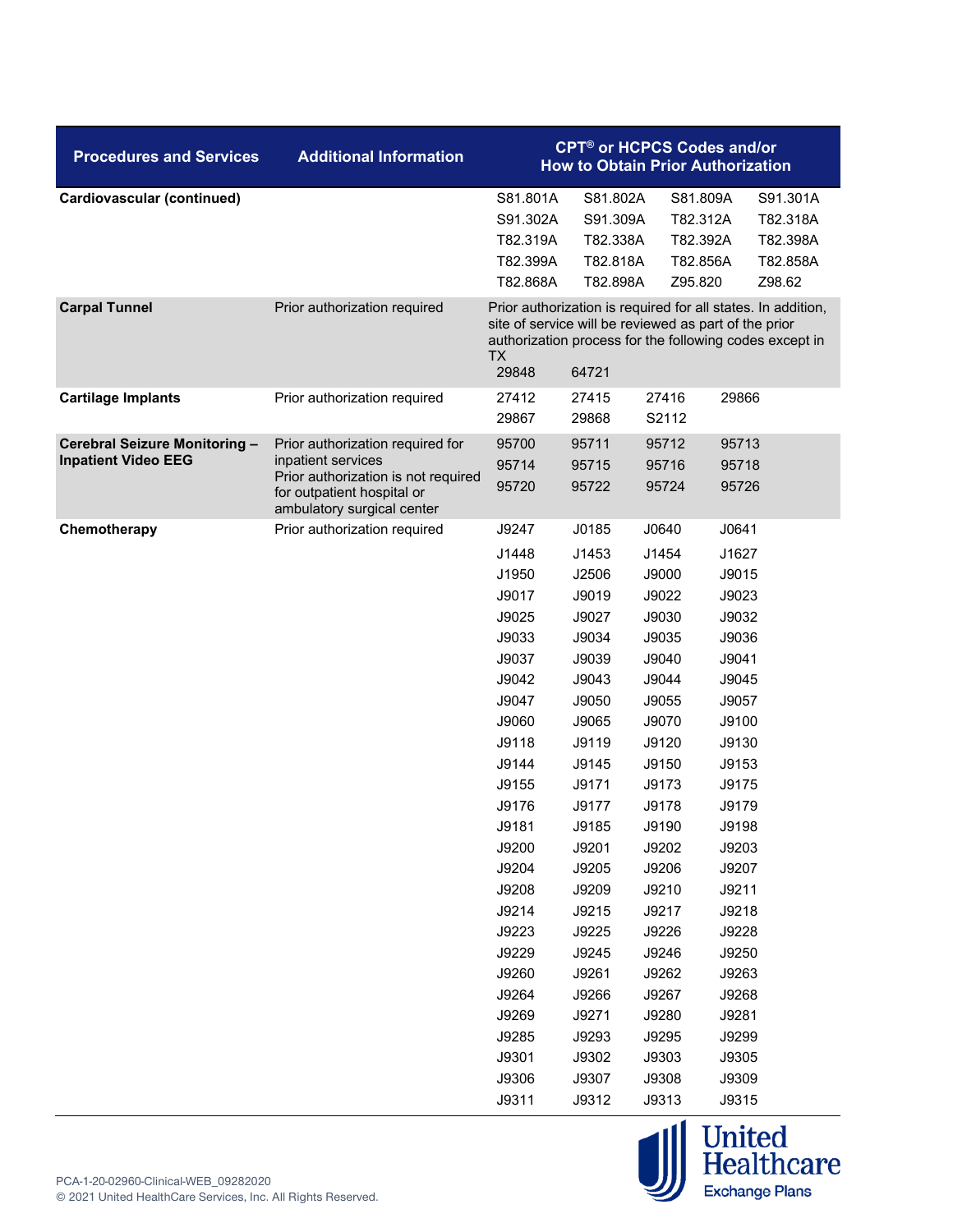| <b>Additional Information</b> | <b>CPT<sup>®</sup> or HCPCS Codes and/or</b><br><b>How to Obtain Prior Authorization</b>                                   |                                                                                                                            |                                                                                                                            |                                                                                                                                     |  |
|-------------------------------|----------------------------------------------------------------------------------------------------------------------------|----------------------------------------------------------------------------------------------------------------------------|----------------------------------------------------------------------------------------------------------------------------|-------------------------------------------------------------------------------------------------------------------------------------|--|
|                               | J9316<br>J9320<br>J9340<br>J9352<br>J9356<br>J9370<br>J9400<br>Q2043<br>Q5113<br>Q5117<br>Q5123                            | J9317<br>J9325<br>J9348<br>J9353<br>J9357<br>J9371<br>J9600<br>Q2050<br>Q5114<br>Q5118                                     | J9318<br>J9328<br>J9349<br>J9354<br>J9358<br>J9390<br>J9999<br>Q5107<br>Q5115<br>Q5119                                     | J9319<br>J9330<br>J9351<br>J9355<br>J9360<br>J9395<br>Q2017<br>Q5112<br>Q5116<br>Q5122                                              |  |
| Prior authorization required  | G0276<br>S9988                                                                                                             | G0293<br>S9990                                                                                                             | G0294<br>S9991                                                                                                             | G2000                                                                                                                               |  |
| Prior authorization required  | 69710*<br>$L8615**$<br>L8619<br>V5273<br>markets                                                                           | 69714*<br>L8616<br>L8622                                                                                                   | 69717<br>L8617<br>L8627                                                                                                    | 69930<br>L8618<br>L8628                                                                                                             |  |
| Prior authorization required  | H0037                                                                                                                      | H0040                                                                                                                      | T1024                                                                                                                      |                                                                                                                                     |  |
| Prior authorization required  | 33251<br>33257<br>33404<br>33417<br>33501<br>33505<br>33602<br>33611<br>33619<br>33660<br>33676<br>33688<br>33697<br>33722 | 33254<br>33258<br>33414<br>33476<br>33502<br>33506<br>33606<br>33612<br>33641<br>33665<br>33677<br>33690<br>33702<br>33724 | 33255<br>33259<br>33415<br>33478<br>33503<br>33507<br>33608<br>33615<br>33645<br>33670<br>33681<br>33692<br>33710<br>33726 | 33256<br>33261<br>33416<br>33500<br>33504<br>33600<br>33610<br>33617<br>33647<br>33675<br>33684<br>33694<br>33720<br>33730<br>33737 |  |
|                               |                                                                                                                            | 33732                                                                                                                      | 33735                                                                                                                      | *Authorization not required in AL, FL, GA, and MI<br>** Authorization not required in MI market<br>33736                            |  |

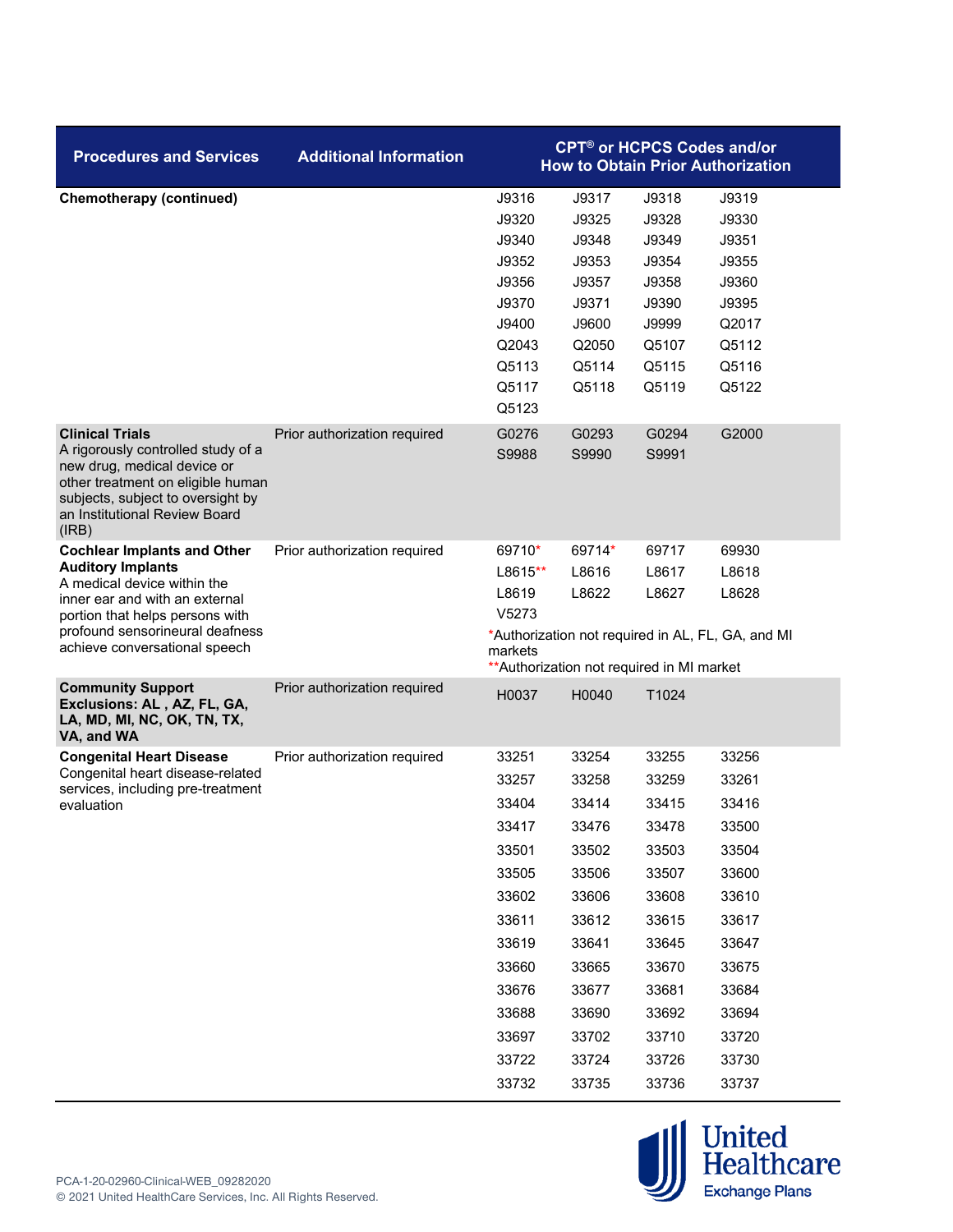| <b>Procedures and Services</b>                                                                                                                  | <b>Additional Information</b> |                | <b>CPT<sup>®</sup> or HCPCS Codes and/or</b> |                | <b>How to Obtain Prior Authorization</b> |
|-------------------------------------------------------------------------------------------------------------------------------------------------|-------------------------------|----------------|----------------------------------------------|----------------|------------------------------------------|
| <b>Congenital Heart Disease</b>                                                                                                                 |                               | 33741          | 33745                                        | 33746          | 33750                                    |
| (continued)                                                                                                                                     |                               | 33755          | 33762                                        | 33764          | 33766                                    |
|                                                                                                                                                 |                               | 33767          | 33768                                        | 33770          | 33771                                    |
|                                                                                                                                                 |                               | 33774          | 33775                                        | 33776          | 33777                                    |
|                                                                                                                                                 |                               | 33778          | 33779                                        | 33780          | 33781                                    |
|                                                                                                                                                 |                               | 33782          | 33783                                        | 33786          | 33788                                    |
|                                                                                                                                                 |                               | 33802          | 33803                                        | 33820          | 33822                                    |
|                                                                                                                                                 |                               | 33840          | 33845                                        | 33851          | 33852                                    |
|                                                                                                                                                 |                               | 33853          | 33917                                        | 33920          | 33924                                    |
|                                                                                                                                                 |                               | 93530          | 93531                                        | 93532          | 93533                                    |
|                                                                                                                                                 |                               | 93561          | 93562                                        | 93581          |                                          |
| <b>Continuous Glucose</b><br><b>Monitoring</b>                                                                                                  | Prior authorization required  | A4226<br>E0787 | A9276<br>K0553                               | A9277<br>K0554 | A9278                                    |
| <b>Cosmetic and reconstructive</b><br>procedures                                                                                                | Prior authorization required  | 21137          |                                              |                |                                          |
| Cosmetic procedures that<br>change or improve physical<br>appearance without significantly<br>improving or restoring<br>physiological function. |                               |                |                                              |                |                                          |
| Reconstructive procedures that<br>treat a medical condition or<br>improve or restore physiologic<br>function                                    |                               |                |                                              |                |                                          |
| <b>Durable Medical Equipment</b>                                                                                                                | Prior authorization required  | E0147          | E0193                                        | E0194          | E0265                                    |
| (DME)                                                                                                                                           | Prosthetics are not DME - see | E0266          | E0277                                        | E0296          | E0297                                    |
|                                                                                                                                                 | Orthotics and prosthetics.    | E0300*         | E0301                                        | E0302          | E0303                                    |
|                                                                                                                                                 |                               | E0304          | E0316                                        | E0328          | E0329                                    |
|                                                                                                                                                 |                               | E0466          | E0467                                        | E0471          | E0483                                    |
|                                                                                                                                                 |                               | E0486          | E0565                                        | E0574          | E0618                                    |
|                                                                                                                                                 |                               | E0619          | E0636                                        | E0637          | E0638                                    |
|                                                                                                                                                 |                               | E0639          | E0640                                        | E0641          | E0642                                    |
|                                                                                                                                                 |                               | E0652          | E0656                                        | E0657          | E0676                                    |
|                                                                                                                                                 |                               | E0720          | E0730                                        | E0731          | E0745                                    |
|                                                                                                                                                 |                               | E0764          | E0766                                        | E0770          | E0784                                    |
|                                                                                                                                                 |                               | E0958          | E0984                                        | E0986          | E1002                                    |
|                                                                                                                                                 |                               | E1003          | E1004                                        | E1005          | E1006                                    |
|                                                                                                                                                 |                               | E1007<br>E1011 | E1008<br>E1012                               | E1009          | E1010                                    |
|                                                                                                                                                 |                               | E1017          | E1018                                        | E1015<br>E1029 | E1016<br>E1030                           |
|                                                                                                                                                 |                               | E1035          | E1036                                        | E1161          | E1229                                    |
|                                                                                                                                                 |                               | E1232          | E1233                                        | E1234          | E1235                                    |
|                                                                                                                                                 |                               | E1236          | E1237                                        | E1238          | E1800                                    |
|                                                                                                                                                 |                               |                |                                              |                |                                          |

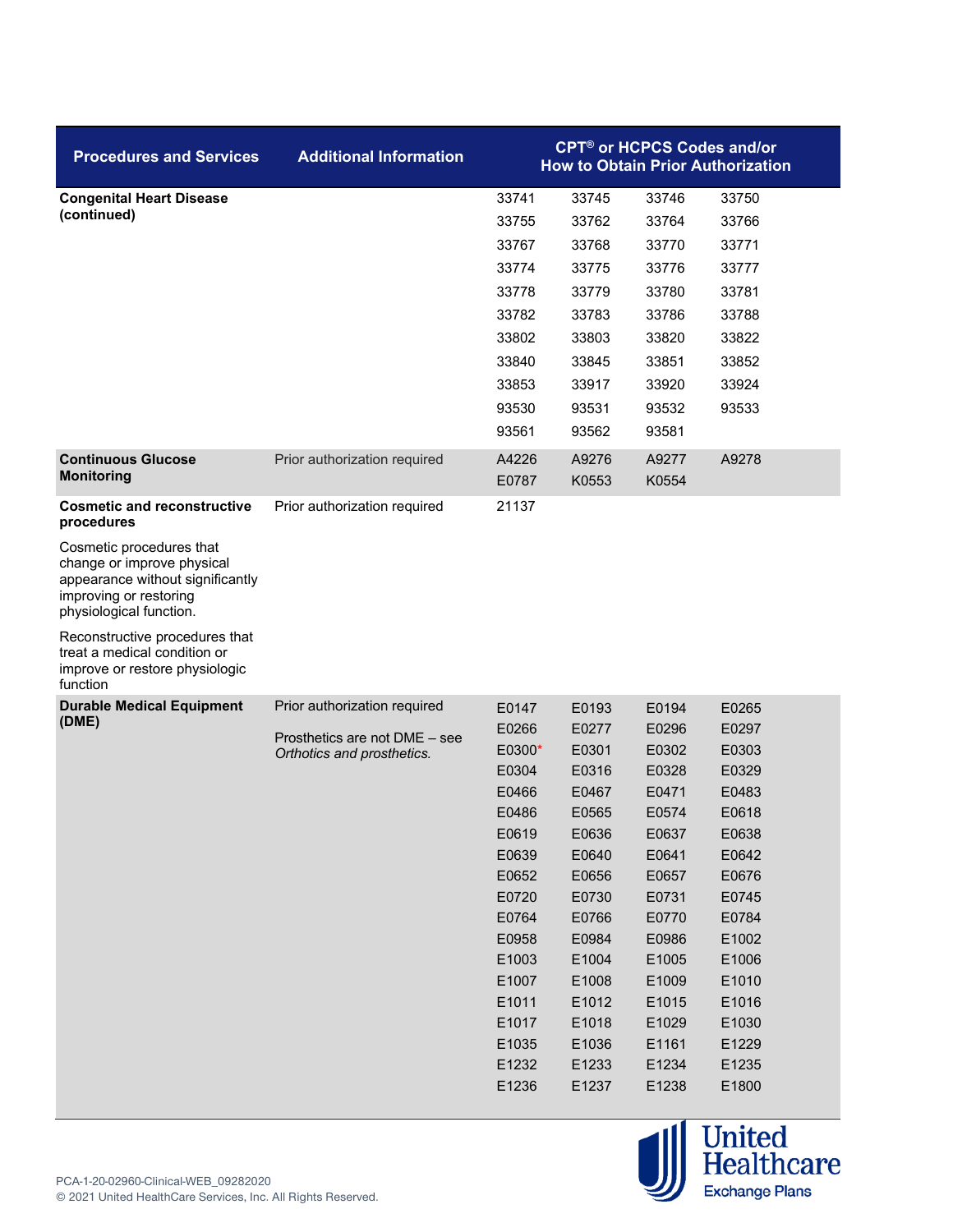| <b>Procedures and Services</b>   | <b>Additional Information</b> |                                                                                   |          | <b>CPT<sup>®</sup> or HCPCS Codes and/or</b> | <b>How to Obtain Prior Authorization</b>                                                                        |
|----------------------------------|-------------------------------|-----------------------------------------------------------------------------------|----------|----------------------------------------------|-----------------------------------------------------------------------------------------------------------------|
| <b>Durable Medical Equipment</b> |                               | E1802                                                                             | E1805    | E1810                                        | E1812                                                                                                           |
| (DME) (continued)                |                               | E1815                                                                             | E1825    | E1830                                        | E1840                                                                                                           |
|                                  |                               | E2201                                                                             | E2202    | E2203                                        | E2204                                                                                                           |
|                                  |                               | E2207                                                                             | E2227    | E2228                                        | E2295                                                                                                           |
|                                  |                               | E2310                                                                             | E2311    | E2312                                        | E2313                                                                                                           |
|                                  |                               | E2321                                                                             | E2322    | E2325                                        | E2326                                                                                                           |
|                                  |                               | E2327                                                                             | E2328    | E2329                                        | E2330                                                                                                           |
|                                  |                               | E2331                                                                             | E2340    | E2341                                        | E2342                                                                                                           |
|                                  |                               | E2343                                                                             | E2351    | E2360**                                      | E2362**                                                                                                         |
|                                  |                               | E2364**                                                                           | E2366    | E2367                                        | E2368                                                                                                           |
|                                  |                               | E2369                                                                             | E2370    | E2372**                                      | E2373                                                                                                           |
|                                  |                               | E2374                                                                             | E2375    | E2376                                        | E2377                                                                                                           |
|                                  |                               | E2378                                                                             | E2397    | E2402                                        | E2502                                                                                                           |
|                                  |                               | E2504                                                                             | E2506    | E2508                                        | E2510                                                                                                           |
|                                  |                               | E2511                                                                             | E2512    | E2599                                        | E2605                                                                                                           |
|                                  |                               | E2606                                                                             | E2607    | E2608                                        | E2609                                                                                                           |
|                                  |                               | E2613                                                                             | E2614    | E2615                                        | E2616                                                                                                           |
|                                  |                               | E2617                                                                             | E2620    | E2621                                        | E2622                                                                                                           |
|                                  |                               | E2623                                                                             | E2624    | E2625                                        | E2626                                                                                                           |
|                                  |                               | E2627                                                                             | E2628    | E2629                                        | E2630                                                                                                           |
|                                  |                               | E2631                                                                             | E2633    | E8000                                        | E8001                                                                                                           |
|                                  |                               | E8002                                                                             | K0005    | K0008                                        | K0009                                                                                                           |
|                                  |                               | K0013                                                                             | K0800**  | K0801**                                      | K0802**                                                                                                         |
|                                  |                               | K0812**                                                                           | K0813**  | K0815**                                      | K0820***                                                                                                        |
|                                  |                               | K0821***                                                                          | K0822*** | K0823***                                     | K0824***                                                                                                        |
|                                  |                               | K0825***                                                                          | K0826*** | K0827                                        | K0828                                                                                                           |
|                                  |                               | K0829                                                                             | K0830*** | K0831***                                     | K0835***                                                                                                        |
|                                  |                               | K0837***                                                                          | K0838*** | K0839***                                     | K0840                                                                                                           |
|                                  |                               | K0841                                                                             | K0842    | K0843                                        | K0848                                                                                                           |
|                                  |                               | K0849                                                                             | K0850    | K0851                                        | K0852                                                                                                           |
|                                  |                               | K0853                                                                             | K0854    | K0855                                        | K0856                                                                                                           |
|                                  |                               | K0857                                                                             | K0858    | K0859                                        | K0860                                                                                                           |
|                                  |                               | K0861                                                                             | K0862    | K0863                                        | K0864                                                                                                           |
|                                  |                               | K0890                                                                             | K0891    | K0898***                                     | K0900                                                                                                           |
|                                  |                               | S1040<br>and TX markets<br>** Authorization is required in MD market only<br>only |          |                                              | *Authorization not required in AL, FL, GA, IL, LA, MI<br>*** Authorization is required in MD, TN and VA markets |

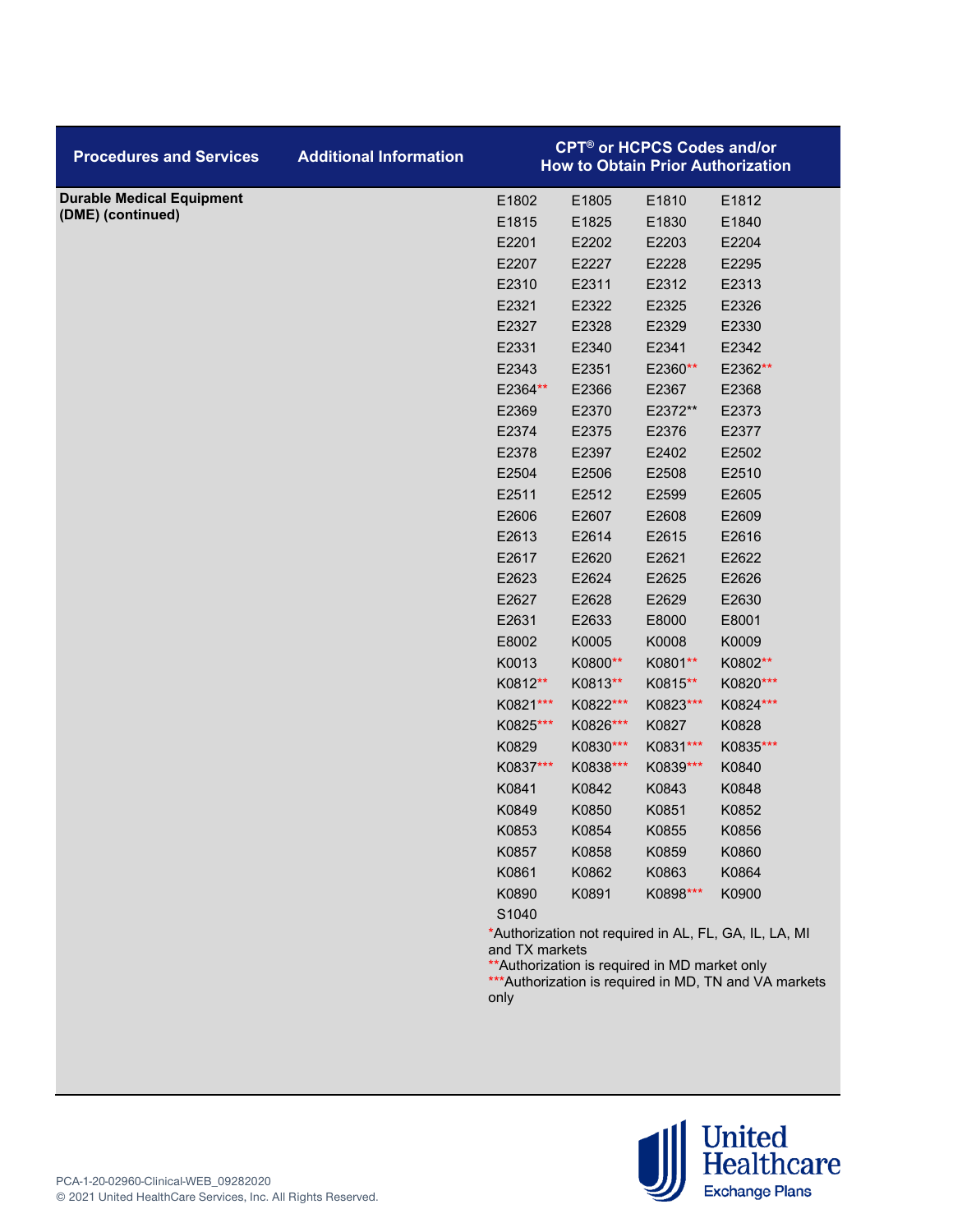| <b>Procedures and Services</b>                                                 | <b>Additional Information</b>                                                                                                                                                                                                                                                                                                                                                                                                                                                                                                                                                                                                                                                                                                                                      | <b>CPT<sup>®</sup> or HCPCS Codes and/or</b><br><b>How to Obtain Prior Authorization</b>                                                                                        |                                                                                                                                                                                      |                                                                                                                                                       |                                                                                                                                                                                                    |  |
|--------------------------------------------------------------------------------|--------------------------------------------------------------------------------------------------------------------------------------------------------------------------------------------------------------------------------------------------------------------------------------------------------------------------------------------------------------------------------------------------------------------------------------------------------------------------------------------------------------------------------------------------------------------------------------------------------------------------------------------------------------------------------------------------------------------------------------------------------------------|---------------------------------------------------------------------------------------------------------------------------------------------------------------------------------|--------------------------------------------------------------------------------------------------------------------------------------------------------------------------------------|-------------------------------------------------------------------------------------------------------------------------------------------------------|----------------------------------------------------------------------------------------------------------------------------------------------------------------------------------------------------|--|
| <b>Experimental and</b><br>Investigational (and/or linked<br>services)         | Prior authorization required                                                                                                                                                                                                                                                                                                                                                                                                                                                                                                                                                                                                                                                                                                                                       | 33477<br>95966<br>0308T                                                                                                                                                         | 36514<br>95967<br>0376T                                                                                                                                                              | 64722<br>0191T                                                                                                                                        | 95965<br>0253T                                                                                                                                                                                     |  |
| <b>Foot Surgery</b>                                                            | Prior authorization required                                                                                                                                                                                                                                                                                                                                                                                                                                                                                                                                                                                                                                                                                                                                       | TX.<br>28285<br>28295<br>28299                                                                                                                                                  | 28289<br>28296                                                                                                                                                                       | 28291<br>28297                                                                                                                                        | Prior authorization is required for all states. In addition,<br>site of service will be reviewed as part of the prior<br>authorization process for the following codes except in<br>28292<br>28298 |  |
| <b>Functional Endoscopic Sinus</b><br><b>Surgery (FESS)</b>                    | Prior authorization required                                                                                                                                                                                                                                                                                                                                                                                                                                                                                                                                                                                                                                                                                                                                       | 31240<br>31256<br>31276                                                                                                                                                         | 31253<br>31257<br>31287                                                                                                                                                              | 31254<br>31259<br>31288                                                                                                                               | 31255<br>31267                                                                                                                                                                                     |  |
| <b>Gender Dysphoria Treatment</b>                                              | Notification or prior<br>authorization required for the<br>following when submitted with<br>a diagnosis code F64.0, F64.1,<br>F64.2, F64.8, F64.9 or<br>Z87.890:                                                                                                                                                                                                                                                                                                                                                                                                                                                                                                                                                                                                   | 11980<br>15734<br>15758<br>54125<br>55175<br>56805<br>58940                                                                                                                     | 14000<br>15738<br>19303<br>54520<br>55180<br>57110<br>64856                                                                                                                          | 14001<br>15750<br>53410<br>54660<br>56625<br>58661<br>64892                                                                                           | 14041<br>15757<br>53430<br>54690<br>56800<br>58720<br>64896                                                                                                                                        |  |
| <b>Gender Reassignment</b><br><b>Exclusions:</b><br>AL, AZ, GA, LA, OK, TN, TX | Prior authorization required                                                                                                                                                                                                                                                                                                                                                                                                                                                                                                                                                                                                                                                                                                                                       | 55970                                                                                                                                                                           | 55980                                                                                                                                                                                | 57335                                                                                                                                                 |                                                                                                                                                                                                    |  |
| <b>Genetic and Molecular Testing</b><br>to include BRCA gene testing           | Prior authorization required for<br>genetic and molecular testing<br>performed in an outpatient<br>setting<br>Care providers requesting<br>laboratory testing will be required<br>to complete the prior<br>authorization/notification<br>process, which includes<br>indicating the laboratory and test<br>name. Payment will be<br>authorized for those CPT codes<br>registered with the Genetic and<br><b>Molecular Testing Prior</b><br>Authorization/Notification<br>Program for each specified<br>genetic test.<br>Notification/prior authorization<br>required for BRCA testing before<br>DNA sequencing is performed.<br>The ordering care provider must<br>notify the laboratory conducting<br>the test and the laboratory will<br>notify UnitedHealthcare. | 81162<br>81166<br><b>Genetic Testing</b><br>81105<br>81109<br>81121<br>81170<br>81174<br>81178<br>81182<br>81186<br>81190<br>81194<br>81204<br>81218<br>81224<br>81228<br>81232 | <b>BRCA Genetic Testing</b><br>81163<br>81216<br>81106<br>81110<br>81161<br>81171<br>81175<br>81179<br>81183<br>81187<br>81191<br>81200<br>81205<br>81220<br>81225<br>81229<br>81233 | 81164<br>81432<br>81107<br>81111<br>81167<br>81172<br>81176<br>81180<br>81184<br>81188<br>81192<br>81201<br>81208<br>81222<br>81226<br>81230<br>81234 | 81165<br>81433<br>81108<br>81120<br>81168<br>81173<br>81177<br>81181<br>81185<br>81189<br>81193<br>81203<br>81209<br>81223<br>81227<br>81231<br>81236                                              |  |

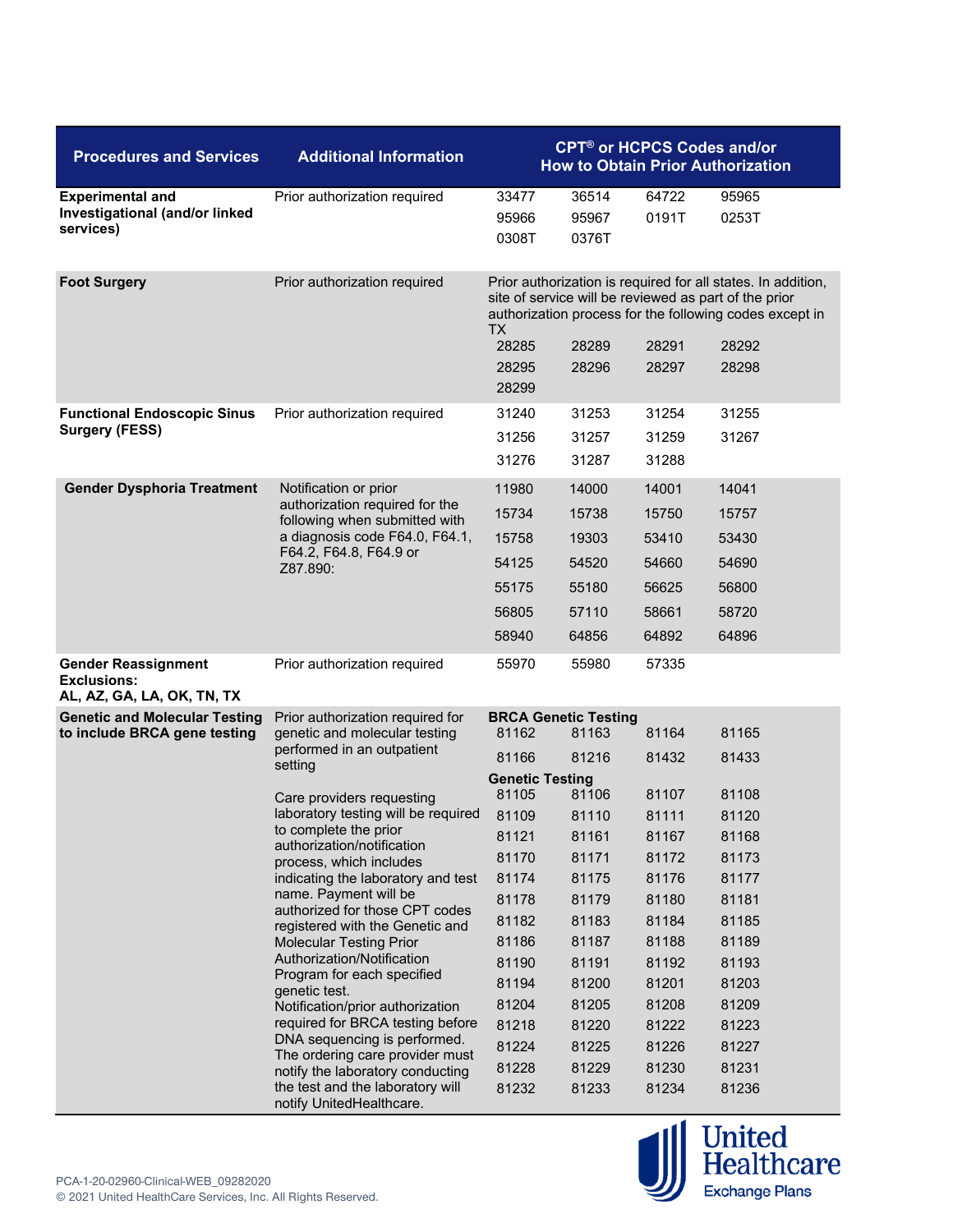| <b>Procedures and Services</b>       | <b>Additional Information</b> |       | <b>CPT<sup>®</sup> or HCPCS Codes and/or</b> |       | <b>How to Obtain Prior Authorization</b> |  |
|--------------------------------------|-------------------------------|-------|----------------------------------------------|-------|------------------------------------------|--|
| <b>Genetic and Molecular Testing</b> |                               | 81237 | 81238                                        | 81239 | 81240                                    |  |
| to include BRCA gene testing         |                               | 81241 | 81242                                        | 81243 | 81244                                    |  |
| (continued)                          |                               | 81245 | 81246                                        | 81247 | 81248                                    |  |
|                                      |                               | 81249 | 81250                                        | 81251 | 81252                                    |  |
|                                      |                               | 81253 | 81254                                        | 81255 | 81256                                    |  |
|                                      |                               | 81257 | 81258                                        | 81259 | 81260                                    |  |
|                                      |                               | 81261 | 81262                                        | 81263 | 81264                                    |  |
|                                      |                               | 81265 | 81266                                        | 81267 | 81268                                    |  |
|                                      |                               | 81269 | 81271                                        | 81272 | 81273                                    |  |
|                                      |                               | 81274 | 81276                                        | 81277 | 81278                                    |  |
|                                      |                               | 81279 | 81283                                        | 81284 | 81285                                    |  |
|                                      |                               | 81286 | 81287                                        | 81288 | 81289                                    |  |
|                                      |                               | 81290 | 81291                                        | 81292 | 81294                                    |  |
|                                      |                               | 81295 | 81297                                        | 81298 | 81300                                    |  |
|                                      |                               | 81302 | 81303                                        | 81304 | 81305                                    |  |
|                                      |                               | 81306 | 81307                                        | 81309 | 81310                                    |  |
|                                      |                               | 81312 | 81313                                        | 81314 | 81315                                    |  |
|                                      |                               | 81316 | 81317                                        | 81318 | 81319                                    |  |
|                                      |                               | 81320 | 81321                                        | 81322 | 81323                                    |  |
|                                      |                               | 81324 | 81325                                        | 81326 | 81327                                    |  |
|                                      |                               | 81328 | 81329                                        | 81330 | 81331                                    |  |
|                                      |                               | 81332 | 81333                                        | 81334 | 81335                                    |  |
|                                      |                               | 81336 | 81337                                        | 81338 | 81339                                    |  |
|                                      |                               | 81340 | 81341                                        | 81342 | 81343                                    |  |
|                                      |                               | 81344 | 81345                                        | 81346 | 81347                                    |  |
|                                      |                               | 81348 | 81350                                        | 81351 | 81352                                    |  |
|                                      |                               | 81353 | 81355                                        | 81357 | 81360                                    |  |
|                                      |                               | 81361 | 81362                                        | 81363 | 81364                                    |  |
|                                      |                               | 81370 | 81371                                        | 81372 | 81373                                    |  |
|                                      |                               | 81375 | 81376                                        | 81377 | 81378                                    |  |
|                                      |                               | 81379 | 81380                                        | 81381 | 81382                                    |  |
|                                      |                               | 81383 | 81400                                        | 81401 | 81402                                    |  |
|                                      |                               | 81403 | 81404                                        | 81405 | 81406                                    |  |
|                                      |                               | 81407 | 81408                                        | 81410 | 81411                                    |  |
|                                      |                               | 81412 | 81413                                        | 81414 | 81415                                    |  |
|                                      |                               | 81416 | 81417                                        | 81419 | 81420                                    |  |
|                                      |                               | 81430 | 81431                                        | 81434 | 81435                                    |  |
|                                      |                               | 81436 | 81437                                        | 81438 | 81439                                    |  |
|                                      |                               | 81440 | 81442                                        | 81443 | 81445                                    |  |
|                                      |                               | 81448 | 81460                                        | 81465 | 81470                                    |  |
|                                      |                               | 81471 | 81507                                        | 81518 | 81519                                    |  |
|                                      |                               | 81520 | 81521                                        | 81522 | 81546                                    |  |
|                                      |                               | 81554 | 81595                                        | 87481 | 87482                                    |  |
|                                      |                               | 87505 | 87506                                        | 87507 | 87510                                    |  |

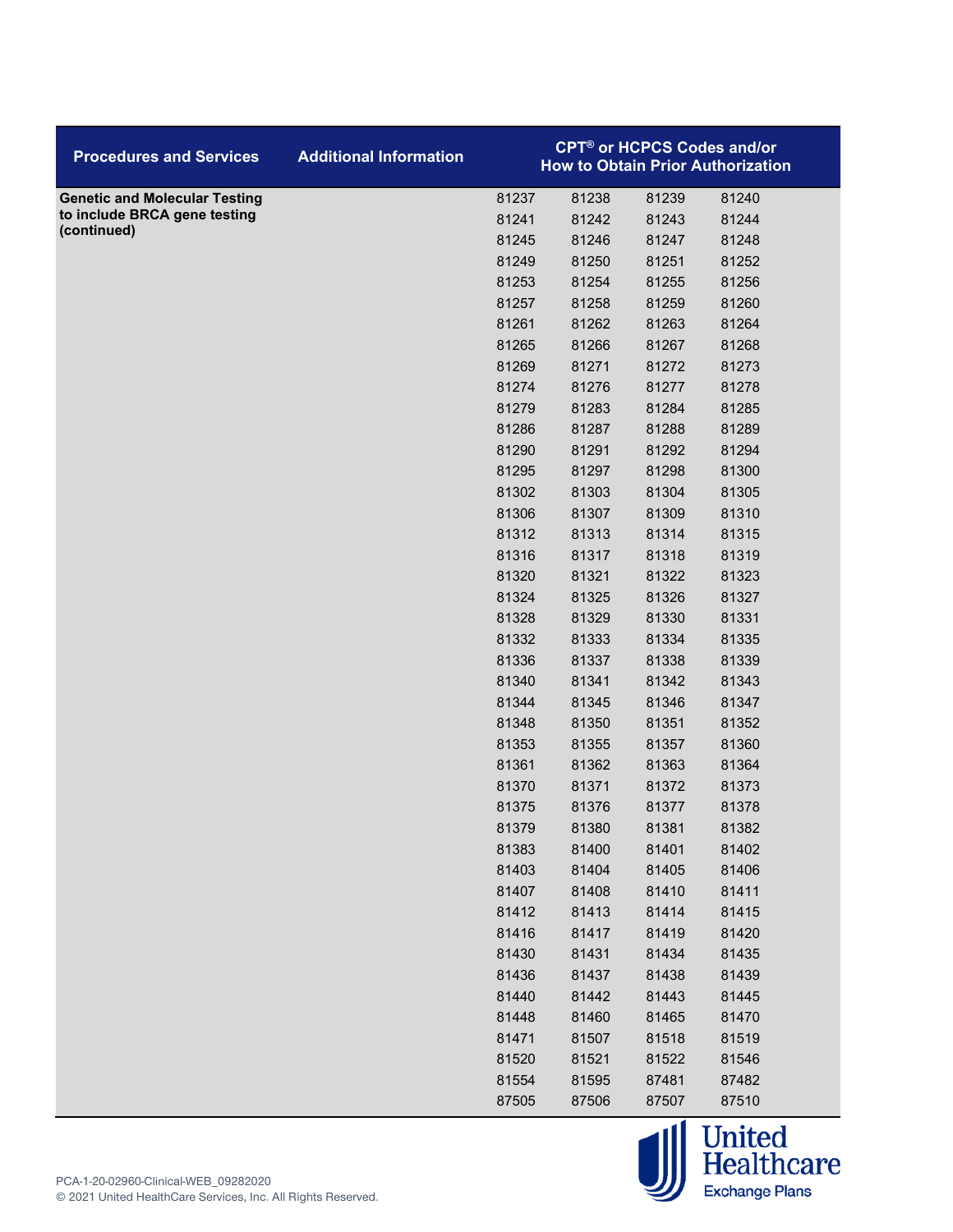| <b>Procedures and Services</b>                                     | <b>Additional Information</b>                            |                                   | <b>CPT<sup>®</sup> or HCPCS Codes and/or</b>          |          | <b>How to Obtain Prior Authorization</b>           |
|--------------------------------------------------------------------|----------------------------------------------------------|-----------------------------------|-------------------------------------------------------|----------|----------------------------------------------------|
| <b>Genetic and Molecular Testing</b>                               |                                                          | 87511                             | 87512                                                 | 87623    | 87797                                              |
| to include BRCA gene testing                                       |                                                          | 87798                             | 87799                                                 | 87800    | 87801                                              |
| (continued)                                                        |                                                          | 0001U                             | 0004M                                                 | 0006M    | 0007M                                              |
|                                                                    |                                                          | 0012U                             | 0013U                                                 | 0014U    | 0016U                                              |
|                                                                    |                                                          | 0017U                             | 0018U                                                 | 0022U    | 0023U                                              |
|                                                                    |                                                          | 0026U                             | 0027U                                                 | 0030U    | 0031U                                              |
|                                                                    |                                                          | 0032U                             | 0033U                                                 | 0034U    | 0040U                                              |
|                                                                    |                                                          | 0046U                             | 0049U                                                 | 0055U    | 0060U                                              |
|                                                                    |                                                          | 0068U                             | 0070U                                                 | 0071U    | 0072U                                              |
|                                                                    |                                                          | 0073U                             | 0074U                                                 | 0075U    | 0076U                                              |
|                                                                    |                                                          | 0084U                             | 0087U                                                 | 0088U    | 0097U                                              |
|                                                                    |                                                          | 0111U                             | 0129U                                                 | 0154U    | 0155U                                              |
|                                                                    |                                                          | 0157U                             | 0158U                                                 | 0159U    | 0160U                                              |
|                                                                    |                                                          | 0161U                             | 0168U                                                 | 0169U    | 0170U                                              |
|                                                                    |                                                          | 0171U                             | 0172U                                                 | 0173U    | 0175U                                              |
|                                                                    |                                                          | 0177U                             | 0179U                                                 | 0180U    | 0181U                                              |
|                                                                    |                                                          | 0182U                             | 0183U                                                 | 0184U    | 0185U                                              |
|                                                                    |                                                          | 0186U                             | 0187U                                                 | 0188U    | 0189U                                              |
|                                                                    |                                                          | 0190U                             | 0191U                                                 | 0192U    | 0193U                                              |
|                                                                    |                                                          | 0194U                             | 0195U                                                 | 0196U    | 0197U                                              |
|                                                                    |                                                          | 0198U                             | 0199U                                                 | 0200U    | 0201U                                              |
|                                                                    |                                                          | 0203U                             | 0205U                                                 | 0209U    | 0214U                                              |
|                                                                    |                                                          | 0215U                             | 0216U                                                 | 0217U    | 0218U                                              |
|                                                                    |                                                          | 0221U                             | 0222U                                                 | 0229U    | 0230U                                              |
|                                                                    |                                                          | 0231U                             | 0232U                                                 | 0234U    | 0235U                                              |
|                                                                    |                                                          | 0236U                             | 0237U                                                 | 0238U    | 0245U                                              |
|                                                                    |                                                          | 0246U                             | S3870                                                 |          |                                                    |
| <b>Hearing</b><br><b>Exclusions:</b>                               | Prior authorization required for<br>members 21 and older | $V5095*$                          | $V5130*$                                              | $V5140*$ | V5252                                              |
| AI, FL, GA, MI, VA, WA                                             |                                                          | V5253                             | V5254*                                                | $V5255*$ | $V5256*$                                           |
|                                                                    |                                                          | $V5257*$                          | $V5258*$                                              | $V5259*$ | $V5260*$                                           |
|                                                                    |                                                          | $V5267*$                          | V5298                                                 | V5299    |                                                    |
|                                                                    |                                                          | markets                           |                                                       |          | *Prior authorization is not required for NC and OK |
| <b>Home Health</b>                                                 | Prior authorization required                             | G0155                             | G0156                                                 | S9122    | S9127                                              |
| For specific Prior Authorization<br>requirements, the benefit plan |                                                          | S9810                             | T1001                                                 | T1004    | T1021                                              |
| document must be referenced                                        |                                                          | T1030                             | T1031                                                 |          |                                                    |
| to determine available coverage<br>for Home Health, if any, as the |                                                          | <b>Enteral Nutrition</b><br>S9340 | S9341                                                 | S9342    | S9343                                              |
| terms of the member specific<br>benefit plan vary by state.        |                                                          | G0158                             | <b>Occupational Therapy</b><br>G0160                  | S9129    |                                                    |
|                                                                    |                                                          | <b>Physical Therapy</b><br>G0157  | G0159                                                 | S9131    |                                                    |
|                                                                    |                                                          | G0151                             | <b>Physical Therapy/Occupational Therapy</b><br>G0152 |          |                                                    |
|                                                                    |                                                          | <b>Speech Therapy</b>             |                                                       |          |                                                    |

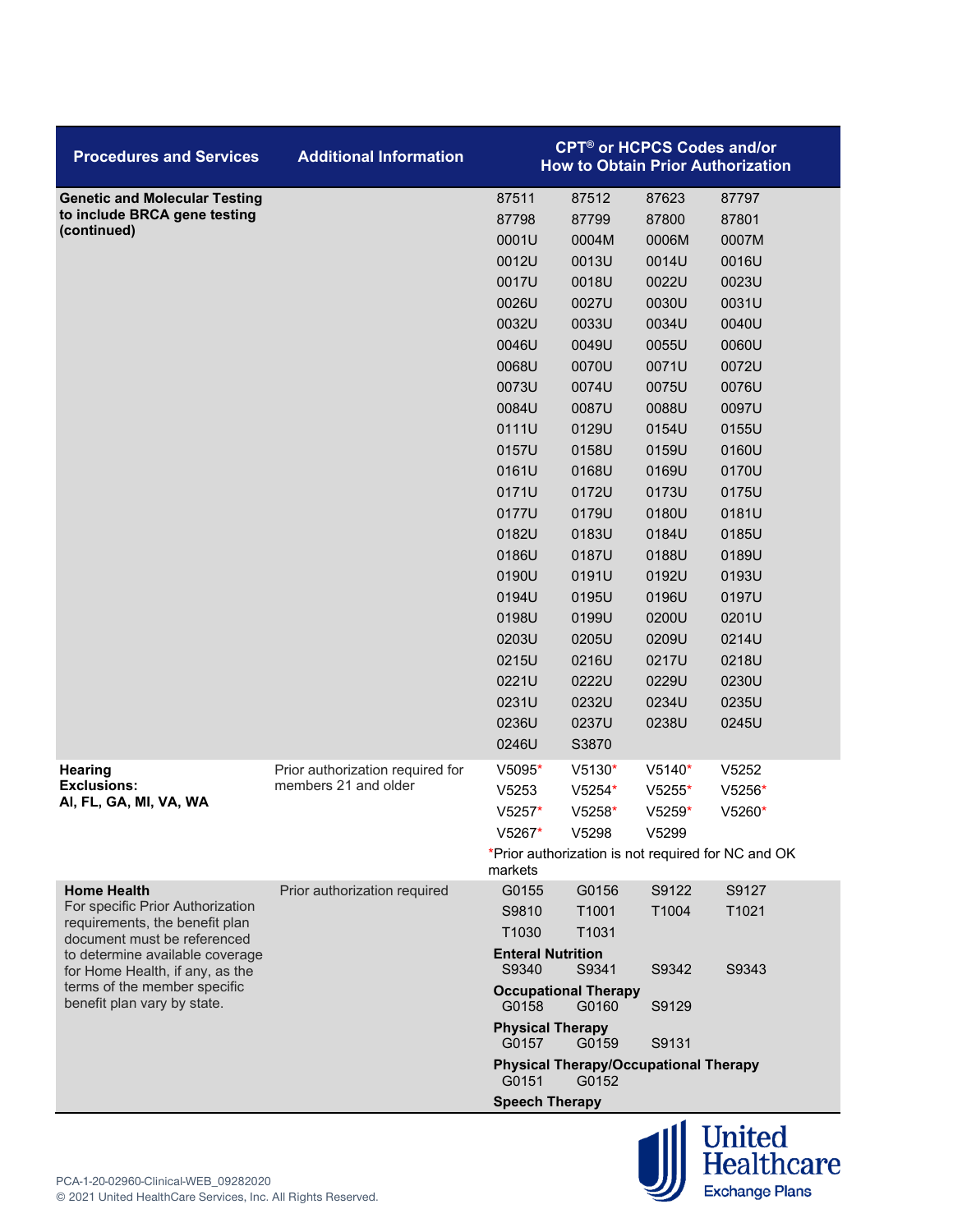| <b>Procedures and Services</b>                                                        | <b>Additional Information</b> | <b>CPT<sup>®</sup> or HCPCS Codes and/or</b><br><b>How to Obtain Prior Authorization</b> |                |                                                        |                                                                                                                                                                                  |  |
|---------------------------------------------------------------------------------------|-------------------------------|------------------------------------------------------------------------------------------|----------------|--------------------------------------------------------|----------------------------------------------------------------------------------------------------------------------------------------------------------------------------------|--|
| Home Health (continued)                                                               |                               | G0153                                                                                    | G0161          | S9128                                                  |                                                                                                                                                                                  |  |
|                                                                                       |                               | <b>Telehealth</b><br>S9110                                                               |                |                                                        |                                                                                                                                                                                  |  |
| Hospice                                                                               | Prior authorization required  | G0299                                                                                    | G0300          | G0493                                                  | G0494                                                                                                                                                                            |  |
|                                                                                       |                               | S9126*                                                                                   | T2042*         | T2043*                                                 | T2044*                                                                                                                                                                           |  |
|                                                                                       |                               | T2045                                                                                    | T2046          |                                                        |                                                                                                                                                                                  |  |
|                                                                                       |                               | *Authorization not required in AL market                                                 |                |                                                        |                                                                                                                                                                                  |  |
| <b>Hysterectomy</b>                                                                   | Prior authorization required  | Prior authorization is required for all states<br>58150                                  | 58152          | 58180                                                  | 58260                                                                                                                                                                            |  |
|                                                                                       |                               | 58262                                                                                    | 58267          | 58270                                                  | 58275                                                                                                                                                                            |  |
|                                                                                       |                               | 58280                                                                                    | 58290          | 58291                                                  | 58292                                                                                                                                                                            |  |
|                                                                                       |                               | 58294                                                                                    | 58541          | 58542                                                  | 58543                                                                                                                                                                            |  |
|                                                                                       |                               | 58544                                                                                    | 58550          | 58552                                                  | 58553                                                                                                                                                                            |  |
|                                                                                       |                               | 58554                                                                                    | 58570          | 58571                                                  | 58572                                                                                                                                                                            |  |
|                                                                                       |                               | 58573                                                                                    |                |                                                        |                                                                                                                                                                                  |  |
|                                                                                       |                               | <b>TX</b><br>58263                                                                       |                |                                                        | Prior authorization is required for all states. In addition,<br>site of service will be reviewed as part of the prior<br>authorization process for the following codes except in |  |
| Intensity modulated radiation<br>therapy (IMRT)                                       | Prior authorization required  | 77385                                                                                    | 77386          | G6015                                                  | G6016                                                                                                                                                                            |  |
| Infertility - regardless of<br>diagnosis                                              | Prior authorization required  | 58760                                                                                    | 89260          | Prior authorization is required in all states<br>89261 |                                                                                                                                                                                  |  |
| Diagnostic and treatment<br>services related to the inability<br>to achieve pregnancy |                               | 55870                                                                                    | 58321          | GA, LA MI, NC, OK, TN, TX, VA, WA<br>58322             | Prior authorization is not required in AL, AZ, FL,<br>58323                                                                                                                      |  |
|                                                                                       |                               | 58345                                                                                    | 58752          | 58970                                                  | 58974                                                                                                                                                                            |  |
|                                                                                       |                               | 58976                                                                                    | 76948          | 89250                                                  | 89251                                                                                                                                                                            |  |
|                                                                                       |                               | 89253                                                                                    | 89254          | 89255                                                  | 89257                                                                                                                                                                            |  |
|                                                                                       |                               | 89258                                                                                    | 89259          | 89264                                                  | 89268                                                                                                                                                                            |  |
|                                                                                       |                               | 89272                                                                                    | 89280          | 89281                                                  | 89290                                                                                                                                                                            |  |
|                                                                                       |                               | 89291                                                                                    | 89335          | 89337                                                  | 89342                                                                                                                                                                            |  |
|                                                                                       |                               | 89343                                                                                    | 89344          | 89346                                                  | 89352                                                                                                                                                                            |  |
|                                                                                       |                               | 89353                                                                                    | 89354          | 89356                                                  | S4011                                                                                                                                                                            |  |
|                                                                                       |                               | S4013                                                                                    | S4014          | S4015                                                  | S4016                                                                                                                                                                            |  |
|                                                                                       |                               | S4017<br>S4022                                                                           | S4018<br>S4023 | S4020<br>S4025                                         | S4021<br>S4026                                                                                                                                                                   |  |
|                                                                                       |                               | S4027                                                                                    | S4028          | S4030                                                  | S4031                                                                                                                                                                            |  |
|                                                                                       |                               | S4035                                                                                    | S4037          | S4040                                                  | S4042                                                                                                                                                                            |  |
|                                                                                       |                               |                                                                                          |                |                                                        |                                                                                                                                                                                  |  |

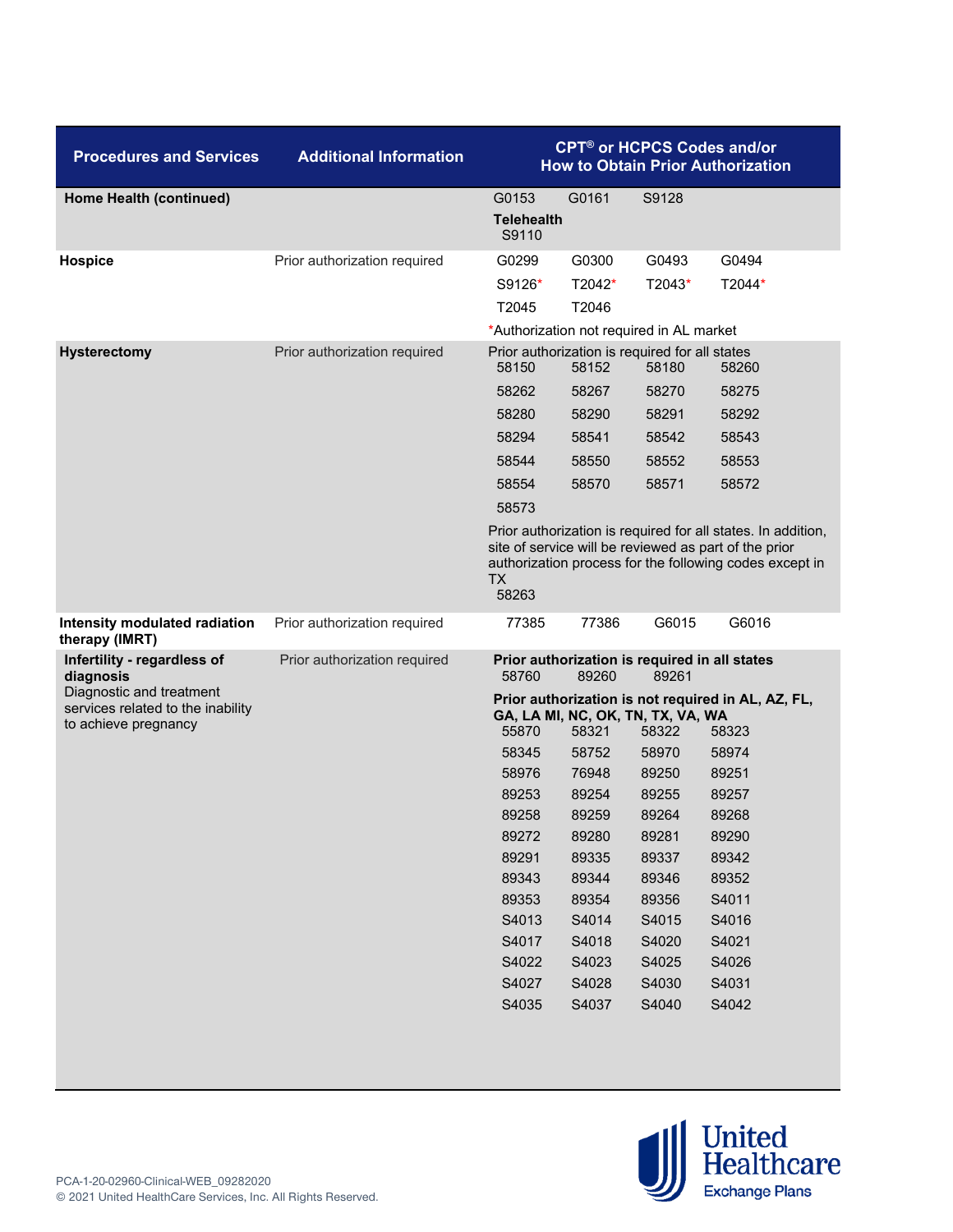| <b>Procedures and Services</b>                                     | <b>Additional Information</b> | <b>CPT<sup>®</sup> or HCPCS Codes and/or</b><br><b>How to Obtain Prior Authorization</b>                                   |                                                |         |         |  |
|--------------------------------------------------------------------|-------------------------------|----------------------------------------------------------------------------------------------------------------------------|------------------------------------------------|---------|---------|--|
| Infertility - with listed<br>diagnosis<br>Diagnostic and treatment | Prior authorization required  | The following codes only require prior<br>authorization if the DX code is also listed:<br>52402<br>54500<br>54505<br>55550 |                                                |         |         |  |
| services related to the inability                                  |                               | 58140                                                                                                                      | 58145                                          | 58146   | 58660   |  |
| to achieve pregnancy                                               |                               | 58662                                                                                                                      | 58670                                          | 58672   | 58673   |  |
|                                                                    |                               | 58770                                                                                                                      | S0122*                                         | S012*6  | S0128*  |  |
|                                                                    |                               | S0132*                                                                                                                     |                                                |         |         |  |
|                                                                    |                               |                                                                                                                            | * Prior authorization is required in IL and MD |         |         |  |
|                                                                    |                               | only<br>DX codes:                                                                                                          |                                                |         |         |  |
|                                                                    |                               | E23.0                                                                                                                      | N46.01                                         | N46.021 | N46.022 |  |
|                                                                    |                               | N46.023                                                                                                                    | N46.024                                        | N46.025 | N46.029 |  |
|                                                                    |                               | N46.11                                                                                                                     | N46.121                                        | N46.122 | N46.123 |  |
|                                                                    |                               | N46.124                                                                                                                    | N46.125                                        | N46.129 | N46.8   |  |
|                                                                    |                               | N46.9                                                                                                                      | N97.0                                          | N97.1   | N97.2   |  |
|                                                                    |                               | N97.8                                                                                                                      | N97.8                                          | N97.9   | N98.1   |  |
| Injectables<br>A drug capable of being                             | Prior authorization required  | 90283                                                                                                                      | <b>Injectable Medications</b><br>90284         | 90378   | A9513   |  |
| injected intravenously through<br>an intravenous infusion,         |                               | A9590                                                                                                                      | A9606                                          | A9699   | C9085   |  |
| subcutaneously or intra-                                           |                               | C9086                                                                                                                      | J0129                                          | J0178   | J0179   |  |
| muscularly                                                         |                               | J0180                                                                                                                      | J0202                                          | J0207   | J0221   |  |
|                                                                    |                               | J0222                                                                                                                      | J0223                                          | J0224   | J0256   |  |
|                                                                    |                               | J0257                                                                                                                      | J0364                                          | J0490   | J0517   |  |
|                                                                    |                               | J0565                                                                                                                      | J0567                                          | J0570   | J0584   |  |
|                                                                    |                               | J0585                                                                                                                      | J0586                                          | J0587   | J0588   |  |
|                                                                    |                               | J0596                                                                                                                      | J0597                                          | J0598   | J0606   |  |
|                                                                    |                               | J0638                                                                                                                      | J0642                                          | J0741   | J0775   |  |
|                                                                    |                               | J0791                                                                                                                      | J0800                                          | J0850   | J0881   |  |
|                                                                    |                               | J0885                                                                                                                      | J0888                                          | J0895   | J0896   |  |
|                                                                    |                               | J0897                                                                                                                      | J1290                                          | J1300   | J1301   |  |
|                                                                    |                               | J1303                                                                                                                      | J1305                                          | J1322   | J1325   |  |
|                                                                    |                               | J1426                                                                                                                      | J1427                                          | J1428   | J1429   |  |
|                                                                    |                               | J1437                                                                                                                      | J1439                                          | J1442   | J1447   |  |
|                                                                    |                               | J1458                                                                                                                      | J1459                                          | J1460   | J1555   |  |
|                                                                    |                               | J1556                                                                                                                      | J1557                                          | J1558   | J1559   |  |
|                                                                    |                               | J1560                                                                                                                      | J1561                                          | J1566   | J1568   |  |
|                                                                    |                               | J1569                                                                                                                      | J1572                                          | J1575   | J1599   |  |
|                                                                    |                               | J1602                                                                                                                      | J1632                                          | J1640   | J1645   |  |
|                                                                    |                               | J1650                                                                                                                      | J1652                                          | J1726   | J1729   |  |
|                                                                    |                               | J1740                                                                                                                      | J1743                                          | J1745   | J1746   |  |
|                                                                    |                               | J1786                                                                                                                      | J1823                                          | J1930   | J1931   |  |
|                                                                    |                               | J1950                                                                                                                      | J1951                                          | J2182   | J2315   |  |
|                                                                    |                               | J2323                                                                                                                      | J2326                                          | J2350   | J2353   |  |
|                                                                    |                               | J2354                                                                                                                      | J2357                                          | J2425   | J2502   |  |
|                                                                    |                               | J2503                                                                                                                      | J2506                                          | J2507   | J2724   |  |

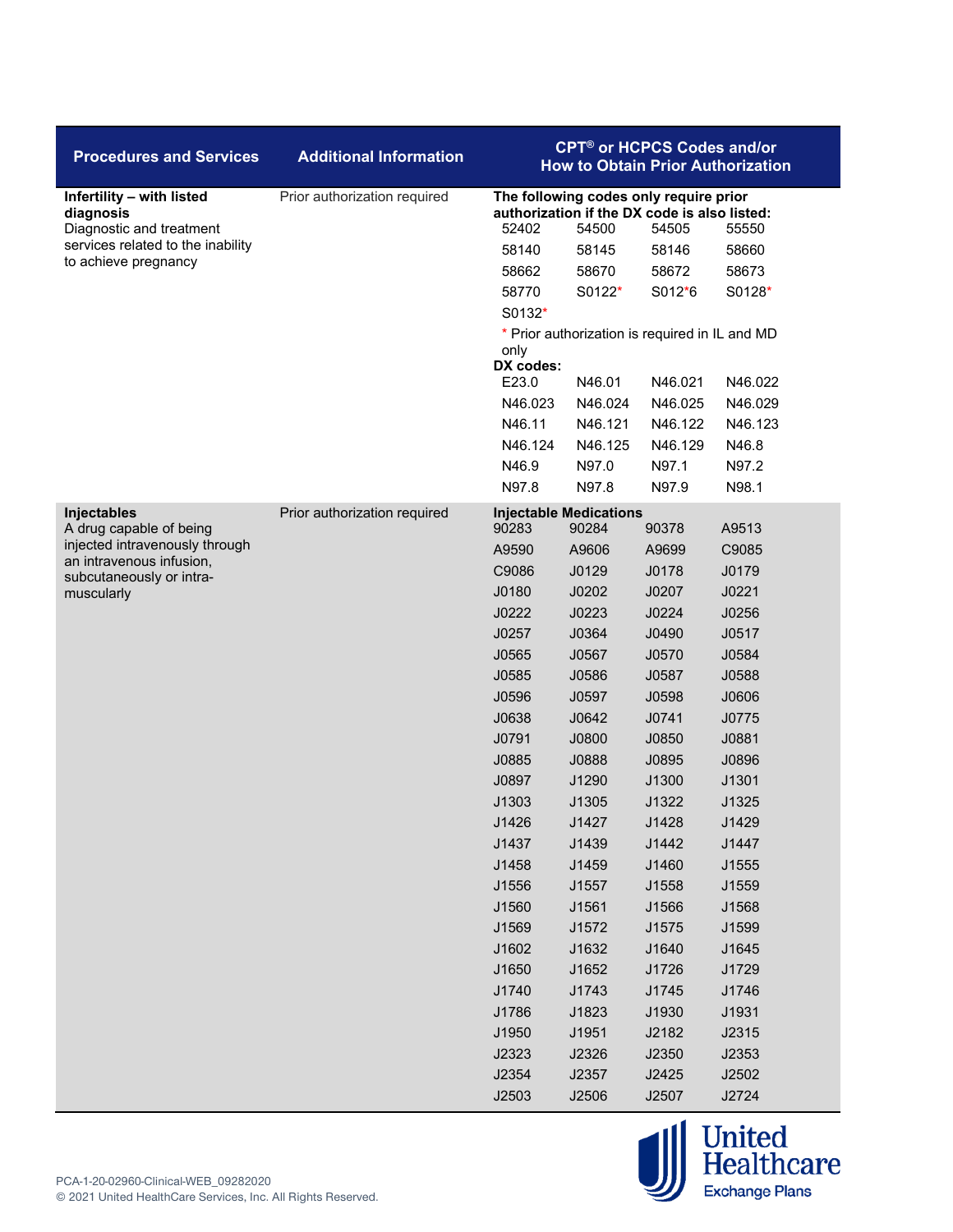| <b>Procedures and Services</b>                                                               | <b>Additional Information</b> |                                                                                                                                                                                                                                                                                                                         | <b>CPT<sup>®</sup> or HCPCS Codes and/or</b><br><b>How to Obtain Prior Authorization</b> |       |                                                                                                                                                                                  |  |  |
|----------------------------------------------------------------------------------------------|-------------------------------|-------------------------------------------------------------------------------------------------------------------------------------------------------------------------------------------------------------------------------------------------------------------------------------------------------------------------|------------------------------------------------------------------------------------------|-------|----------------------------------------------------------------------------------------------------------------------------------------------------------------------------------|--|--|
| Injectables (continued)                                                                      |                               | J2778                                                                                                                                                                                                                                                                                                                   | J2786                                                                                    | J2787 | J2796                                                                                                                                                                            |  |  |
|                                                                                              |                               | J2820                                                                                                                                                                                                                                                                                                                   | J2840                                                                                    | J3032 | J3060                                                                                                                                                                            |  |  |
|                                                                                              |                               | J3095                                                                                                                                                                                                                                                                                                                   | J3111                                                                                    | J3240 | J3241                                                                                                                                                                            |  |  |
|                                                                                              |                               | J3245                                                                                                                                                                                                                                                                                                                   | J3262                                                                                    | J3285 | J3304                                                                                                                                                                            |  |  |
|                                                                                              |                               | J3315                                                                                                                                                                                                                                                                                                                   | J3316                                                                                    | J3358 | J3380                                                                                                                                                                            |  |  |
|                                                                                              |                               | J3385                                                                                                                                                                                                                                                                                                                   | J3396                                                                                    | J3397 | J3398                                                                                                                                                                            |  |  |
|                                                                                              |                               | J3399                                                                                                                                                                                                                                                                                                                   | J3489                                                                                    | J7196 | J7197                                                                                                                                                                            |  |  |
|                                                                                              |                               | J7318                                                                                                                                                                                                                                                                                                                   | J7320                                                                                    | J7321 | J7322                                                                                                                                                                            |  |  |
|                                                                                              |                               | J7323                                                                                                                                                                                                                                                                                                                   | J7324                                                                                    | J7325 | J7326                                                                                                                                                                            |  |  |
|                                                                                              |                               | J7327                                                                                                                                                                                                                                                                                                                   | J7328                                                                                    | J7329 | J7331                                                                                                                                                                            |  |  |
|                                                                                              |                               | J7332                                                                                                                                                                                                                                                                                                                   | J7352                                                                                    | Q0138 | Q0139                                                                                                                                                                            |  |  |
|                                                                                              |                               | Q5101                                                                                                                                                                                                                                                                                                                   | Q5103                                                                                    | Q5104 | Q5106                                                                                                                                                                            |  |  |
|                                                                                              |                               | Q5108                                                                                                                                                                                                                                                                                                                   | Q5110                                                                                    | Q5111 | Q5120                                                                                                                                                                            |  |  |
|                                                                                              |                               | Q5121                                                                                                                                                                                                                                                                                                                   | Q5122                                                                                    | Q5123 | Q9991                                                                                                                                                                            |  |  |
|                                                                                              |                               | Q9992                                                                                                                                                                                                                                                                                                                   | S0013                                                                                    | S1091 |                                                                                                                                                                                  |  |  |
|                                                                                              |                               | <b>Injectable Medications - Unclassified</b><br>$J3490*$<br>$J3590*$<br>*For unclassified codes J3490 and J3590,<br>notification/prior authorization is only required for<br>Cutaquig®, Lupaneta Pack™, Nexviazyme®,<br>Nulibry <sup>™</sup> , Revcovi™, Ryplazim <sup>®</sup> , Saphnelo™ and<br>Voraxaze <sup>®</sup> |                                                                                          |       |                                                                                                                                                                                  |  |  |
| <b>Injection Arthrogram</b>                                                                  | Prior authorization required  | <b>TX</b><br>27096                                                                                                                                                                                                                                                                                                      |                                                                                          |       | Prior authorization is required for all states. In addition,<br>site of service will be reviewed as part of the prior<br>authorization process for the following codes except in |  |  |
| <b>Mastectomy</b><br><b>Exclusions:</b><br>AL, AZ, FL, GA, IL, LA, MI, NC,<br>OK, TN, TX, VA | Prior authorization required  | 19300                                                                                                                                                                                                                                                                                                                   |                                                                                          |       |                                                                                                                                                                                  |  |  |
| <b>Medical &amp; Surgical Supplies</b>                                                       | Prior authorization required  | A4557                                                                                                                                                                                                                                                                                                                   | A4600                                                                                    | A6501 | A6502                                                                                                                                                                            |  |  |
|                                                                                              |                               | A6503                                                                                                                                                                                                                                                                                                                   | A6504                                                                                    | A6505 | A6506                                                                                                                                                                            |  |  |
|                                                                                              |                               | A6507                                                                                                                                                                                                                                                                                                                   | A6508                                                                                    | A6509 | A6513                                                                                                                                                                            |  |  |
|                                                                                              |                               | A9274                                                                                                                                                                                                                                                                                                                   | A9282                                                                                    |       |                                                                                                                                                                                  |  |  |
| <b>Medicine Services &amp;</b>                                                               | Prior authorization required  | 96130                                                                                                                                                                                                                                                                                                                   | 96131                                                                                    | 96136 | 96137                                                                                                                                                                            |  |  |
| <b>Procedures</b>                                                                            |                               | 96138                                                                                                                                                                                                                                                                                                                   | 96139                                                                                    |       |                                                                                                                                                                                  |  |  |
| <b>Neurostimulators</b>                                                                      | Prior authorization required  | 43648                                                                                                                                                                                                                                                                                                                   | 43882                                                                                    | 61863 | 61864                                                                                                                                                                            |  |  |
| Implantation of a device that<br>sends electrical impulses                                   |                               | 61867                                                                                                                                                                                                                                                                                                                   | 61868                                                                                    | 61885 | 61886                                                                                                                                                                            |  |  |
|                                                                                              |                               | 64553                                                                                                                                                                                                                                                                                                                   | 64555                                                                                    | 64568 | 64590                                                                                                                                                                            |  |  |
|                                                                                              |                               | 64595                                                                                                                                                                                                                                                                                                                   | 0314T                                                                                    | 0315T | 0316T*                                                                                                                                                                           |  |  |
|                                                                                              |                               | 0317T*                                                                                                                                                                                                                                                                                                                  | L8681                                                                                    |       |                                                                                                                                                                                  |  |  |
|                                                                                              |                               |                                                                                                                                                                                                                                                                                                                         |                                                                                          |       |                                                                                                                                                                                  |  |  |

\*Prior authorization is not required in Al, AZ, FL, GA, IL, LA, MD, MI, NC, TX VA WA

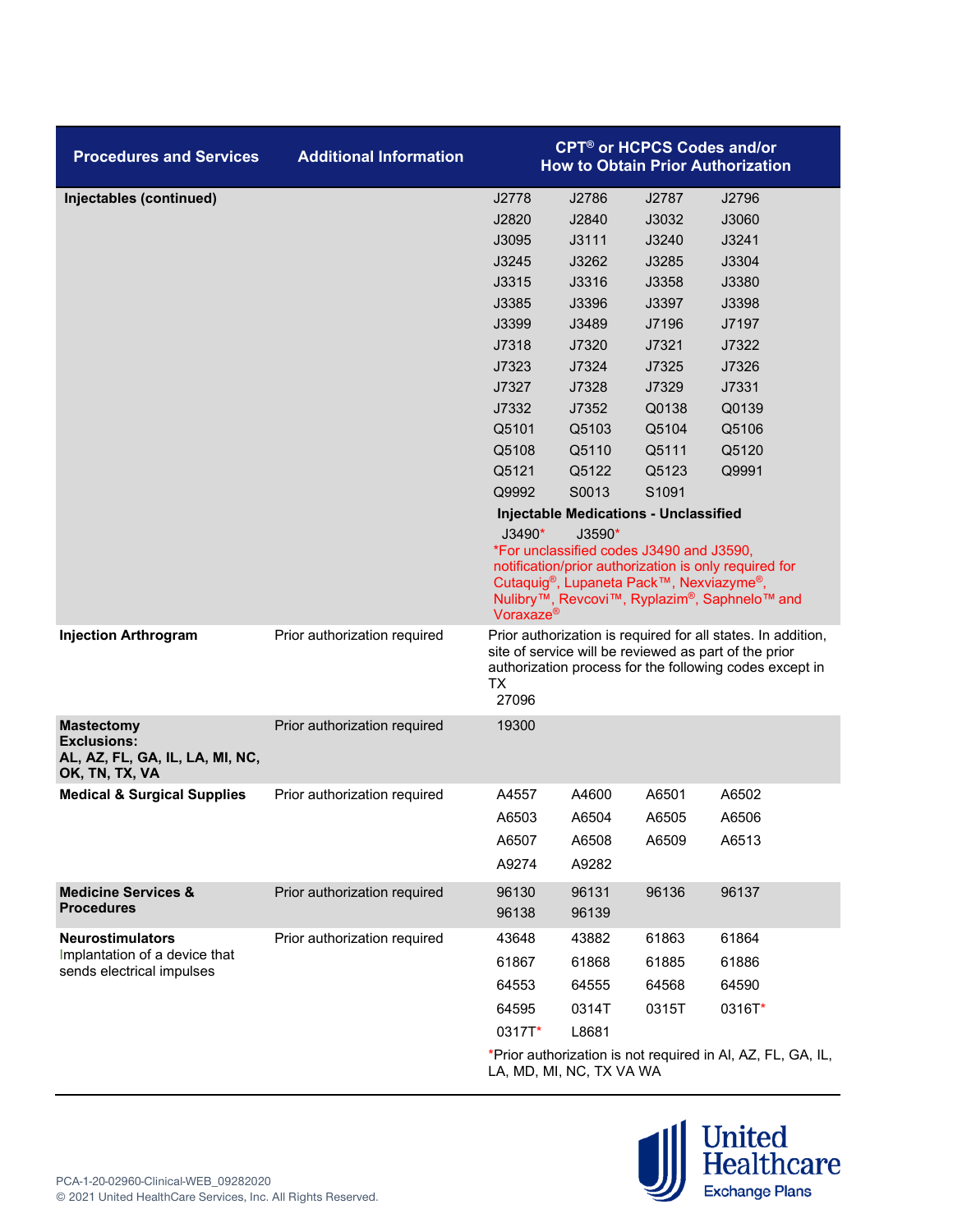| <b>Procedures and Services</b>                      | <b>Additional Information</b> |                | <b>CPT<sup>®</sup> or HCPCS Codes and/or</b> |                | <b>How to Obtain Prior Authorization</b> |
|-----------------------------------------------------|-------------------------------|----------------|----------------------------------------------|----------------|------------------------------------------|
| <b>Orthognathic Surgery</b>                         | Prior authorization required  | 21010          | 21050                                        | 21060          | 21116                                    |
| Treatment of maxillofacial<br>functional impairment |                               | 21121          | 21123                                        | 21125          | 21127                                    |
|                                                     |                               | 21141          | 21142                                        | 21143          | 21145                                    |
|                                                     |                               | 21146          | 21147                                        | 21150          | 21151                                    |
|                                                     |                               | 21154          | 21155                                        | 21159          | 21160                                    |
|                                                     |                               | 21188          | 21193                                        | 21194          | 21195                                    |
|                                                     |                               | 21196          | 21198                                        | 21199          | 21206                                    |
|                                                     |                               | 21208<br>21240 | 21209<br>21242                               | 21210<br>21243 | 21215<br>21244                           |
|                                                     |                               | 21245          | 21246                                        | 21247          | 21248                                    |
|                                                     |                               | 21249          | 21255                                        | 21296          |                                          |
| <b>Orthotics and Prosthetics</b>                    | Prior authorization required  | L0112          | L0220                                        | L0452          | L0480                                    |
|                                                     |                               | L0482          | L0484                                        | L0486          | L0622                                    |
|                                                     |                               | L0624          | L0629                                        | L0632          | L0634                                    |
|                                                     |                               | L0636          | L0638                                        | L0640          | L1300                                    |
|                                                     |                               | L1840          | L1844                                        | L1845          | L1846                                    |
|                                                     |                               | L1950          | L2005                                        | L2020          | L2034                                    |
|                                                     |                               | L2036          | L2037                                        | L2038          | L2232                                    |
|                                                     |                               | L2330          | L2387                                        | L2520          | L2526                                    |
|                                                     |                               | L2755          | L2840                                        | L2850          | L3671                                    |
|                                                     |                               | L3674          | L3763                                        | L3764          | L3765                                    |
|                                                     |                               | L3766          | L3806                                        | L3900          | L3901                                    |
|                                                     |                               | L3904          | L3905                                        | L3921          | L3935                                    |
|                                                     |                               | L3961          | L3967                                        | L3971          | L3973                                    |
|                                                     |                               | L3975          | L3976                                        | L3977          | L3978                                    |
|                                                     |                               | L4030          | L4631                                        | L5010          | L5020                                    |
|                                                     |                               | L5050          | L5060                                        | L5100          | L5105                                    |
|                                                     |                               | L5150          | L5160                                        | L5200          | L5210                                    |
|                                                     |                               | L5230          | L5250                                        | L5270          | L5280                                    |
|                                                     |                               | L5301          | L5321                                        | L5331          | L5530                                    |
|                                                     |                               | L5535          | L5540                                        | L5585          | L5590                                    |
|                                                     |                               | L5610          | L5611                                        | L5613          | L5614                                    |
|                                                     |                               | L5616          | L5639                                        | L5643          | L5649                                    |
|                                                     |                               | L5651          | L5673                                        | L5679          | L5681                                    |
|                                                     |                               | L5683          | L5703                                        | L5704          | L5705                                    |
|                                                     |                               | L5706          | L5707                                        | L5722          | L5724                                    |
|                                                     |                               | L5726          | L5728                                        | L5780          | L5795                                    |
|                                                     |                               | L5814          | L5818                                        | L5822          | L5824                                    |
|                                                     |                               | L5826          | L5828                                        | L5830          | L5840                                    |
|                                                     |                               | L5845          | L5848                                        | L5856          | L5857                                    |

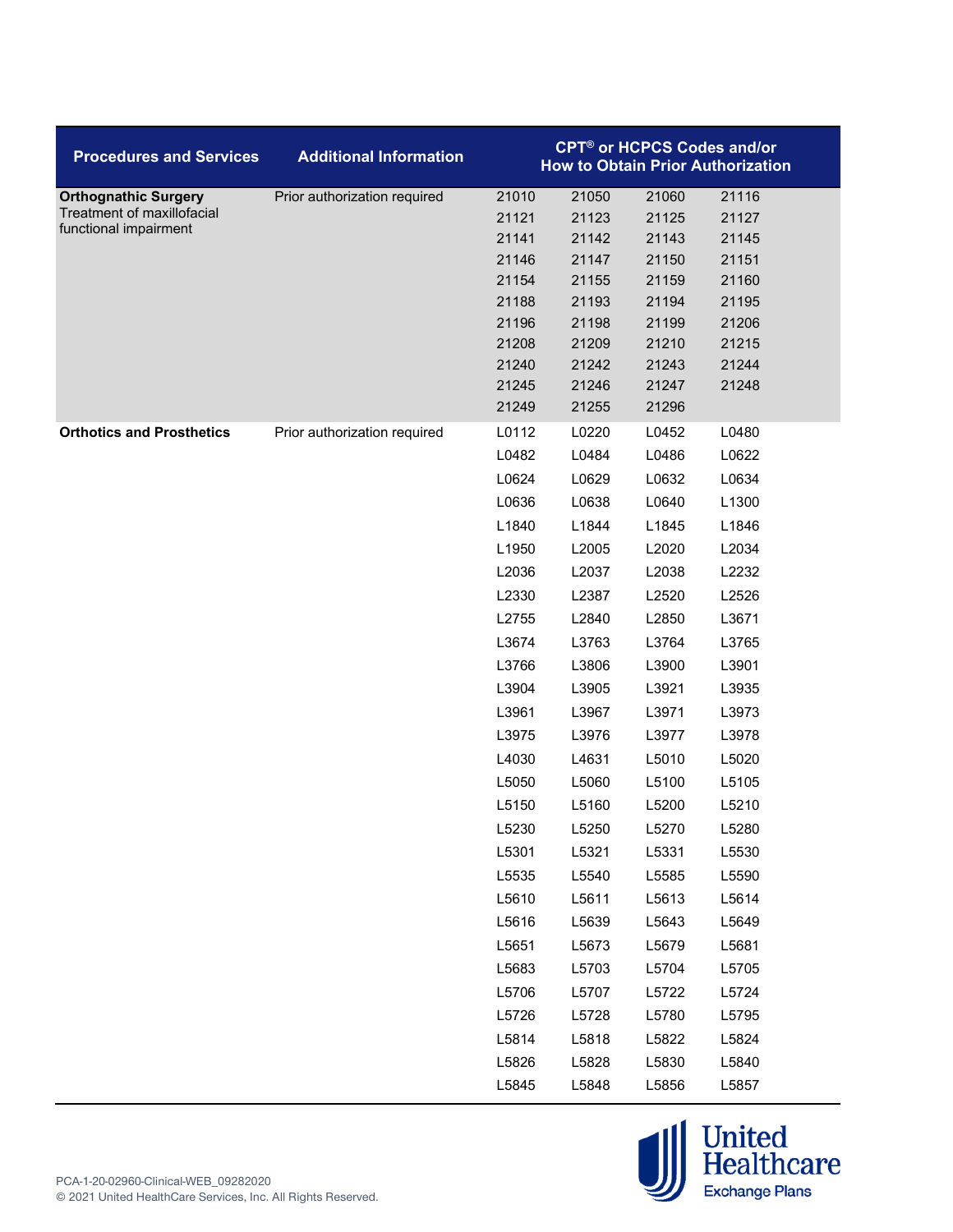| <b>Procedures and Services</b>   | <b>Additional Information</b> |                | <b>CPT<sup>®</sup> or HCPCS Codes and/or</b>             |                | <b>How to Obtain Prior Authorization</b>                                                                                                                                         |  |
|----------------------------------|-------------------------------|----------------|----------------------------------------------------------|----------------|----------------------------------------------------------------------------------------------------------------------------------------------------------------------------------|--|
| <b>Orthotics and Prosthetics</b> |                               | L5858          | L5859                                                    | L5930          | L5960                                                                                                                                                                            |  |
| (continued)                      |                               | L5961          | L5966                                                    | L5968          | L5973                                                                                                                                                                            |  |
|                                  |                               | L5976          | L5979                                                    | L5980          | L5981                                                                                                                                                                            |  |
|                                  |                               | L5987          | L5988                                                    | L6000          | L6010                                                                                                                                                                            |  |
|                                  |                               | L6020          | L6026                                                    | L6050          | L6055                                                                                                                                                                            |  |
|                                  |                               | L6120          | L6130                                                    | L6200          | L6205                                                                                                                                                                            |  |
|                                  |                               | L6310          | L6320                                                    | L6350          | L6360                                                                                                                                                                            |  |
|                                  |                               | L6370          | L6400                                                    | L6450          | L6570                                                                                                                                                                            |  |
|                                  |                               | L6580          | L6582                                                    | L6584          | L6586                                                                                                                                                                            |  |
|                                  |                               | L6588          | L6590                                                    | L6611          | L6615                                                                                                                                                                            |  |
|                                  |                               | L6616          | L6620                                                    | L6621          | L6624                                                                                                                                                                            |  |
|                                  |                               | L6629          | L6638                                                    | L6648          | L6693                                                                                                                                                                            |  |
|                                  |                               | L6696          | L6697                                                    | L6707          | L6880                                                                                                                                                                            |  |
|                                  |                               | L6881          | L6882                                                    | L6884          | L6885                                                                                                                                                                            |  |
|                                  |                               | L6895          | L6900                                                    | L6905          | L6910                                                                                                                                                                            |  |
|                                  |                               | L6920          | L6925                                                    | L6930          | L6935                                                                                                                                                                            |  |
|                                  |                               | L6940          | L6945                                                    | L6950          | L6955                                                                                                                                                                            |  |
|                                  |                               | L6960          | L6965                                                    | L6970          | L6975                                                                                                                                                                            |  |
|                                  |                               | L7007          | L7008                                                    | L7009          | L7040                                                                                                                                                                            |  |
|                                  |                               | L7045          | L7170                                                    | L7180          | L7181                                                                                                                                                                            |  |
|                                  |                               | L7185          | L7186                                                    | L7190          | L7191                                                                                                                                                                            |  |
|                                  |                               | L7259          | L7499                                                    | L8629          |                                                                                                                                                                                  |  |
| <b>Pain Injections</b>           | Prior authorization required  | 62291          | Prior authorization is required for all states.<br>62292 | 64620          | G0259                                                                                                                                                                            |  |
|                                  |                               | G0260          |                                                          |                |                                                                                                                                                                                  |  |
|                                  |                               | TX.<br>62281   |                                                          |                | Prior authorization is required for all states. In addition,<br>site of service will be reviewed as part of the prior<br>authorization process for the following codes except in |  |
| <b>Pain Management</b>           | Prior authorization required  |                | Prior authorization is required for all states.          |                |                                                                                                                                                                                  |  |
|                                  |                               | 11981          | 62320                                                    | 62322          | 62323                                                                                                                                                                            |  |
|                                  |                               | 62324          | 62325                                                    | 62326          | 62327                                                                                                                                                                            |  |
|                                  |                               | 62350<br>62362 | 62351<br>62367                                           | 62360<br>62368 | 62361<br>62369                                                                                                                                                                   |  |
|                                  |                               | 62370          | 64405                                                    | 64408          | 64415                                                                                                                                                                            |  |
|                                  |                               | 64416          | 64417                                                    | 64418          | 64420                                                                                                                                                                            |  |
|                                  |                               | 64430          | 64445                                                    | 64446          | 64447                                                                                                                                                                            |  |
|                                  |                               | 64448          | 64449                                                    | 64450          | 64451                                                                                                                                                                            |  |
|                                  |                               | 64483          | 64484                                                    | 64505          | 64510                                                                                                                                                                            |  |
|                                  |                               | 64517          | 64520                                                    | 64640          | E0782                                                                                                                                                                            |  |
|                                  |                               | E0783          | E0785                                                    | E0786          |                                                                                                                                                                                  |  |

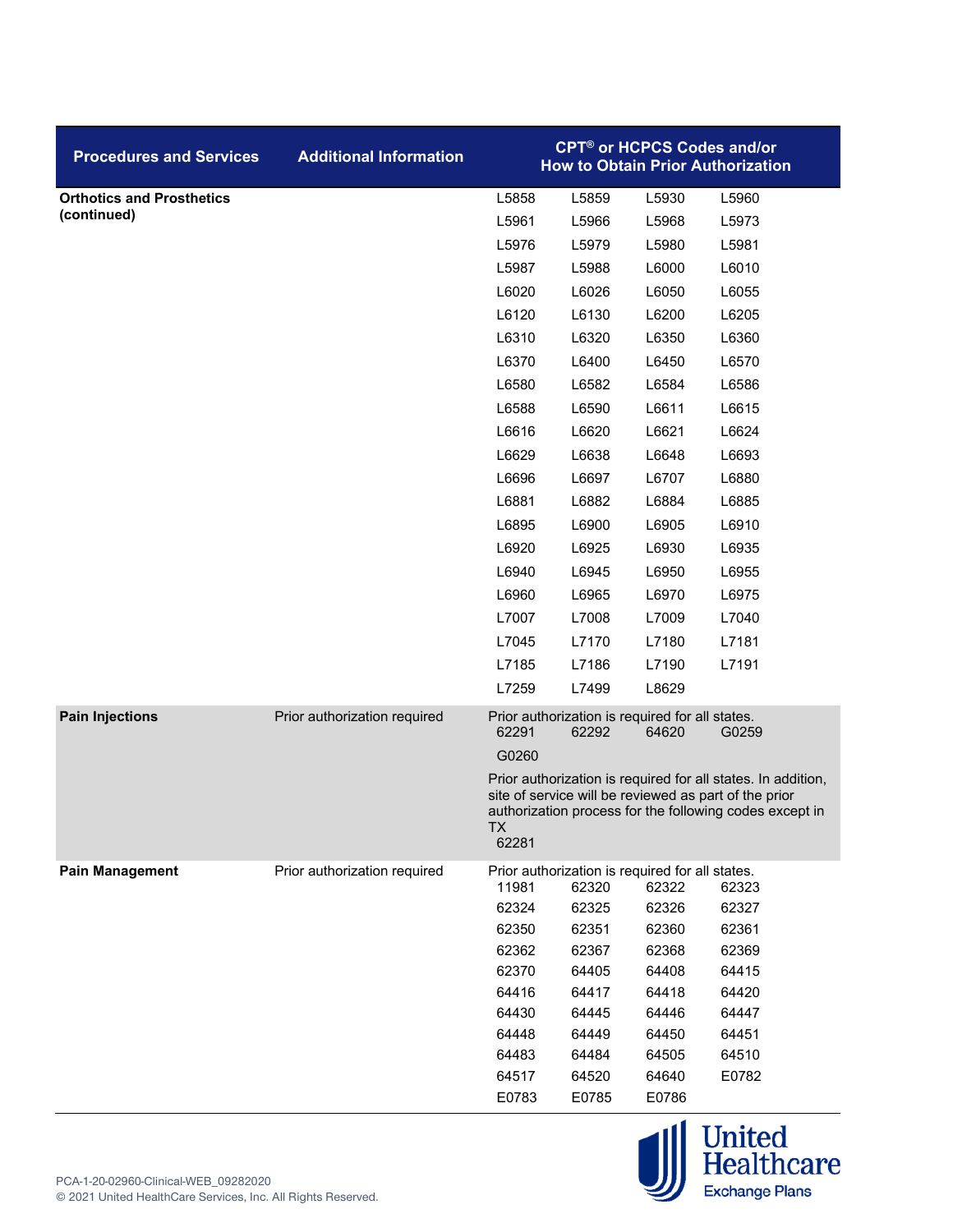| <b>Procedures and Services</b>                                                  | <b>Additional Information</b> |                                                                                                                                                                                  | <b>CPT<sup>®</sup> or HCPCS Codes and/or</b><br><b>How to Obtain Prior Authorization</b>                                                                                         |                                                          |       |  |  |  |
|---------------------------------------------------------------------------------|-------------------------------|----------------------------------------------------------------------------------------------------------------------------------------------------------------------------------|----------------------------------------------------------------------------------------------------------------------------------------------------------------------------------|----------------------------------------------------------|-------|--|--|--|
| <b>Pain Management (continued)</b>                                              |                               | TX                                                                                                                                                                               | Prior authorization is required for all states. In addition,<br>site of service will be reviewed as part of the prior<br>authorization process for the following codes except in |                                                          |       |  |  |  |
|                                                                                 |                               | 20552                                                                                                                                                                            | 20553                                                                                                                                                                            | 62321                                                    | 64479 |  |  |  |
|                                                                                 |                               | 64490                                                                                                                                                                            | 64493                                                                                                                                                                            | 64600                                                    | 64633 |  |  |  |
|                                                                                 |                               | 64635                                                                                                                                                                            |                                                                                                                                                                                  |                                                          |       |  |  |  |
| <b>Potentially Cosmetic</b>                                                     | Prior authorization required  | 11960                                                                                                                                                                            | 11970                                                                                                                                                                            | Prior authorization is required for all states.<br>11971 | 14020 |  |  |  |
|                                                                                 |                               | 14021                                                                                                                                                                            | 14061                                                                                                                                                                            | 14302                                                    | 15570 |  |  |  |
|                                                                                 |                               | 15572                                                                                                                                                                            | 15574                                                                                                                                                                            | 15730                                                    | 15733 |  |  |  |
|                                                                                 |                               | 15740                                                                                                                                                                            | 15756                                                                                                                                                                            | 15820                                                    | 15821 |  |  |  |
|                                                                                 |                               | 15822                                                                                                                                                                            | 15823                                                                                                                                                                            | 15847                                                    | 15877 |  |  |  |
|                                                                                 |                               | 15878                                                                                                                                                                            | 15879                                                                                                                                                                            | 21138                                                    | 21139 |  |  |  |
|                                                                                 |                               | 21172                                                                                                                                                                            | 21175                                                                                                                                                                            | 21179                                                    | 21180 |  |  |  |
|                                                                                 |                               | 21181                                                                                                                                                                            | 21182                                                                                                                                                                            | 21183                                                    | 21184 |  |  |  |
|                                                                                 |                               | 21230                                                                                                                                                                            | 21235                                                                                                                                                                            | 21256                                                    | 21260 |  |  |  |
|                                                                                 |                               | 21261                                                                                                                                                                            | 21263                                                                                                                                                                            | 21267                                                    | 21268 |  |  |  |
|                                                                                 |                               | 21275                                                                                                                                                                            | 21280                                                                                                                                                                            | 21282                                                    | 21295 |  |  |  |
|                                                                                 |                               | 21740                                                                                                                                                                            | 21742                                                                                                                                                                            | 21743                                                    | 28344 |  |  |  |
|                                                                                 |                               | 30400                                                                                                                                                                            | 30410                                                                                                                                                                            | 30420                                                    | 30430 |  |  |  |
|                                                                                 |                               | 30435                                                                                                                                                                            | 30450                                                                                                                                                                            | 30460                                                    | 30462 |  |  |  |
|                                                                                 |                               | 30465                                                                                                                                                                            | 30468                                                                                                                                                                            | 30540                                                    | 30545 |  |  |  |
|                                                                                 |                               | 30560                                                                                                                                                                            | 30620                                                                                                                                                                            | 31295                                                    | 31296 |  |  |  |
|                                                                                 |                               | 31297                                                                                                                                                                            | 31298                                                                                                                                                                            | 54400                                                    | 54401 |  |  |  |
|                                                                                 |                               | 54405                                                                                                                                                                            | 67900                                                                                                                                                                            | 67901                                                    | 67902 |  |  |  |
|                                                                                 |                               | 67903                                                                                                                                                                            | 67904                                                                                                                                                                            | 67906                                                    | 67908 |  |  |  |
|                                                                                 |                               | 67909                                                                                                                                                                            | 67911                                                                                                                                                                            | 67912                                                    | 67914 |  |  |  |
|                                                                                 |                               | 67915                                                                                                                                                                            | 67916                                                                                                                                                                            | 67917                                                    | 67921 |  |  |  |
|                                                                                 |                               | 67922                                                                                                                                                                            | 67923                                                                                                                                                                            | 67924                                                    | 67950 |  |  |  |
|                                                                                 |                               | 67961                                                                                                                                                                            | 67966                                                                                                                                                                            |                                                          |       |  |  |  |
|                                                                                 |                               | Prior authorization is required for all states. In addition,<br>site of service will be reviewed as part of the prior<br>authorization process for the following codes except in |                                                                                                                                                                                  |                                                          |       |  |  |  |
|                                                                                 |                               | TX.<br>14040                                                                                                                                                                     | 14060                                                                                                                                                                            | 14301                                                    | 17106 |  |  |  |
|                                                                                 |                               | 17107                                                                                                                                                                            | 17108                                                                                                                                                                            |                                                          |       |  |  |  |
|                                                                                 |                               | T1000                                                                                                                                                                            | T1002                                                                                                                                                                            | T1003                                                    |       |  |  |  |
| <b>Private Duty Nursing</b><br><b>Exclusions:</b><br>AI, AZ, FL, GA, TN, TX, WA | Prior authorization required  |                                                                                                                                                                                  |                                                                                                                                                                                  |                                                          |       |  |  |  |
| <b>Prostate</b>                                                                 | Prior authorization required  | 52441                                                                                                                                                                            | 52442                                                                                                                                                                            | 55866                                                    | 55874 |  |  |  |
|                                                                                 |                               | 55873                                                                                                                                                                            |                                                                                                                                                                                  | <b>Cryosurgical Ablation of Prostate</b>                 |       |  |  |  |
|                                                                                 |                               | 53850                                                                                                                                                                            | <b>Prostate Microwave</b><br>53852                                                                                                                                               |                                                          |       |  |  |  |

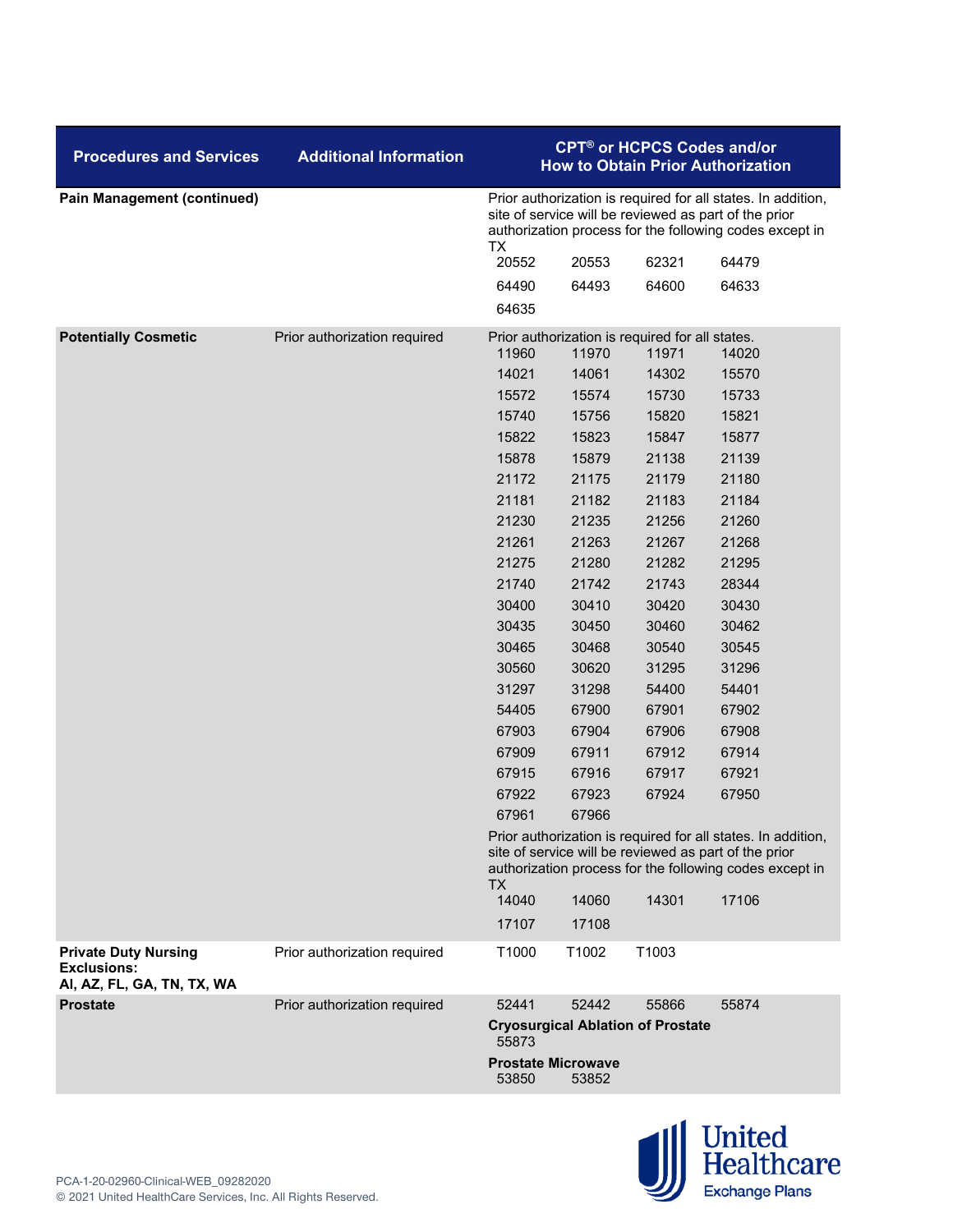| <b>Procedures and Services</b>                                                    | <b>Additional Information</b>                                                                                                                                                                                                                         | <b>CPT<sup>®</sup> or HCPCS Codes and/or</b><br><b>How to Obtain Prior Authorization</b>                                                                                                  |                                                                                                                                                                                                                                              |                                                                                                                                                                                           |                                                                                                                                                                                           |
|-----------------------------------------------------------------------------------|-------------------------------------------------------------------------------------------------------------------------------------------------------------------------------------------------------------------------------------------------------|-------------------------------------------------------------------------------------------------------------------------------------------------------------------------------------------|----------------------------------------------------------------------------------------------------------------------------------------------------------------------------------------------------------------------------------------------|-------------------------------------------------------------------------------------------------------------------------------------------------------------------------------------------|-------------------------------------------------------------------------------------------------------------------------------------------------------------------------------------------|
| <b>Proton Beam Therapy</b><br>Focused radiation therapy using<br>beams of protons | Prior authorization required<br>Please indicate whether proton<br>beam therapy is performed as<br>part of a clinical trial - see<br>Clinical trials.                                                                                                  | 77520                                                                                                                                                                                     | 77522                                                                                                                                                                                                                                        | 77523                                                                                                                                                                                     | 77525                                                                                                                                                                                     |
| <b>Pulmonary</b>                                                                  | Prior authorization required                                                                                                                                                                                                                          | 32491                                                                                                                                                                                     |                                                                                                                                                                                                                                              |                                                                                                                                                                                           |                                                                                                                                                                                           |
| <b>Radiation Therapy</b>                                                          | Prior authorization required                                                                                                                                                                                                                          | 32701<br>61800<br>77372<br>G0340                                                                                                                                                          | 61796<br>63620<br>77432                                                                                                                                                                                                                      | 61798<br>77301<br>77435                                                                                                                                                                   | 61799<br>77371<br>G0339                                                                                                                                                                   |
| Radiology                                                                         | Prior authorization required for<br>participating physicians who<br>request these advanced<br>outpatient imaging procedures:<br>Certain CT, MRI, MRA and<br><b>PET</b> scans<br>Nuclear medicine and<br>$\bullet$<br>nuclear cardiology<br>procedures | 71271<br>78012<br>78016<br>78072<br>78103<br>78199<br>78216<br>78231<br>78262<br>78278<br>78299<br>78315<br>78430<br>78445<br>78454<br>78459<br>78472<br>78491<br>78499<br>78597<br>78601 | Prior authorization is required for all states.<br>76376<br>78013<br>78018<br>78075<br>78104<br>78201<br>78226<br>78232<br>78264<br>78282<br>78300<br>78399<br>78431<br>78451<br>78456<br>78466<br>78473<br>78492<br>78579<br>78598<br>78605 | 76377<br>78014<br>78070<br>78099<br>78185<br>78202<br>78227<br>78258<br>78265<br>78290<br>78305<br>78428<br>78432<br>78452<br>78457<br>78468<br>78481<br>78494<br>78580<br>78599<br>78606 | 76391<br>78015<br>78071<br>78102<br>78195<br>78215<br>78230<br>78261<br>78266<br>78291<br>78306<br>78429<br>78433<br>78453<br>78458<br>78469<br>78483<br>78496<br>78582<br>78600<br>78608 |
|                                                                                   |                                                                                                                                                                                                                                                       | 78609<br>78645<br>78700<br>78709<br>78800<br>78804<br>78814<br>78831<br>0502T                                                                                                             | 78610<br>78650<br>78701<br>78740<br>78801<br>78811<br>78815<br>78832<br>0503T                                                                                                                                                                | 78630<br>78660<br>78707<br>78761<br>78802<br>78812<br>78816<br>78999<br>0504T                                                                                                             | 78635<br>78699<br>78708<br>78799<br>78803<br>78813<br>78830<br>0501T<br>0609T                                                                                                             |

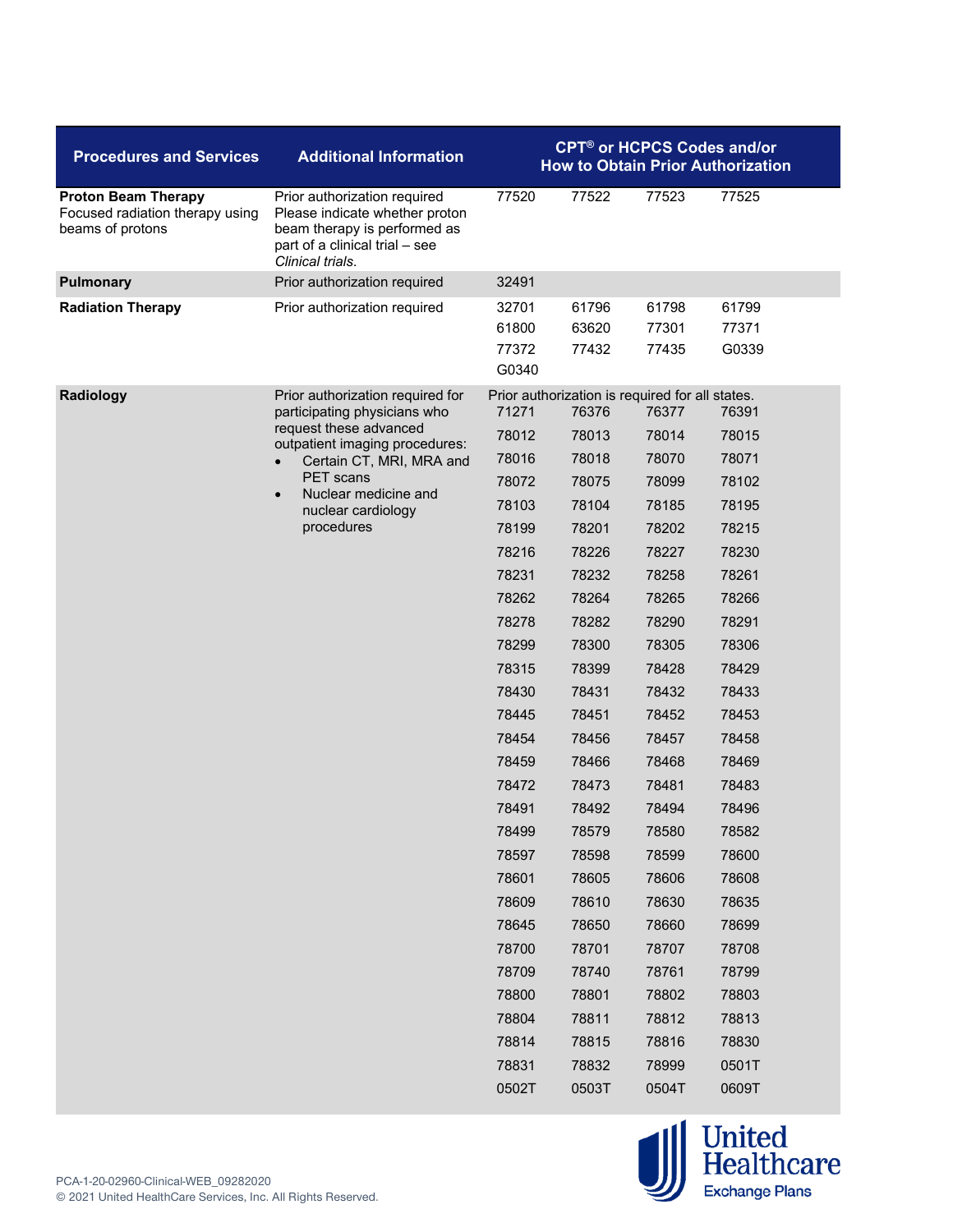| <b>Procedures and Services</b> | <b>Additional Information</b> |           |       |       | <b>CPT<sup>®</sup> or HCPCS Codes and/or</b><br><b>How to Obtain Prior Authorization</b>                                                                                         |
|--------------------------------|-------------------------------|-----------|-------|-------|----------------------------------------------------------------------------------------------------------------------------------------------------------------------------------|
| <b>Radiology (continued)</b>   |                               | 0610T     | 0611T | 0612T | 0623T                                                                                                                                                                            |
|                                |                               | 0624T     | 0625T | 0626T | 0633T                                                                                                                                                                            |
|                                |                               | 0634T     | 0635T | 0636T | 0637T                                                                                                                                                                            |
|                                |                               | 0638T     | 0648T | 0649T | C9762                                                                                                                                                                            |
|                                |                               | C9763     | G0235 | G0252 | S8085                                                                                                                                                                            |
|                                |                               | S8092     |       |       |                                                                                                                                                                                  |
|                                |                               | MD and TX |       |       | Prior authorization is required for all states. In addition,<br>site of service will be reviewed as part of the prior<br>authorization process for the following codes except in |
|                                |                               | 70336     | 70450 | 70460 | 70470                                                                                                                                                                            |
|                                |                               | 70480     | 70481 | 70482 | 70486                                                                                                                                                                            |
|                                |                               | 70487     | 70488 | 70490 | 70491                                                                                                                                                                            |
|                                |                               | 70492     | 70496 | 70498 | 70540                                                                                                                                                                            |
|                                |                               | 70542     | 70543 | 70544 | 70545                                                                                                                                                                            |
|                                |                               | 70546     | 70547 | 70548 | 70549                                                                                                                                                                            |
|                                |                               | 70551     | 70552 | 70553 | 70554                                                                                                                                                                            |
|                                |                               | 70555     | 71250 | 71260 | 71270                                                                                                                                                                            |
|                                |                               | 71275     | 71550 | 71551 | 71552                                                                                                                                                                            |
|                                |                               | 71555     | 72125 | 72126 | 72127                                                                                                                                                                            |
|                                |                               | 72128     | 72129 | 72130 | 72131                                                                                                                                                                            |
|                                |                               | 72132     | 72133 | 72141 | 72142                                                                                                                                                                            |
|                                |                               | 72146     | 72147 | 72148 | 72149                                                                                                                                                                            |
|                                |                               | 72156     | 72157 | 72158 | 72159                                                                                                                                                                            |
|                                |                               | 72191     | 72192 | 72193 | 72194                                                                                                                                                                            |
|                                |                               | 72195     | 72196 | 72197 | 72198                                                                                                                                                                            |
|                                |                               | 73200     | 73201 | 73202 | 73206                                                                                                                                                                            |
|                                |                               | 73218     | 73219 | 73220 | 73221                                                                                                                                                                            |
|                                |                               | 73222     | 73223 | 73225 | 73700                                                                                                                                                                            |
|                                |                               | 73701     | 73702 | 73706 | 73718                                                                                                                                                                            |
|                                |                               | 73719     | 73720 | 73721 | 73722                                                                                                                                                                            |
|                                |                               | 73723     | 73725 | 74150 | 74160                                                                                                                                                                            |
|                                |                               | 74170     | 74174 | 74175 | 74176                                                                                                                                                                            |
|                                |                               | 74177     | 74178 | 74181 | 74182                                                                                                                                                                            |
|                                |                               | 74183     | 74185 | 74261 | 74262                                                                                                                                                                            |
|                                |                               | 74263     | 74712 | 74713 | 75557                                                                                                                                                                            |
|                                |                               | 75559     | 75561 | 75563 | 75571                                                                                                                                                                            |
|                                |                               | 75572     | 75573 | 75574 | 75635                                                                                                                                                                            |
|                                |                               | 76380     | 76390 | 76497 | 76498                                                                                                                                                                            |
|                                |                               | 77021     | 77046 | 77047 | 77048                                                                                                                                                                            |
|                                |                               | 77049     | 77084 | C8900 | C8901                                                                                                                                                                            |

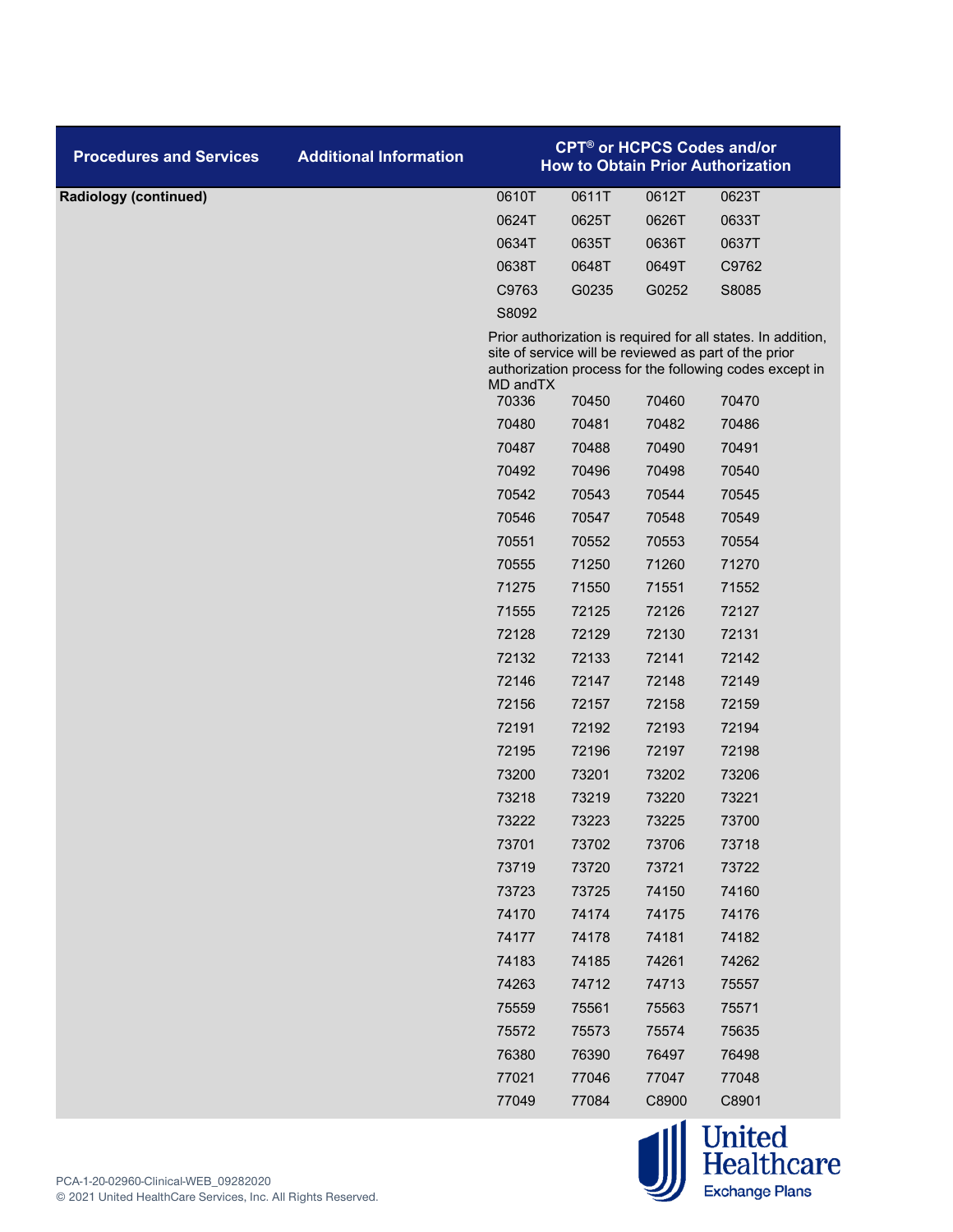| <b>Procedures and Services</b>   | <b>Additional Information</b>                                                                                     |                                                                                                                                                                                                                                                                                                                                                                                                                                                                                                                                                                                                                 | <b>CPT<sup>®</sup> or HCPCS Codes and/or</b> |                | <b>How to Obtain Prior Authorization</b> |  |
|----------------------------------|-------------------------------------------------------------------------------------------------------------------|-----------------------------------------------------------------------------------------------------------------------------------------------------------------------------------------------------------------------------------------------------------------------------------------------------------------------------------------------------------------------------------------------------------------------------------------------------------------------------------------------------------------------------------------------------------------------------------------------------------------|----------------------------------------------|----------------|------------------------------------------|--|
| <b>Radiology (continued)</b>     |                                                                                                                   | C8902                                                                                                                                                                                                                                                                                                                                                                                                                                                                                                                                                                                                           | C8903                                        | C8905          | C8906                                    |  |
|                                  |                                                                                                                   | C8908                                                                                                                                                                                                                                                                                                                                                                                                                                                                                                                                                                                                           | C8909                                        | C8910          | C8911                                    |  |
|                                  |                                                                                                                   | C8912                                                                                                                                                                                                                                                                                                                                                                                                                                                                                                                                                                                                           | C8913                                        | C8914          | C8918                                    |  |
|                                  |                                                                                                                   | C8919                                                                                                                                                                                                                                                                                                                                                                                                                                                                                                                                                                                                           | C8920                                        | C8931          | C8932                                    |  |
|                                  |                                                                                                                   | C8933                                                                                                                                                                                                                                                                                                                                                                                                                                                                                                                                                                                                           | C8934                                        | C8935          | C8936                                    |  |
|                                  |                                                                                                                   | S8037                                                                                                                                                                                                                                                                                                                                                                                                                                                                                                                                                                                                           | S8042                                        |                |                                          |  |
|                                  |                                                                                                                   | Care providers ordering an Advanced Outpatient<br>Imaging Procedure are responsible for providing<br>notification/requesting prior authorization before<br>scheduling the procedure.<br>For notification/prior authorization, please submit<br>requests online by using the Prior Authorization and<br>Notification tool on UnitedHealthcare Provider Portal.<br>Go to UHCprovider.com and click on the<br>UnitedHealthcare Provider Portal button in the top right<br>corner. Then, select the Prior Authorization and<br>Notification tool tile. on your Provider Portal dashboard.<br>Or, call 866-889-8054. |                                              |                |                                          |  |
| Site of Service - Office based   | Prior authorization required if<br>performed in an outpatient<br>hospital setting or ambulatory<br>surgery center | Dermatologic                                                                                                                                                                                                                                                                                                                                                                                                                                                                                                                                                                                                    |                                              |                |                                          |  |
| procedures<br><b>Exclusions:</b> |                                                                                                                   | 11402<br>11420                                                                                                                                                                                                                                                                                                                                                                                                                                                                                                                                                                                                  | 11403<br>11421                               | 11404<br>11422 | 11406                                    |  |
| ТX                               |                                                                                                                   | 11424                                                                                                                                                                                                                                                                                                                                                                                                                                                                                                                                                                                                           | 11426                                        | 11442          | 11423                                    |  |
|                                  | Prior authorization not required if<br>performed in an office                                                     | <b>General Surgery</b><br>19000                                                                                                                                                                                                                                                                                                                                                                                                                                                                                                                                                                                 |                                              |                |                                          |  |
|                                  |                                                                                                                   | Neurologic<br>62270                                                                                                                                                                                                                                                                                                                                                                                                                                                                                                                                                                                             |                                              |                |                                          |  |
|                                  |                                                                                                                   | <b>OB/GYN</b><br>57460                                                                                                                                                                                                                                                                                                                                                                                                                                                                                                                                                                                          |                                              |                |                                          |  |
|                                  |                                                                                                                   | <b>Respiratory</b><br>31579                                                                                                                                                                                                                                                                                                                                                                                                                                                                                                                                                                                     |                                              |                |                                          |  |
| Site of service (SOS) -          | Prior authorization only required                                                                                 | <b>Arthroscopy</b>                                                                                                                                                                                                                                                                                                                                                                                                                                                                                                                                                                                              |                                              |                |                                          |  |
| outpatient hospital              | when requesting service in an<br>outpatient hospital setting                                                      | 29900                                                                                                                                                                                                                                                                                                                                                                                                                                                                                                                                                                                                           | 29901                                        | 29902          |                                          |  |
| <b>Exclusions:</b><br><b>TX</b>  |                                                                                                                   | Cardiovascular                                                                                                                                                                                                                                                                                                                                                                                                                                                                                                                                                                                                  |                                              |                |                                          |  |
|                                  | Prior authorization not required if                                                                               | 37761                                                                                                                                                                                                                                                                                                                                                                                                                                                                                                                                                                                                           |                                              |                |                                          |  |
|                                  | performed at a participating<br><b>Ambulatory Surgery Center</b>                                                  | Dermatologic                                                                                                                                                                                                                                                                                                                                                                                                                                                                                                                                                                                                    |                                              |                |                                          |  |
|                                  | (ASC)                                                                                                             | 11441                                                                                                                                                                                                                                                                                                                                                                                                                                                                                                                                                                                                           |                                              |                |                                          |  |
|                                  |                                                                                                                   |                                                                                                                                                                                                                                                                                                                                                                                                                                                                                                                                                                                                                 | <b>Potentially Cosmetic</b>                  |                |                                          |  |
|                                  |                                                                                                                   | 11440                                                                                                                                                                                                                                                                                                                                                                                                                                                                                                                                                                                                           | 11443                                        | 11444          | 11446                                    |  |
|                                  |                                                                                                                   | 17110                                                                                                                                                                                                                                                                                                                                                                                                                                                                                                                                                                                                           | 17111                                        |                |                                          |  |
|                                  |                                                                                                                   | <b>Surgery</b>                                                                                                                                                                                                                                                                                                                                                                                                                                                                                                                                                                                                  |                                              |                |                                          |  |
|                                  |                                                                                                                   | 10180                                                                                                                                                                                                                                                                                                                                                                                                                                                                                                                                                                                                           | 11010                                        | 11012          | 11451                                    |  |
|                                  |                                                                                                                   | 11462                                                                                                                                                                                                                                                                                                                                                                                                                                                                                                                                                                                                           | 11463                                        | 11470          | 11471                                    |  |
|                                  |                                                                                                                   | 11601                                                                                                                                                                                                                                                                                                                                                                                                                                                                                                                                                                                                           | 11602                                        | 11603          | 11604                                    |  |
|                                  |                                                                                                                   | 11620                                                                                                                                                                                                                                                                                                                                                                                                                                                                                                                                                                                                           | 11621                                        | 11622          | 11623                                    |  |
|                                  |                                                                                                                   | 11640                                                                                                                                                                                                                                                                                                                                                                                                                                                                                                                                                                                                           | 11641                                        | 11642          | 11643                                    |  |
|                                  |                                                                                                                   | 11644                                                                                                                                                                                                                                                                                                                                                                                                                                                                                                                                                                                                           | 11750                                        | 11755          | 11760                                    |  |

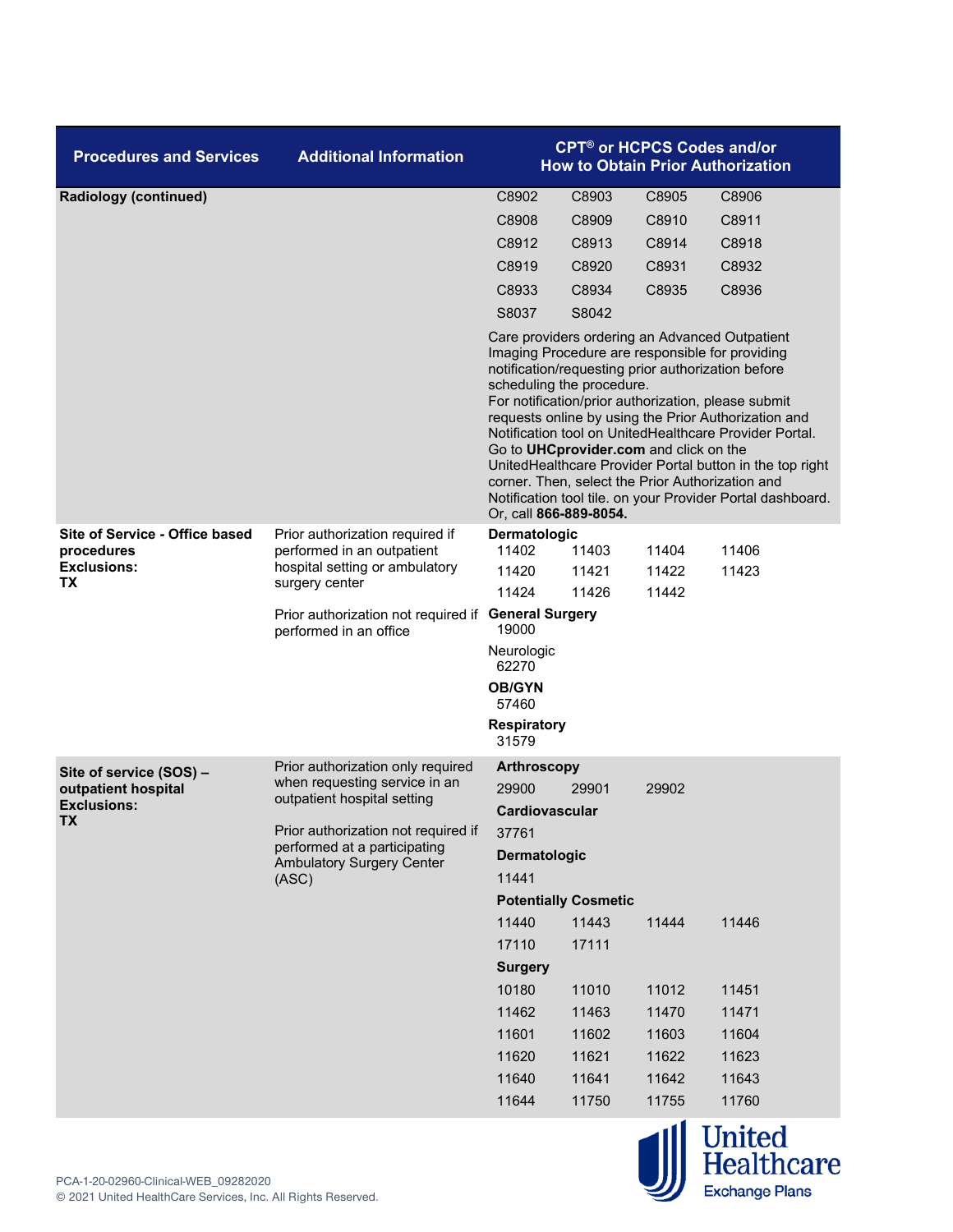| <b>Procedures and Services</b> | <b>Additional Information</b> |       | <b>CPT<sup>®</sup> or HCPCS Codes and/or</b> |       | <b>How to Obtain Prior Authorization</b> |  |
|--------------------------------|-------------------------------|-------|----------------------------------------------|-------|------------------------------------------|--|
| Site of service (SOS) -        |                               | 11772 | 12031                                        | 12032 | 12034                                    |  |
| outpatient hospital            |                               | 12035 | 12041                                        | 12042 | 12051                                    |  |
| (continued)                    |                               | 12052 | 13100                                        | 13120 | 13131                                    |  |
|                                |                               | 13151 | 15220                                        | 15576 | 15760                                    |  |
|                                |                               | 15770 | 15850                                        | 17000 | 17004                                    |  |
|                                |                               | 17311 | 17313                                        | 19101 | 19110                                    |  |
|                                |                               | 19112 | 20200                                        | 20205 | 20220                                    |  |
|                                |                               | 20225 | 20240                                        | 20245 | 20520                                    |  |
|                                |                               | 20525 | 20526                                        | 20551 | 20600                                    |  |
|                                |                               | 20604 | 20605                                        | 20606 | 20610                                    |  |
|                                |                               | 20611 | 20612                                        | 20693 | 20694                                    |  |
|                                |                               | 20912 | 21011                                        | 21014 | 21030                                    |  |
|                                |                               | 21031 | 21040                                        | 21046 | 21048                                    |  |
|                                |                               | 21315 | 21325                                        | 21330 | 21335                                    |  |
|                                |                               | 21337 | 21356                                        | 21550 | 21557                                    |  |
|                                |                               | 21920 | 21932                                        | 21933 | 22900                                    |  |
|                                |                               | 22901 | 23076                                        | 23120 | 23140                                    |  |
|                                |                               | 23150 | 23405                                        | 23415 | 23430                                    |  |
|                                |                               | 23440 | 23480                                        | 23615 | 23630                                    |  |
|                                |                               | 23700 | 24000                                        | 24006 | 24065                                    |  |
|                                |                               | 24066 | 24073                                        | 24075 | 24076                                    |  |
|                                |                               | 24101 | 24102                                        | 24105 | 24110                                    |  |
|                                |                               | 24120 | 24130                                        | 24147 | 24200                                    |  |
|                                |                               | 24201 | 24300                                        | 24310 | 24340                                    |  |
|                                |                               | 24341 | 24342                                        | 24343 | 24357                                    |  |
|                                |                               | 24358 | 24515                                        | 24516 | 24586                                    |  |
|                                |                               | 24615 | 24665                                        | 24666 | 25000                                    |  |
|                                |                               | 25071 | 25073                                        | 25075 | 25076                                    |  |
|                                |                               | 25085 | 25105                                        | 25107 | 25109                                    |  |
|                                |                               | 25110 | 25111                                        | 25112 | 25115                                    |  |
|                                |                               | 25118 | 25120                                        | 25130 | 25151                                    |  |
|                                |                               | 25210 | 25215                                        | 25230 | 25240                                    |  |
|                                |                               | 25260 | 25270                                        | 25275 | 25290                                    |  |
|                                |                               | 25295 | 25350                                        | 25545 | 25605                                    |  |
|                                |                               | 25606 | 25607                                        | 25608 | 25609                                    |  |
|                                |                               | 25624 | 25628                                        | 25645 | 25652                                    |  |
|                                |                               | 25810 | 25825                                        | 26011 | 26020                                    |  |
|                                |                               | 26045 | 26055                                        | 26070 | 26075                                    |  |
|                                |                               | 26080 | 26105                                        | 26110 | 26111                                    |  |
|                                |                               | 26113 | 26115                                        | 26116 | 26121                                    |  |
|                                |                               | 26123 | 26160                                        | 26180 | 26200                                    |  |

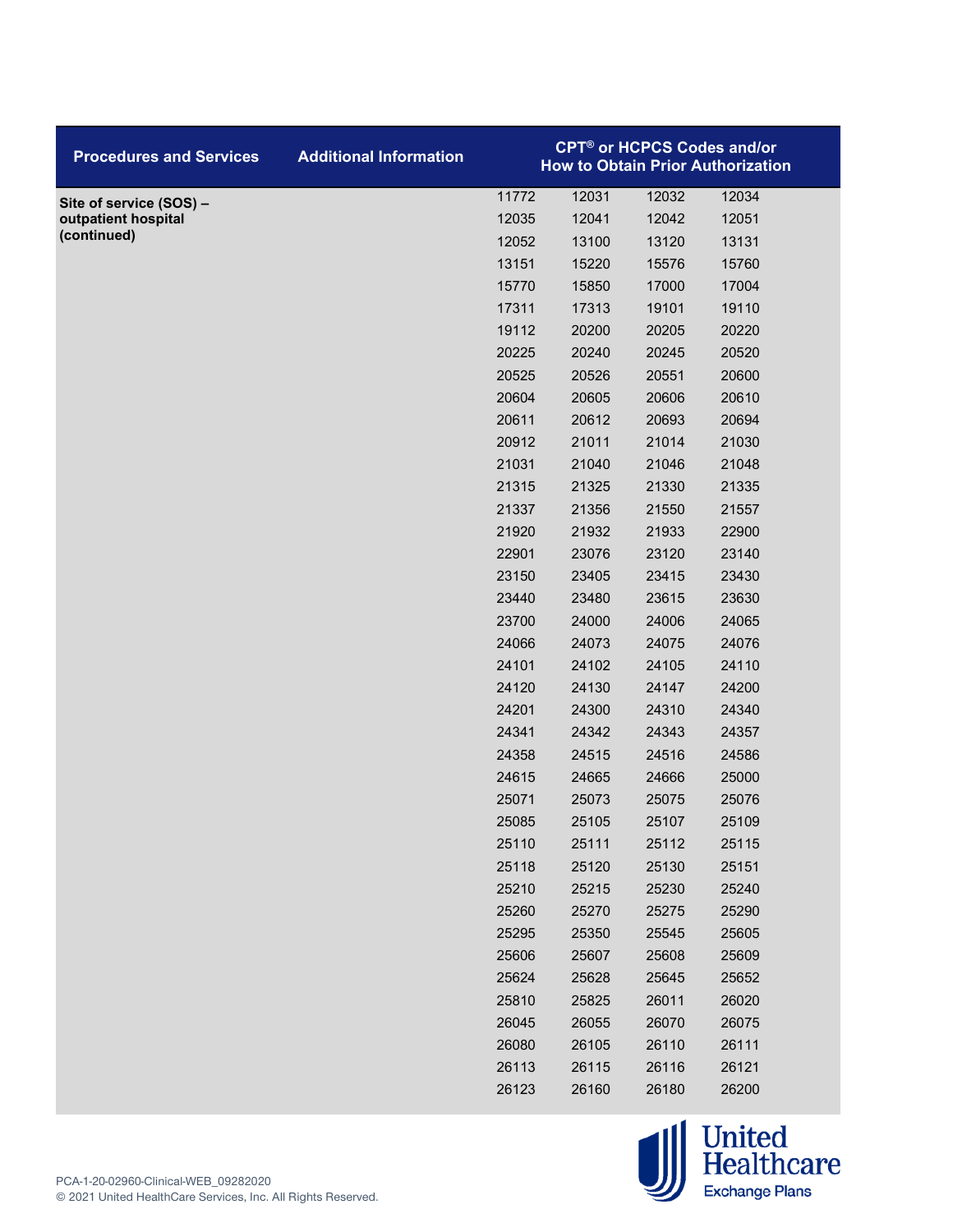| <b>Procedures and Services</b> | <b>Additional Information</b> | <b>CPT<sup>®</sup> or HCPCS Codes and/or</b><br><b>How to Obtain Prior Authorization</b> |       |       |       |
|--------------------------------|-------------------------------|------------------------------------------------------------------------------------------|-------|-------|-------|
| Site of service (SOS) -        |                               | 26210                                                                                    | 26215 | 26236 | 26320 |
| outpatient hospital            |                               | 26350                                                                                    | 26356 | 26357 | 26392 |
| (continued)                    |                               | 26410                                                                                    | 26418 | 26420 | 26426 |
|                                |                               | 26432                                                                                    | 26433 | 26437 | 26440 |
|                                |                               | 26442                                                                                    | 26445 | 26455 | 26480 |
|                                |                               | 26500                                                                                    | 26502 | 26516 | 26520 |
|                                |                               | 26525                                                                                    | 26540 | 26541 | 26542 |
|                                |                               | 26567                                                                                    | 26608 | 26615 | 26650 |
|                                |                               | 26665                                                                                    | 26676 | 26715 | 26727 |
|                                |                               | 26735                                                                                    | 26742 | 26746 | 26756 |
|                                |                               | 26765                                                                                    | 26841 | 26842 | 26850 |
|                                |                               | 26860                                                                                    | 26862 | 26910 | 26951 |
|                                |                               | 26952                                                                                    | 27006 | 27043 | 27045 |
|                                |                               | 27047                                                                                    | 27048 | 27062 | 27093 |
|                                |                               | 27095                                                                                    | 27310 | 27323 | 27324 |
|                                |                               | 27328                                                                                    | 27329 | 27331 | 27332 |
|                                |                               | 27334                                                                                    | 27335 | 27339 | 27340 |
|                                |                               | 27345                                                                                    | 27347 | 27372 | 27403 |
|                                |                               | 27407                                                                                    | 27418 | 27570 | 27606 |
|                                |                               | 27613                                                                                    | 27614 | 27618 | 27619 |
|                                |                               | 27620                                                                                    | 27626 | 27634 | 27638 |
|                                |                               | 27640                                                                                    | 27658 | 27659 | 27665 |
|                                |                               | 27680                                                                                    | 27690 | 27696 | 27705 |
|                                |                               | 27720                                                                                    | 27756 | 27788 | 28005 |
|                                |                               | 28010                                                                                    | 28011 | 28020 | 28022 |
|                                |                               | 28043                                                                                    | 28045 | 28047 | 28055 |
|                                |                               | 28086                                                                                    | 28088 | 28092 | 28100 |
|                                |                               | 28103                                                                                    | 28108 | 28111 | 28112 |
|                                |                               | 28113                                                                                    | 28120 | 28122 | 28126 |
|                                |                               | 28153                                                                                    | 28160 | 28190 | 28192 |
|                                |                               | 28193                                                                                    | 28200 | 28208 | 28225 |
|                                |                               | 28232                                                                                    | 28234 | 28238 | 28250 |
|                                |                               | 28272                                                                                    | 28280 | 28286 | 28288 |
|                                |                               | 28306                                                                                    | 28310 | 28312 | 28313 |
|                                |                               | 28315                                                                                    | 28322 | 28475 | 28476 |
|                                |                               | 28496                                                                                    | 28515 | 28525 | 28645 |
|                                |                               | 28666                                                                                    | 28675 | 28755 | 28760 |
|                                |                               | 28810                                                                                    | 28825 | 29800 | 29804 |
|                                |                               | 29906                                                                                    | 30000 | 30020 | 30100 |
|                                |                               | 30110                                                                                    | 30115 | 30118 | 30130 |
|                                |                               | 30220                                                                                    | 30310 | 30580 | 30630 |

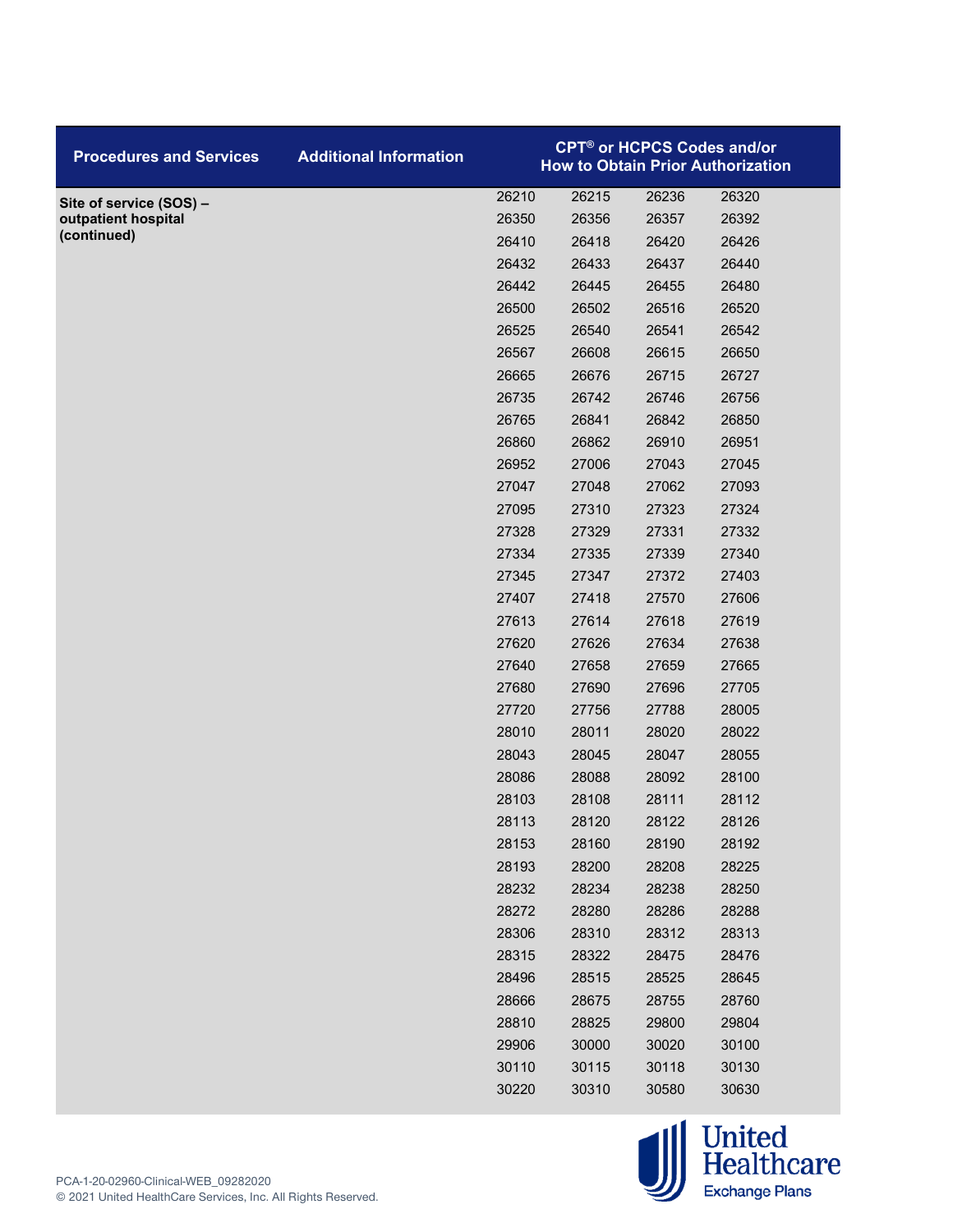| <b>Procedures and Services</b> | <b>Additional Information</b> |       | <b>CPT<sup>®</sup> or HCPCS Codes and/or</b> |       | <b>How to Obtain Prior Authorization</b> |
|--------------------------------|-------------------------------|-------|----------------------------------------------|-------|------------------------------------------|
| Site of service (SOS) -        |                               | 30801 | 31020                                        | 31030 | 31032                                    |
| outpatient hospital            |                               | 31200 | 31205                                        | 31526 | 31528                                    |
| (continued)                    |                               | 31529 | 31530                                        | 31540 | 31545                                    |
|                                |                               | 31570 | 31571                                        | 31574 | 31575                                    |
|                                |                               | 31576 | 31578                                        | 31591 | 31611                                    |
|                                |                               | 31622 | 31623                                        | 31625 | 31628                                    |
|                                |                               | 31652 | 32555                                        | 32557 | 33215                                    |
|                                |                               | 33216 | 33241                                        | 35045 | 36000                                    |
|                                |                               | 36010 | 36012                                        | 36215 | 36246                                    |
|                                |                               | 36556 | 36569                                        | 36571 | 36581                                    |
|                                |                               | 36582 | 36589                                        | 36821 | 36901                                    |
|                                |                               | 36902 | 37242                                        | 37248 | 37607                                    |
|                                |                               | 37609 | 38221                                        | 38222 | 38505                                    |
|                                |                               | 38520 | 38740                                        | 38760 | 40520                                    |
|                                |                               | 40525 | 40810                                        | 40812 | 40814                                    |
|                                |                               | 40816 | 41110                                        | 41112 | 41113                                    |
|                                |                               | 41520 | 41825                                        | 42100 | 42104                                    |
|                                |                               | 42106 | 42107                                        | 42140 | 42330                                    |
|                                |                               | 42335 | 42405                                        | 42408 | 42410                                    |
|                                |                               | 42420 | 42425                                        | 42450 | 42500                                    |
|                                |                               | 42650 | 42800                                        | 42804 | 42808                                    |
|                                |                               | 42810 | 42831                                        | 42870 | 43191                                    |
|                                |                               | 43195 | 43197                                        | 43202 | 43214                                    |
|                                |                               | 43220 | 43226                                        | 43229 | 43233                                    |
|                                |                               | 43241 | 43250                                        | 43253 | 43260                                    |
|                                |                               | 43261 | 43270                                        | 43450 | 43453                                    |
|                                |                               | 44340 | 44364                                        | 44369 | 44376                                    |
|                                |                               | 44377 | 44380                                        | 44381 | 44382                                    |
|                                |                               | 44385 | 44386                                        | 44388 | 44389                                    |
|                                |                               | 44392 | 44394                                        | 44705 | 45100                                    |
|                                |                               | 45172 | 45190                                        | 45305 | 45340                                    |
|                                |                               | 45341 | 45342                                        | 45346 | 45349                                    |
|                                |                               | 45350 | 45379                                        | 45386 | 45398                                    |
|                                |                               | 45505 | 45541                                        | 45560 | 45905                                    |
|                                |                               | 45910 | 45915                                        | 46030 | 46080                                    |
|                                |                               | 46083 | 46230                                        | 46257 | 46258                                    |
|                                |                               | 46262 | 46280                                        | 46285 | 46320                                    |
|                                |                               | 46606 | 46607                                        | 46610 | 46612                                    |
|                                |                               | 46615 | 46706                                        | 46707 | 46917                                    |
|                                |                               | 46924 | 46930                                        | 46940 | 46945                                    |
|                                |                               | 46947 | 46948                                        | 49082 | 49083                                    |

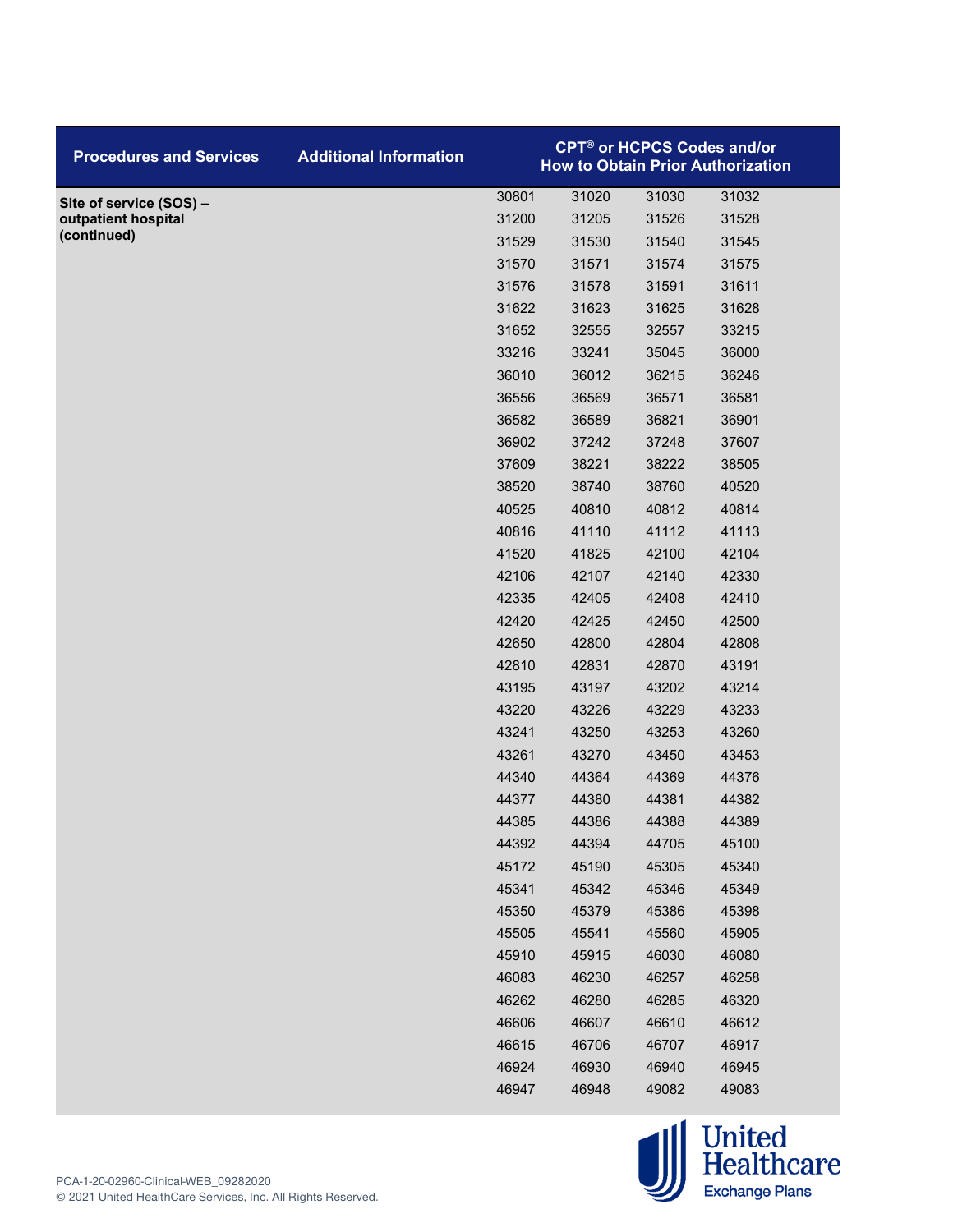| <b>Procedures and Services</b> | <b>Additional Information</b> | <b>CPT<sup>®</sup> or HCPCS Codes and/or</b><br><b>How to Obtain Prior Authorization</b> |       |       |       |
|--------------------------------|-------------------------------|------------------------------------------------------------------------------------------|-------|-------|-------|
| Site of service (SOS) -        |                               | 49180                                                                                    | 49250 | 49422 | 49520 |
| outpatient hospital            |                               | 49521                                                                                    | 49525 | 49550 | 49553 |
| (continued)                    |                               | 49570                                                                                    | 49572 | 49656 | 50430 |
|                                |                               | 50435                                                                                    | 50575 | 50688 | 51102 |
|                                |                               | 51702                                                                                    | 51710 | 51715 | 51720 |
|                                |                               | 51726                                                                                    | 51728 | 51729 | 52001 |
|                                |                               | 52007                                                                                    | 52214 | 52265 | 52275 |
|                                |                               | 52282                                                                                    | 52283 | 52285 | 52300 |
|                                |                               | 52315                                                                                    | 52317 | 52325 | 52327 |
|                                |                               | 52330                                                                                    | 52341 | 52354 | 52450 |
|                                |                               | 52500                                                                                    | 52630 | 52640 | 53020 |
|                                |                               | 53230                                                                                    | 53260 | 53265 | 53270 |
|                                |                               | 53440                                                                                    | 53445 | 53450 | 53500 |
|                                |                               | 53605                                                                                    | 53665 | 54001 | 54055 |
|                                |                               | 54057                                                                                    | 54060 | 54065 | 54100 |
|                                |                               | 54110                                                                                    | 54150 | 54162 | 54163 |
|                                |                               | 54164                                                                                    | 54300 | 54360 | 54450 |
|                                |                               | 54512                                                                                    | 54530 | 54600 | 54620 |
|                                |                               | 54640                                                                                    | 54700 | 54830 | 54860 |
|                                |                               | 55041                                                                                    | 55060 | 55100 | 55110 |
|                                |                               | 55120                                                                                    | 55500 | 55520 | 55540 |
|                                |                               | 56405                                                                                    | 56420 | 56440 | 56441 |
|                                |                               | 56442                                                                                    | 56501 | 56515 | 56605 |
|                                |                               | 56620                                                                                    | 56700 | 56740 | 56810 |
|                                |                               | 56821                                                                                    | 57000 | 57061 | 57065 |
|                                |                               | 57100                                                                                    | 57105 | 57106 | 57130 |
|                                |                               | 57135                                                                                    | 57260 | 57268 | 57282 |
|                                |                               | 57283                                                                                    | 57287 | 57295 | 57300 |
|                                |                               | 57410                                                                                    | 57415 | 57420 | 57421 |
|                                |                               | 57425                                                                                    | 57452 | 57454 | 57456 |
|                                |                               | 57500                                                                                    | 57505 | 57510 | 57511 |
|                                |                               | 57513                                                                                    | 57530 | 57700 | 57720 |
|                                |                               | 57800                                                                                    | 58100 | 58120 | 58560 |
|                                |                               | 58700                                                                                    | 58925 | 64425 | 64530 |
|                                |                               | 64581                                                                                    | 64585 | 64610 | 64642 |
|                                |                               | 64644                                                                                    | 64646 | 64647 | 64702 |
|                                |                               | 64718                                                                                    | 64719 | 64774 | 64776 |
|                                |                               | 64782                                                                                    | 64784 | 64788 | 64795 |
|                                |                               | 64831                                                                                    | 64835 | 65400 | 65420 |
|                                |                               | 65435                                                                                    | 65436 | 65750 | 65755 |
|                                |                               | 65772                                                                                    | 65778 | 65779 | 65800 |

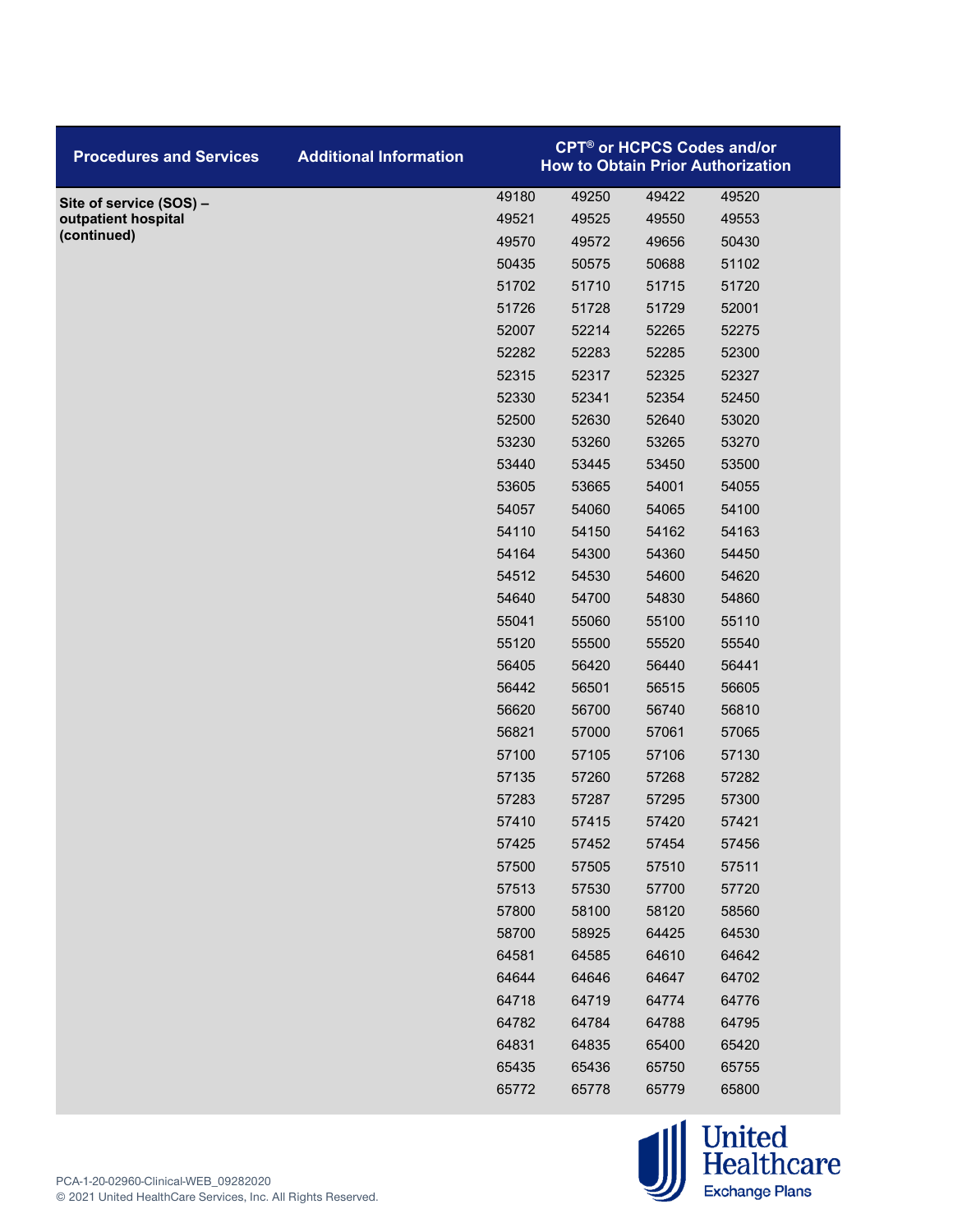| <b>Procedures and Services</b> | <b>Additional Information</b> | <b>CPT<sup>®</sup> or HCPCS Codes and/or</b><br><b>How to Obtain Prior Authorization</b> |                                                                            |       |       |  |
|--------------------------------|-------------------------------|------------------------------------------------------------------------------------------|----------------------------------------------------------------------------|-------|-------|--|
| Site of service (SOS) -        |                               | 65815                                                                                    | 65850                                                                      | 65865 | 65875 |  |
| outpatient hospital            |                               | 65920                                                                                    | 66172                                                                      | 66185 | 66682 |  |
| (continued)                    |                               | 66840                                                                                    | 66850                                                                      | 66852 | 66983 |  |
|                                |                               | 66985                                                                                    | 67005                                                                      | 67025 | 67039 |  |
|                                |                               | 67043                                                                                    | 67101                                                                      | 67107 | 67110 |  |
|                                |                               | 67120                                                                                    | 67121                                                                      | 67145 | 67210 |  |
|                                |                               | 67218                                                                                    | 67220                                                                      | 67221 | 67314 |  |
|                                |                               | 67316                                                                                    | 67318                                                                      | 67345 | 67400 |  |
|                                |                               | 67412                                                                                    | 67414                                                                      | 67420 | 67445 |  |
|                                |                               | 67550                                                                                    | 67560                                                                      | 67700 | 67800 |  |
|                                |                               | 67801                                                                                    | 67805                                                                      | 67808 | 67875 |  |
|                                |                               | 67880                                                                                    | 67935                                                                      | 67938 | 67971 |  |
|                                |                               | 67973                                                                                    | 67975                                                                      | 68100 | 68135 |  |
|                                |                               | 68440                                                                                    | 68700                                                                      | 68750 | 68811 |  |
|                                |                               | 69100                                                                                    | 69110                                                                      | 69140 | 69145 |  |
|                                |                               | 69222                                                                                    | 69310                                                                      | 69320 | 69421 |  |
|                                |                               | 69424                                                                                    | 69433                                                                      | 69440 | 69450 |  |
|                                |                               | 69505                                                                                    | 69550                                                                      | 69602 | 69610 |  |
|                                |                               | 69620                                                                                    | 69632                                                                      | 69633 | 69635 |  |
|                                |                               | 69636                                                                                    | 69641                                                                      | 69642 | 69643 |  |
|                                |                               | 69644                                                                                    | 69645                                                                      | 69646 | 69650 |  |
|                                |                               | 69660                                                                                    | 69661                                                                      | 69662 | 69801 |  |
|                                |                               | 69805                                                                                    | 69806                                                                      |       |       |  |
|                                |                               | <b>Surgical Procedures on the Auditory</b><br><b>System</b><br>69205                     |                                                                            |       |       |  |
|                                |                               |                                                                                          | 69436<br><b>Surgical Procedures on the</b><br><b>Cardiovascular System</b> |       |       |  |
|                                |                               | 36590                                                                                    | <b>Surgical Procedures on the Digestive</b>                                |       |       |  |
|                                |                               | <b>System</b><br>42415                                                                   | 42440                                                                      | 42821 | 42826 |  |
|                                |                               | 43200                                                                                    | 43235                                                                      | 43236 | 43237 |  |
|                                |                               | 43238                                                                                    | 43239                                                                      | 43242 | 43245 |  |
|                                |                               | 43246                                                                                    | 43247                                                                      | 43248 | 43249 |  |
|                                |                               | 43251                                                                                    | 43254                                                                      | 43255 | 43259 |  |
|                                |                               | 44360                                                                                    | 44361                                                                      | 45171 | 45334 |  |
|                                |                               | 45335                                                                                    | 45378                                                                      | 45380 | 45381 |  |
|                                |                               | 45384                                                                                    | 45385                                                                      | 45390 | 45990 |  |
|                                |                               | 46020                                                                                    | 46200                                                                      | 46220 | 46221 |  |
|                                |                               | 46250                                                                                    | 46255                                                                      | 46261 | 46270 |  |
|                                |                               | 46275                                                                                    | 46288                                                                      | 46505 | 46750 |  |
|                                |                               | 46910                                                                                    | 46946                                                                      | 47000 | 49505 |  |
|                                |                               |                                                                                          |                                                                            |       |       |  |

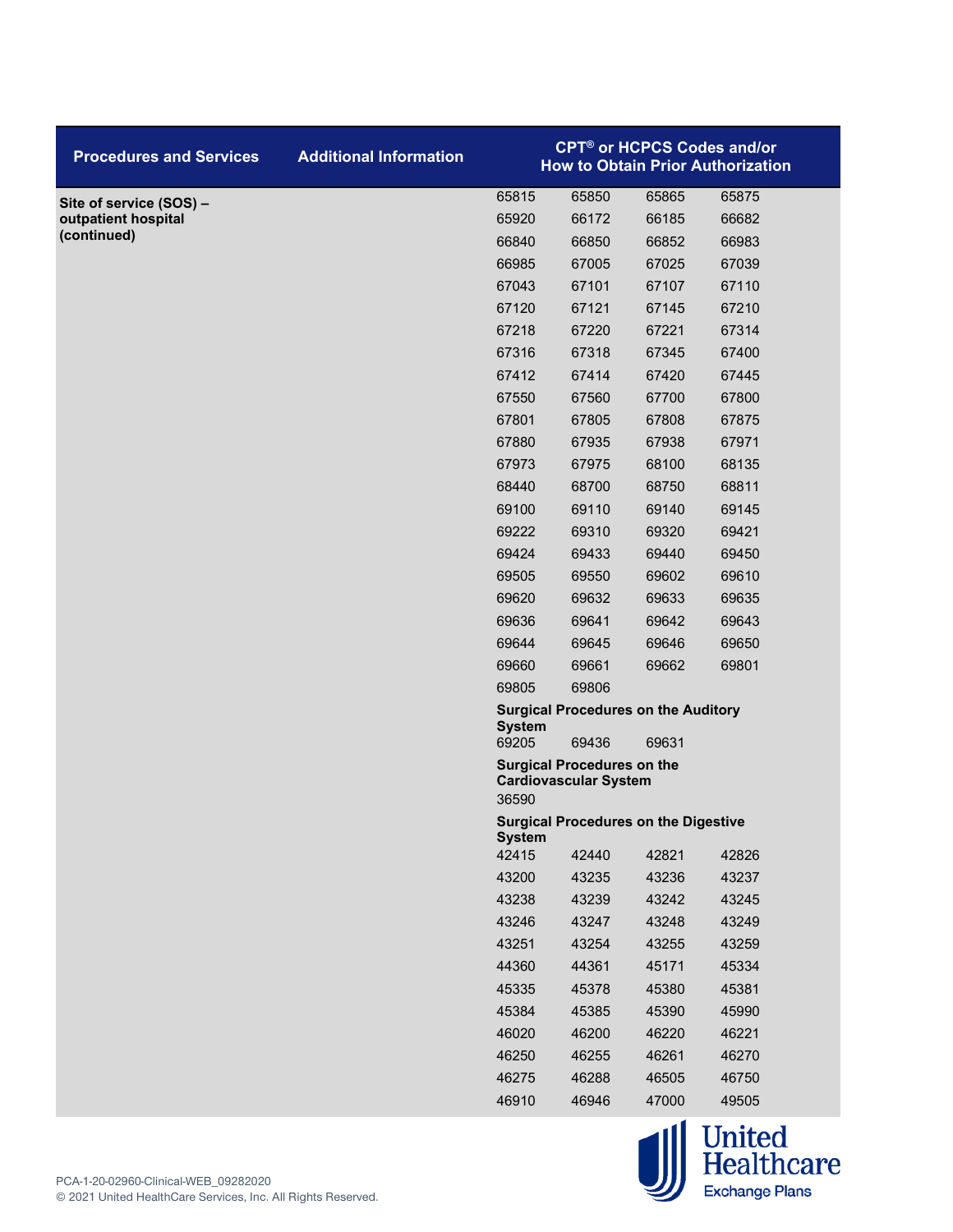| <b>Procedures and Services</b> | <b>Additional Information</b> | <b>CPT<sup>®</sup> or HCPCS Codes and/or</b><br><b>How to Obtain Prior Authorization</b> |                                                                  |                |                |  |
|--------------------------------|-------------------------------|------------------------------------------------------------------------------------------|------------------------------------------------------------------|----------------|----------------|--|
| Site of service (SOS) -        |                               | 49585                                                                                    | 49587                                                            | 49650          | 49651          |  |
| outpatient hospital            |                               | 49652                                                                                    | 49653                                                            | 49654          | 49655          |  |
| (continued)                    |                               | G0105                                                                                    | G0121                                                            |                |                |  |
|                                |                               | Surgical Procedures on the Eye and<br><b>Ocular Adnexa</b>                               |                                                                  |                |                |  |
|                                |                               | 65426                                                                                    | 65730                                                            | 65820          | 65855          |  |
|                                |                               | 66170                                                                                    | 66250                                                            | 66710          | 66711          |  |
|                                |                               | 66761                                                                                    | 66821                                                            | 66825          | 66982          |  |
|                                |                               | 66984                                                                                    | 66986                                                            | 66987          | 66988          |  |
|                                |                               | 67010                                                                                    | 67028                                                            | 67036          | 67040          |  |
|                                |                               | 67041                                                                                    | 67042                                                            | 67105          | 67108          |  |
|                                |                               | 67113                                                                                    | 67228                                                            | 67311          | 67312          |  |
|                                |                               | 67840                                                                                    | 68110                                                            | 68115          | 68320          |  |
|                                |                               | 68720                                                                                    | 68815                                                            |                |                |  |
|                                |                               | <b>Genital System</b>                                                                    | <b>Surgical Procedures on the Female</b>                         |                |                |  |
|                                |                               | 57240<br>57522                                                                           | 57250<br>58353                                                   | 57461<br>58558 | 57520<br>58561 |  |
|                                |                               | 58562                                                                                    | 58563                                                            | 58565          |                |  |
|                                |                               |                                                                                          | <b>Surgical Procedures on the Hemic and</b>                      |                |                |  |
|                                |                               | 38500                                                                                    | <b>Lymphatic Systems</b><br>38510                                | 38525          |                |  |
|                                |                               |                                                                                          | <b>Surgical Procedures on the</b><br><b>Integumentary System</b> |                |                |  |
|                                |                               | 10121                                                                                    | 11450                                                            | 11624          | 11770          |  |
|                                |                               | 13101                                                                                    | 13121                                                            | 13132          | 15100          |  |
|                                |                               | 15120                                                                                    | 15240                                                            | 19120          | 19125          |  |
|                                |                               | <b>System</b><br>54161                                                                   | <b>Surgical Procedures on the Male Genital</b><br>54840          | 55040          | 55700          |  |
|                                |                               |                                                                                          | <b>Surgical Procedures on the</b>                                |                |                |  |
|                                |                               | 20680                                                                                    | <b>Musculoskeletal System</b><br>21012                           | 21013          | 21320          |  |
|                                |                               | 21336                                                                                    | 21552                                                            | 21555          | 21556          |  |
|                                |                               | 21930                                                                                    | 21931                                                            | 22902          | 22903          |  |
|                                |                               | 23071                                                                                    | 23075                                                            | 24071          | 27327          |  |
|                                |                               | 27337                                                                                    | 27632                                                            | 28035          | 28039          |  |
|                                |                               | 28041                                                                                    | 28060                                                            | 28080          | 28090          |  |
|                                |                               | 28104                                                                                    | 28110                                                            | 28118          | 28119          |  |
|                                |                               | 28124                                                                                    | 32408                                                            |                |                |  |
|                                |                               | <b>Surgical Procedures on the Nervous</b><br><b>System</b><br>64561                      |                                                                  |                |                |  |
|                                |                               | <b>System</b>                                                                            | <b>Surgical Procedures on the Respiratory</b>                    |                |                |  |
|                                |                               | 30140                                                                                    | 30520                                                            | 30802          | 30930          |  |
|                                |                               |                                                                                          |                                                                  |                | botigell llu-  |  |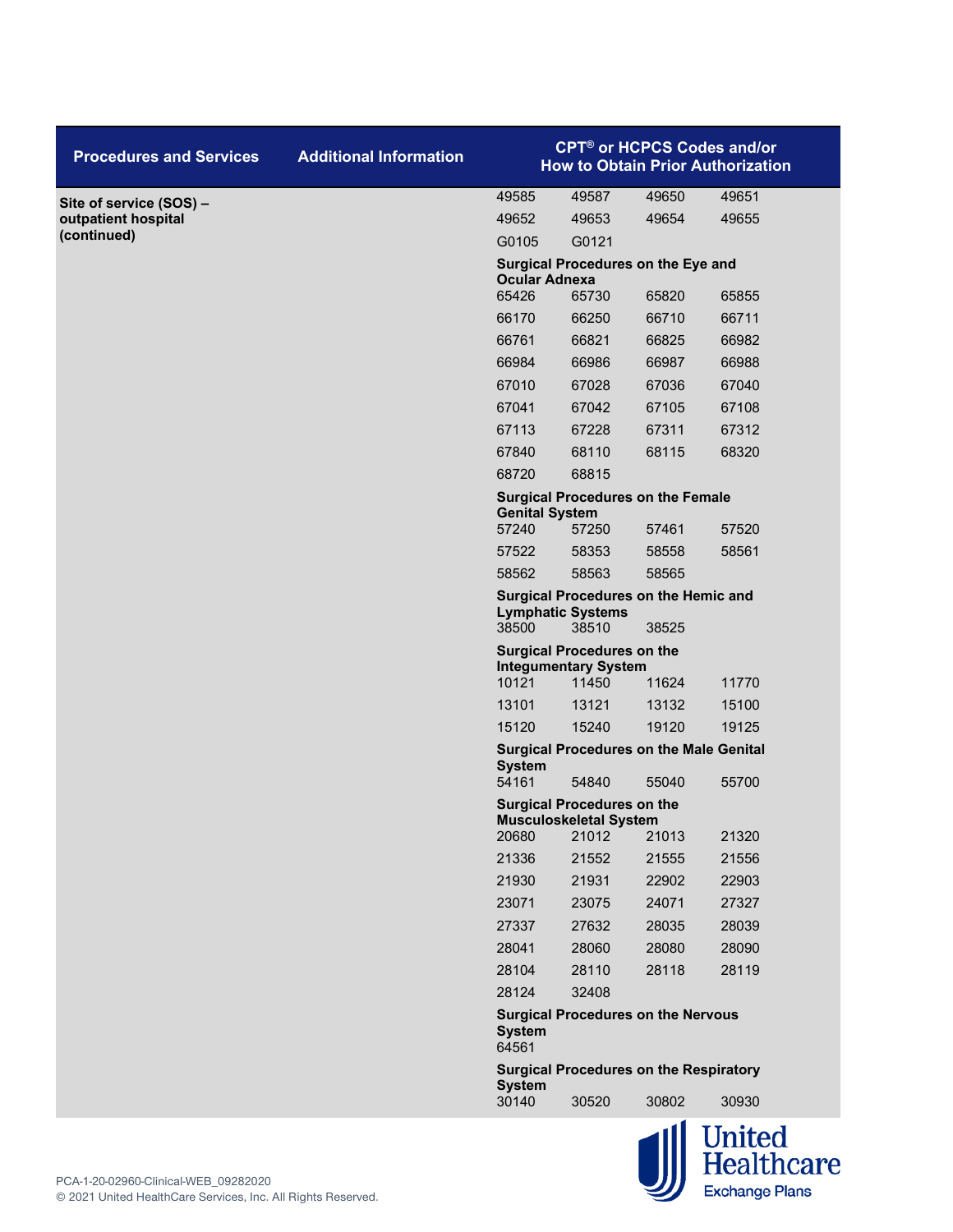| <b>Procedures and Services</b>                                                                                                                             | <b>Additional Information</b>                                                                                                                                                                  | <b>CPT<sup>®</sup> or HCPCS Codes and/or</b><br><b>How to Obtain Prior Authorization</b>                                                                                                      |                                                          |       |       |  |
|------------------------------------------------------------------------------------------------------------------------------------------------------------|------------------------------------------------------------------------------------------------------------------------------------------------------------------------------------------------|-----------------------------------------------------------------------------------------------------------------------------------------------------------------------------------------------|----------------------------------------------------------|-------|-------|--|
| Site of service (SOS) -                                                                                                                                    |                                                                                                                                                                                                | 31525                                                                                                                                                                                         | 31535                                                    | 31536 | 31541 |  |
| outpatient hospital<br>(continued)                                                                                                                         |                                                                                                                                                                                                | 31624                                                                                                                                                                                         |                                                          |       |       |  |
|                                                                                                                                                            |                                                                                                                                                                                                | <b>Surgical Procedures on the Urinary</b><br><b>System</b>                                                                                                                                    |                                                          |       |       |  |
|                                                                                                                                                            |                                                                                                                                                                                                | 50590                                                                                                                                                                                         | 52000                                                    | 52005 | 52204 |  |
|                                                                                                                                                            |                                                                                                                                                                                                | 52224                                                                                                                                                                                         | 52234                                                    | 52235 | 52260 |  |
|                                                                                                                                                            |                                                                                                                                                                                                | 52276                                                                                                                                                                                         | 52281                                                    | 52287 | 52310 |  |
|                                                                                                                                                            |                                                                                                                                                                                                | 52320                                                                                                                                                                                         | 52332                                                    | 52344 | 52351 |  |
|                                                                                                                                                            |                                                                                                                                                                                                | 52352                                                                                                                                                                                         | 52353                                                    | 52356 |       |  |
|                                                                                                                                                            |                                                                                                                                                                                                | <b>Transplant</b>                                                                                                                                                                             |                                                          |       |       |  |
|                                                                                                                                                            |                                                                                                                                                                                                | 65756                                                                                                                                                                                         | 65780                                                    |       |       |  |
| <b>Sleep Apnea Procedures &amp;</b><br><b>Surgeries</b>                                                                                                    | Prior authorization required<br>Applies to inpatient or outpatient                                                                                                                             | 21685                                                                                                                                                                                         | Prior authorization is required for all states.          |       |       |  |
| Maxillomandibular advancement<br>or oral pharyngeal tissue<br>reduction for treatment of<br>obstructive sleep apnea                                        | procedures and surgeries<br>including but not limited to<br>palatopharyngoplasty - oral<br>pharyngeal reconstructive                                                                           | Prior authorization is required for all states. In addition,<br>site of service will be reviewed as part of the prior<br>authorization process for the following codes except in<br><b>TX</b> |                                                          |       |       |  |
|                                                                                                                                                            | surgery that includes laser-<br>assisted uvulopalatoplasty.<br>Applies only for surgical sleep<br>apnea procedures and not sleep<br>studies.                                                   | 42145                                                                                                                                                                                         |                                                          |       |       |  |
| <b>Sleep Studies</b><br>Laboratory-assisted and related<br>studies, including<br>polysomnography, to diagnosis<br>sleep apnea and other sleep<br>disorders | Prior authorization required<br>Excludes sleep studies<br>performed in the home. Not<br>applicable to sleep apnea<br>procedures and surgeries - see<br>Sleep apnea procedures and<br>surgeries | 95805<br>95811                                                                                                                                                                                | 95807                                                    | 95808 | 95810 |  |
| <b>Spinal Cord Stimulator</b><br>Spinal cord stimulators when                                                                                              | Prior authorization required                                                                                                                                                                   | 63650                                                                                                                                                                                         | Prior authorization is required for all states.<br>63655 | 63662 | 63664 |  |
| implanted for pain management                                                                                                                              |                                                                                                                                                                                                | 63685                                                                                                                                                                                         | 63688                                                    | 64570 | L8679 |  |
|                                                                                                                                                            |                                                                                                                                                                                                | L8680                                                                                                                                                                                         | L8682                                                    | L8683 |       |  |
|                                                                                                                                                            |                                                                                                                                                                                                | Prior authorization is required for all states. In addition,<br>site of service will be reviewed as part of the prior<br>authorization process for the following codes except in<br><b>TX</b> |                                                          |       |       |  |
|                                                                                                                                                            |                                                                                                                                                                                                | 63661                                                                                                                                                                                         | 63663                                                    |       |       |  |
| <b>Spine Surgery</b>                                                                                                                                       | Prior authorization required                                                                                                                                                                   | 20930                                                                                                                                                                                         | Prior authorization is required for all states.<br>20931 | 20939 | 22100 |  |
|                                                                                                                                                            |                                                                                                                                                                                                | 22101                                                                                                                                                                                         | 22102                                                    | 22103 | 22110 |  |
|                                                                                                                                                            |                                                                                                                                                                                                | 22112                                                                                                                                                                                         | 22114                                                    | 22116 | 22206 |  |
|                                                                                                                                                            |                                                                                                                                                                                                | 22207                                                                                                                                                                                         | 22208                                                    | 22210 | 22212 |  |
|                                                                                                                                                            |                                                                                                                                                                                                | 22214                                                                                                                                                                                         | 22216                                                    | 22220 | 22222 |  |
|                                                                                                                                                            |                                                                                                                                                                                                | 22224                                                                                                                                                                                         | 22226                                                    | 22510 | 22511 |  |
|                                                                                                                                                            |                                                                                                                                                                                                | 22512                                                                                                                                                                                         | 22515                                                    | 22532 | 22533 |  |
|                                                                                                                                                            |                                                                                                                                                                                                | 22534                                                                                                                                                                                         | 22548                                                    | 22551 | 22552 |  |

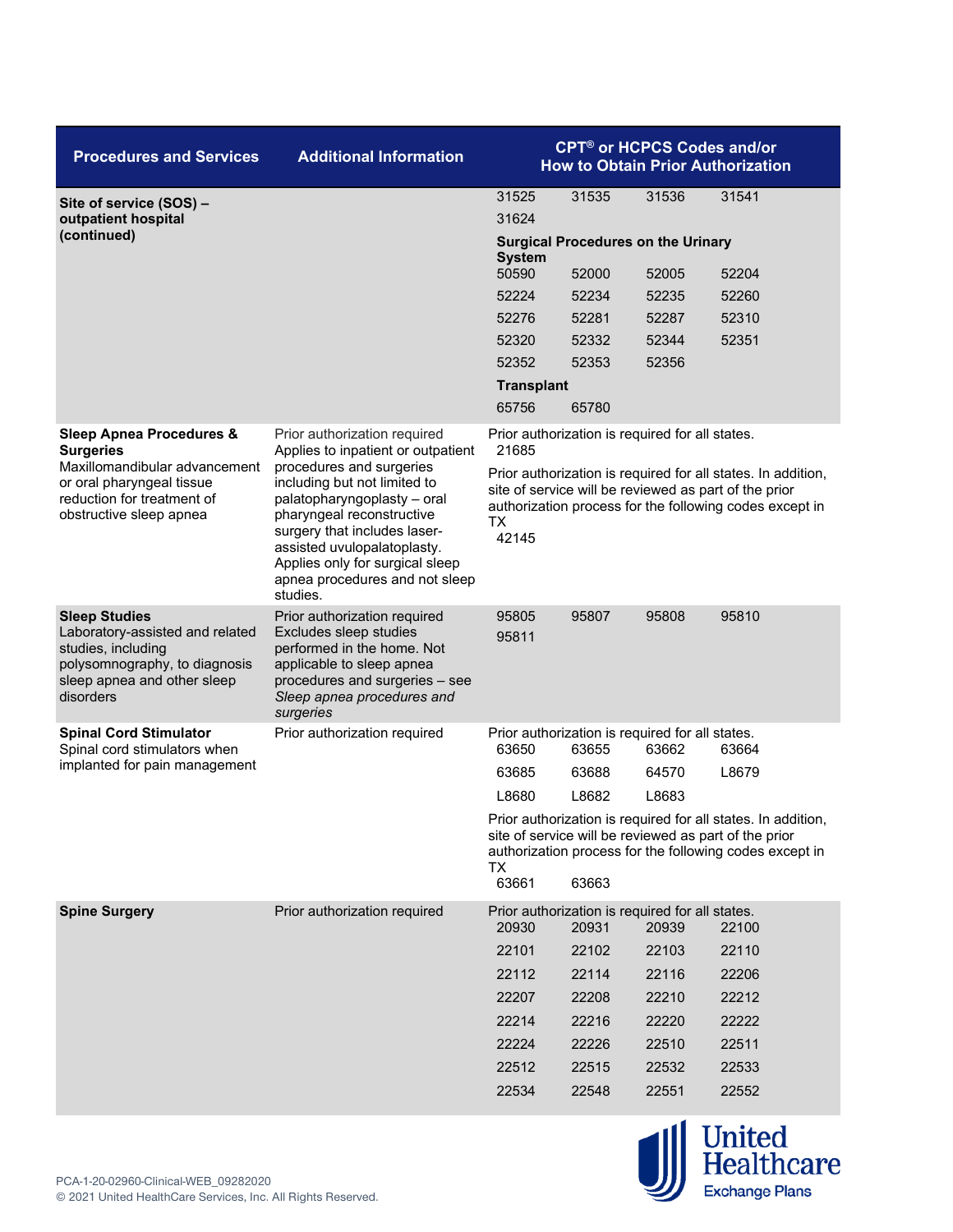| <b>Procedures and Services</b>   | <b>Additional Information</b> |                                                                                                                       |       |       | <b>CPT<sup>®</sup> or HCPCS Codes and/or</b><br><b>How to Obtain Prior Authorization</b> |
|----------------------------------|-------------------------------|-----------------------------------------------------------------------------------------------------------------------|-------|-------|------------------------------------------------------------------------------------------|
| <b>Spine Surgery (continued)</b> |                               | 22554                                                                                                                 | 22556 | 22558 | 22585                                                                                    |
|                                  |                               | 22586                                                                                                                 | 22590 | 22595 | 22600                                                                                    |
|                                  |                               | 22610                                                                                                                 | 22612 | 22614 | 22630                                                                                    |
|                                  |                               | 22632                                                                                                                 | 22633 | 22634 | 22800                                                                                    |
|                                  |                               | 22802                                                                                                                 | 22804 | 22808 | 22810                                                                                    |
|                                  |                               | 22812                                                                                                                 | 22818 | 22819 | 22830                                                                                    |
|                                  |                               | 22840                                                                                                                 | 22841 | 22842 | 22843                                                                                    |
|                                  |                               | 22844                                                                                                                 | 22845 | 22846 | 22847                                                                                    |
|                                  |                               | 22848                                                                                                                 | 22849 | 22850 | 22852                                                                                    |
|                                  |                               | 22853                                                                                                                 | 22854 | 22855 | 22856                                                                                    |
|                                  |                               | 22857                                                                                                                 | 22858 | 22859 | 22861                                                                                    |
|                                  |                               | 22862                                                                                                                 | 22864 | 22865 | 27279                                                                                    |
|                                  |                               | 27280                                                                                                                 | 63001 | 63003 | 63005                                                                                    |
|                                  |                               | 63011                                                                                                                 | 63012 | 63015 | 63016                                                                                    |
|                                  |                               | 63017                                                                                                                 | 63020 | 63030 | 63035                                                                                    |
|                                  |                               | 63040                                                                                                                 | 63042 | 63043 | 63044                                                                                    |
|                                  |                               | 63045                                                                                                                 | 63046 | 63047 | 63048                                                                                    |
|                                  |                               | 63050                                                                                                                 | 63051 | 63055 | 63056                                                                                    |
|                                  |                               | 63057                                                                                                                 | 63064 | 63066 | 63075                                                                                    |
|                                  |                               | 63076                                                                                                                 | 63077 | 63078 | 63081                                                                                    |
|                                  |                               | 63082                                                                                                                 | 63085 | 63086 | 63087                                                                                    |
|                                  |                               | 63088                                                                                                                 | 63090 | 63091 | 63101                                                                                    |
|                                  |                               | 63102                                                                                                                 | 63103 | 63170 | 63172                                                                                    |
|                                  |                               | 63173                                                                                                                 | 63185 | 63190 | 63191                                                                                    |
|                                  |                               | 63194                                                                                                                 | 63195 | 63196 | 63197                                                                                    |
|                                  |                               | 63198                                                                                                                 | 63199 | 63200 | 63250                                                                                    |
|                                  |                               | 63251                                                                                                                 | 63252 | 63265 | 63266                                                                                    |
|                                  |                               | 63267                                                                                                                 | 63268 | 63270 | 63271                                                                                    |
|                                  |                               | 63272                                                                                                                 | 63273 | 63275 | 63276                                                                                    |
|                                  |                               | 63277                                                                                                                 | 63278 | 63280 | 63281                                                                                    |
|                                  |                               | 63282                                                                                                                 | 63283 | 63285 | 63286                                                                                    |
|                                  |                               | 63287                                                                                                                 | 63290 | 63295 | 63300                                                                                    |
|                                  |                               | 63301                                                                                                                 | 63302 | 63303 | 63304                                                                                    |
|                                  |                               | 63305                                                                                                                 | 63306 | 63307 | 63308                                                                                    |
|                                  |                               | 0095T                                                                                                                 | 0098T | 0164T |                                                                                          |
|                                  |                               | Prior authorization is required for all states. In addition,<br>site of service will be reviewed as part of the prior |       |       |                                                                                          |

authorization process for the following codes except in TX 22514

 $\bigcup_{\text{Exchange Plans}}\underbrace{\text{Pl} }_{\text{Plans}}$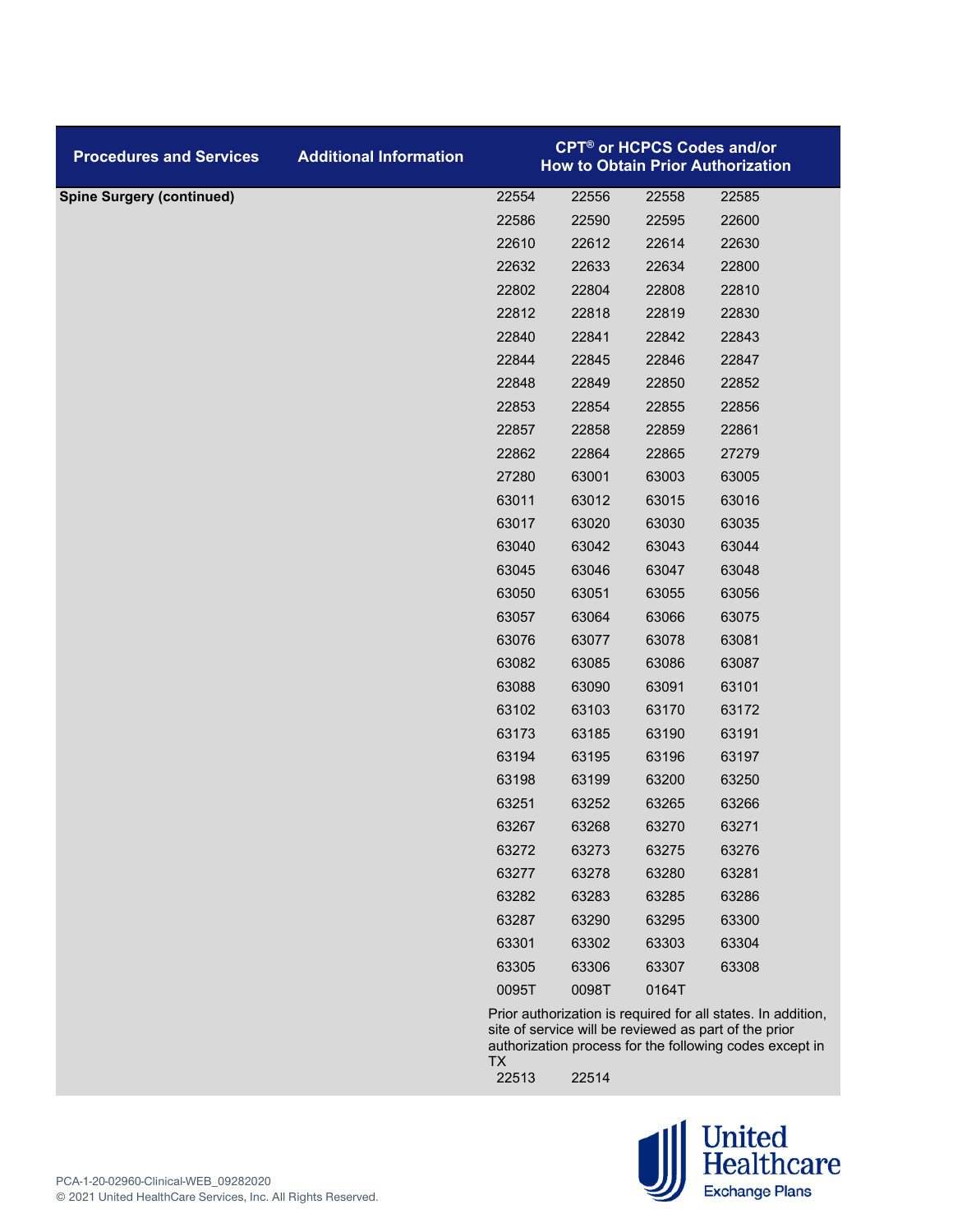| <b>Procedures and Services</b>                                                                                                                           | <b>Additional Information</b>                                                      | <b>CPT<sup>®</sup> or HCPCS Codes and/or</b><br><b>How to Obtain Prior Authorization</b>                                                                                                                                                                                                                                                            |                                                          |       |       |  |
|----------------------------------------------------------------------------------------------------------------------------------------------------------|------------------------------------------------------------------------------------|-----------------------------------------------------------------------------------------------------------------------------------------------------------------------------------------------------------------------------------------------------------------------------------------------------------------------------------------------------|----------------------------------------------------------|-------|-------|--|
| <b>Surgery</b>                                                                                                                                           | Prior authorization required                                                       | 0402T                                                                                                                                                                                                                                                                                                                                               |                                                          |       |       |  |
| <b>Transplant</b><br>Organ or tissue transplant or<br>transplant related services before services before pre-treatment or<br>pre-treatment or evaluation | Prior authorization required for<br>transplant or transplant-related<br>evaluation | For transplant and CAR T-cell therapy services<br>including Abecma® (Idecaptagene Cicleucel), Breyanzi®<br>(Lisocabtagene), Kymriah™ (tisagenlecleucel) and<br>Yescarta™ (axicabtagene ciloleucel), please call 888-<br>936-7246 or the notification number on the back of the<br>member's health plan ID card.<br>32854<br>32851<br>32852<br>32853 |                                                          |       |       |  |
|                                                                                                                                                          |                                                                                    | 32855                                                                                                                                                                                                                                                                                                                                               | 33933                                                    | 33935 | 33945 |  |
|                                                                                                                                                          |                                                                                    | 38206                                                                                                                                                                                                                                                                                                                                               | 38208                                                    | 38209 | 38210 |  |
|                                                                                                                                                          |                                                                                    | 38212                                                                                                                                                                                                                                                                                                                                               | 38213                                                    | 38214 | 38215 |  |
|                                                                                                                                                          |                                                                                    | 38230*                                                                                                                                                                                                                                                                                                                                              | 38232*                                                   | 38240 | 38241 |  |
|                                                                                                                                                          |                                                                                    | 38242                                                                                                                                                                                                                                                                                                                                               | 44135                                                    | 44136 | 44137 |  |
|                                                                                                                                                          |                                                                                    | 44715                                                                                                                                                                                                                                                                                                                                               | 44720                                                    | 44721 | 47133 |  |
|                                                                                                                                                          |                                                                                    | 47135                                                                                                                                                                                                                                                                                                                                               | 47140                                                    | 47141 | 47142 |  |
|                                                                                                                                                          |                                                                                    | 47144                                                                                                                                                                                                                                                                                                                                               | 47145                                                    | 47146 | 48554 |  |
|                                                                                                                                                          |                                                                                    | 50325                                                                                                                                                                                                                                                                                                                                               | 50340                                                    | 50360 | 50365 |  |
|                                                                                                                                                          |                                                                                    | 50370                                                                                                                                                                                                                                                                                                                                               | 50380                                                    | S2053 | S2054 |  |
|                                                                                                                                                          |                                                                                    | S2060                                                                                                                                                                                                                                                                                                                                               | S2065                                                    | S2140 | S2142 |  |
|                                                                                                                                                          |                                                                                    | S2150                                                                                                                                                                                                                                                                                                                                               |                                                          |       |       |  |
|                                                                                                                                                          |                                                                                    | for an oncology diagnosis                                                                                                                                                                                                                                                                                                                           | *Codes with an asterisk only require prior authorization |       |       |  |
|                                                                                                                                                          |                                                                                    | <b>CAR-T</b><br>0537T                                                                                                                                                                                                                                                                                                                               | 0538T                                                    | 0539T | 0540T |  |
|                                                                                                                                                          |                                                                                    | Q2041<br>Q2055                                                                                                                                                                                                                                                                                                                                      | Q2042                                                    | Q2053 | Q2054 |  |
| <b>Transplant - Corneal</b><br><b>Transplant</b>                                                                                                         | Prior authorization required                                                       | Prior authorization is required for all states. In addition,<br>site of service will be reviewed as part of the prior<br>authorization process for the following codes except in<br><b>TX</b><br>65710                                                                                                                                              |                                                          |       |       |  |
| <b>Transportation</b>                                                                                                                                    | Prior authorization required                                                       | A0426                                                                                                                                                                                                                                                                                                                                               | A0428                                                    | A0430 | A0431 |  |
|                                                                                                                                                          |                                                                                    | A0432                                                                                                                                                                                                                                                                                                                                               | A0433                                                    | A0434 | A0435 |  |
|                                                                                                                                                          |                                                                                    | A0436                                                                                                                                                                                                                                                                                                                                               | A0998                                                    | S9960 | S9961 |  |
| <b>Unlisted</b>                                                                                                                                          | Prior authorization required                                                       | 17999                                                                                                                                                                                                                                                                                                                                               | 19499                                                    | 20999 | 21089 |  |
|                                                                                                                                                          |                                                                                    | 21299                                                                                                                                                                                                                                                                                                                                               | 21899                                                    | 22899 | 23929 |  |
|                                                                                                                                                          |                                                                                    | 24999                                                                                                                                                                                                                                                                                                                                               | 25999                                                    | 26989 | 27299 |  |
|                                                                                                                                                          |                                                                                    | 27599                                                                                                                                                                                                                                                                                                                                               | 27899                                                    | 28899 | 29799 |  |
|                                                                                                                                                          |                                                                                    | 29999                                                                                                                                                                                                                                                                                                                                               | 30999                                                    | 31299 | 31599 |  |
|                                                                                                                                                          |                                                                                    | 31899                                                                                                                                                                                                                                                                                                                                               | 32999                                                    | 33999 | 36299 |  |
|                                                                                                                                                          |                                                                                    | 37501                                                                                                                                                                                                                                                                                                                                               | 37799                                                    | 38589 | 38999 |  |
|                                                                                                                                                          |                                                                                    |                                                                                                                                                                                                                                                                                                                                                     |                                                          |       |       |  |
|                                                                                                                                                          |                                                                                    | 39599                                                                                                                                                                                                                                                                                                                                               | 40799                                                    | 40899 | 41599 |  |
|                                                                                                                                                          |                                                                                    | 41899                                                                                                                                                                                                                                                                                                                                               | 42299                                                    | 42699 | 42999 |  |
|                                                                                                                                                          |                                                                                    | 43289                                                                                                                                                                                                                                                                                                                                               | 43499                                                    | 43999 | 44238 |  |